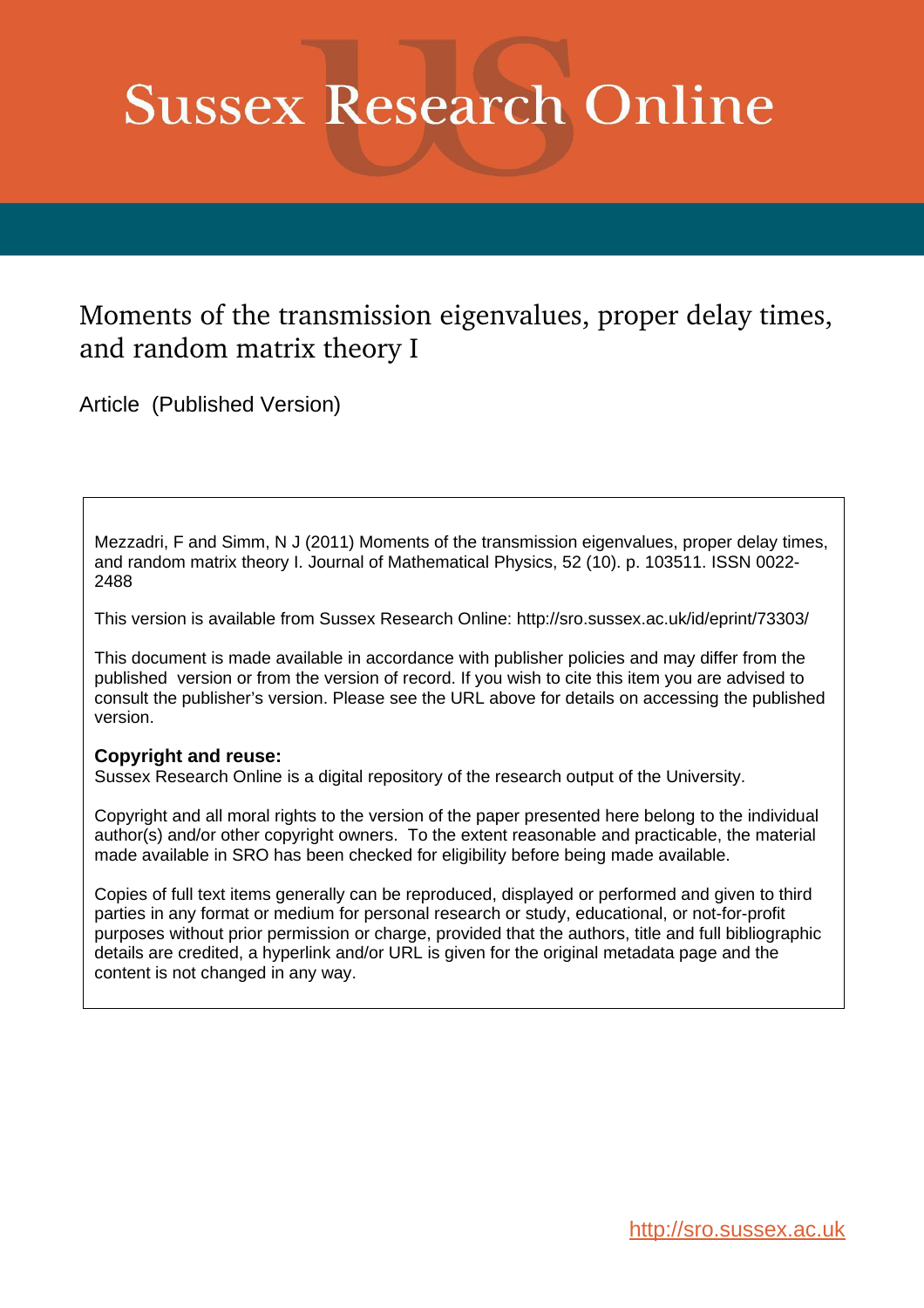**Moments of the transmission eigenvalues, proper delay times, and random matrix theory. I**

[F. Mezzadri,](http://aip.scitation.org/author/Mezzadri%2C+F) and [N. J. Simm](http://aip.scitation.org/author/Simm%2C+N+J)

Citation: [Journal of Mathematical Physics](/loi/jmp) **52**, 103511 (2011); View online: <https://doi.org/10.1063/1.3644378> View Table of Contents: <http://aip.scitation.org/toc/jmp/52/10> Published by the [American Institute of Physics](http://aip.scitation.org/publisher/)

#### **Articles you may be interested in**

[Moments of the transmission eigenvalues, proper delay times and random matrix theory II](http://aip.scitation.org/doi/abs/10.1063/1.4708623) Journal of Mathematical Physics **53**, 053504 (2012); 10.1063/1.4708623

 [Large-N expansion for the time-delay matrix of ballistic chaotic cavities](http://aip.scitation.org/doi/abs/10.1063/1.4966642) Journal of Mathematical Physics **57**, 111901 (2016); 10.1063/1.4966642

[Statistics of resonance poles, phase shifts and time delays in quantum chaotic scattering: Random matrix](http://aip.scitation.org/doi/abs/10.1063/1.531919) [approach for systems with broken time-reversal invariance](http://aip.scitation.org/doi/abs/10.1063/1.531919) Journal of Mathematical Physics **38**, 1918 (1998); 10.1063/1.531919

 [Energy-dependent correlations in the S-matrix of chaotic systems](http://aip.scitation.org/doi/abs/10.1063/1.4972288) Journal of Mathematical Physics **57**, 122105 (2016); 10.1063/1.4972288

[Density and spacings for the energy levels of quadratic Fermi operators](http://aip.scitation.org/doi/abs/10.1063/1.4984942) Journal of Mathematical Physics **58**, 061902 (2017); 10.1063/1.4984942

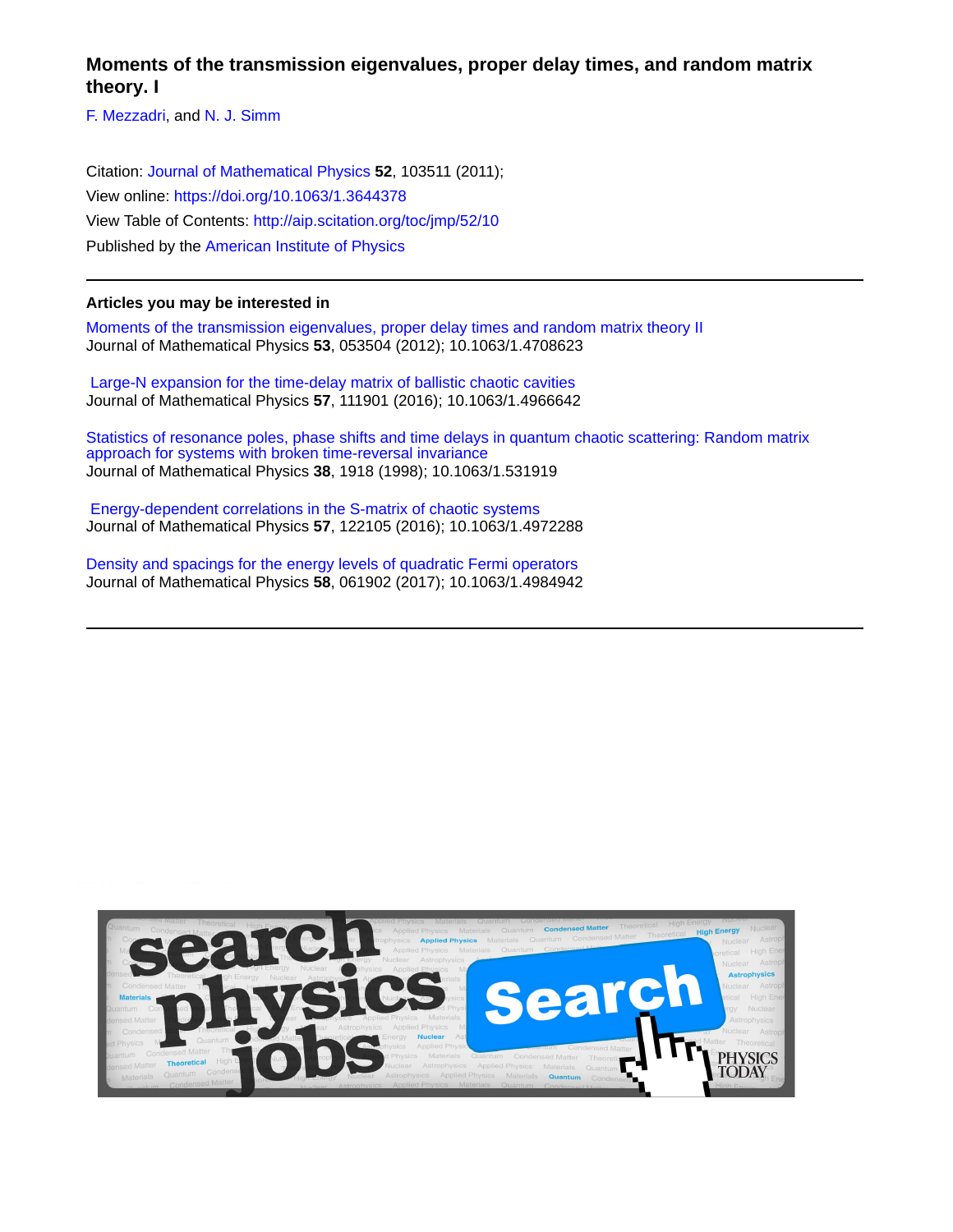## <span id="page-2-0"></span>**[Moments of the transmission eigenvalues, proper delay](http://dx.doi.org/10.1063/1.3644378) [times, and random matrix theory. I](http://dx.doi.org/10.1063/1.3644378)**

#### F. Mezzadri<sup>a)</sup> and N. J. Simm<sup>b)</sup>

*School of Mathematics, University of Bristol, Bristol BS8 1TW, United Kingdom*

(Received 9 April 2011; accepted 6 September 2011; published online 26 October 2011)

We develop a method to compute the moments of the eigenvalue densities of matrices in the Gaussian, Laguerre, and Jacobi ensembles for all the symmetry classes  $\beta$ ∈ {1, 2, 4} and finite matrix dimension *n*. The moments of the Jacobi ensembles have a physical interpretation as the moments of the transmission eigenvalues of an electron through a quantum dot with chaotic dynamics. For the Laguerre ensemble we also evaluate the finite *n negative* moments. Physically, they correspond to the moments of the proper delay times, which are the eigenvalues of the Wigner-Smith matrix. Our formulae are well suited to an asymptotic analysis as  $n \to \infty$ . © 2011 *American Institute of Physics*. [doi[:10.1063/1.3644378\]](http://dx.doi.org/10.1063/1.3644378)

#### **I. INTRODUCTION**

#### **A. Background**

Over the past twenty years, random matrix theory (RMT) has provided a powerful tool to inves-tigate quantum properties of electronic transport through ballistic cavities (quantum dots).<sup>6–8, [15,](#page-29-0) [31](#page-30-0)</sup>

The purpose of this paper is to compute averages of the form

$$
M_{\mathcal{E}}^{(\beta)}(k,n) = \frac{1}{C} \int_{I} \cdots \int_{I} \left( \sum_{j=1}^{n} x_{j}^{k} \right) \prod_{j=1}^{n} w_{\beta}(x_{j}) \prod_{1 \leq j < k \leq n} |x_{k} - x_{j}|^{\beta} dx_{1} \cdots dx_{n} \tag{1}
$$

for finite *n* and *k* and for any value of  $\beta \in \{1, 2, 4\}$ . Here, *E* labels one of the Gaussian (G), Laguerre  $(L_b)$ , or Jacobi (J<sub>a, b</sub>) ensembles and the value of  $\beta$  corresponds to ensembles of real symmetric ( $\beta$  $= 1$ ), complex hermitian ( $\beta = 2$ ), or quaternion self-dual matrices ( $\beta = 4$ ). The function  $w_{\beta}(x)$  is the weight of the ensemble:

$$
w_{\beta}(x) = \begin{cases} e^{-\beta x^2/2}, & I = (-\infty, \infty), \text{ Gaussian ensembles,} \\ x^{\beta/2(b+1)-1} e^{-\beta x/2}, & I = [0, \infty), \text{ Laguerre ensembles,} \\ x^{\beta/2(b+1)-1}(1-x)^{\beta/2(a+1)-1}, & I = [0, 1], \text{ Jacobi ensembles,} \end{cases}
$$
(2)

where  $C$  is a normalization constant which may vary at each occurrence. The averages  $(1)$  for the Jacobi ensembles correspond to the moments of the *transmission eigenvalues* of the electric current through a ballistic cavity; the *negative* moments of the Laguerre ensembles are the moments of the density of the eigenvalues of the Wigner-Smith time-delay matrix.

The physical dimensions of mesoscopic systems are such that the quantum nature of the electron becomes important and a classical treatment of its dynamics is not accurate anymore. Furthermore, at low temperature and voltage, electron-electron interactions can be neglected; therefore, the electron scatters elastically inside the cavity, which is attached to two ideal leads connecting two reservoirs in equilibrium at zero temperature. If the leads support *m* and *n* quantum channels, respectively, all

a)Electronic mail: [f.mezzadri@bristol.ac.uk.](mailto: f.mezzadri@bristol.ac.uk)<br>b)Electronic mail: [n.simm@bristol.ac.uk.](mailto: n.simm@bristol.ac.uk)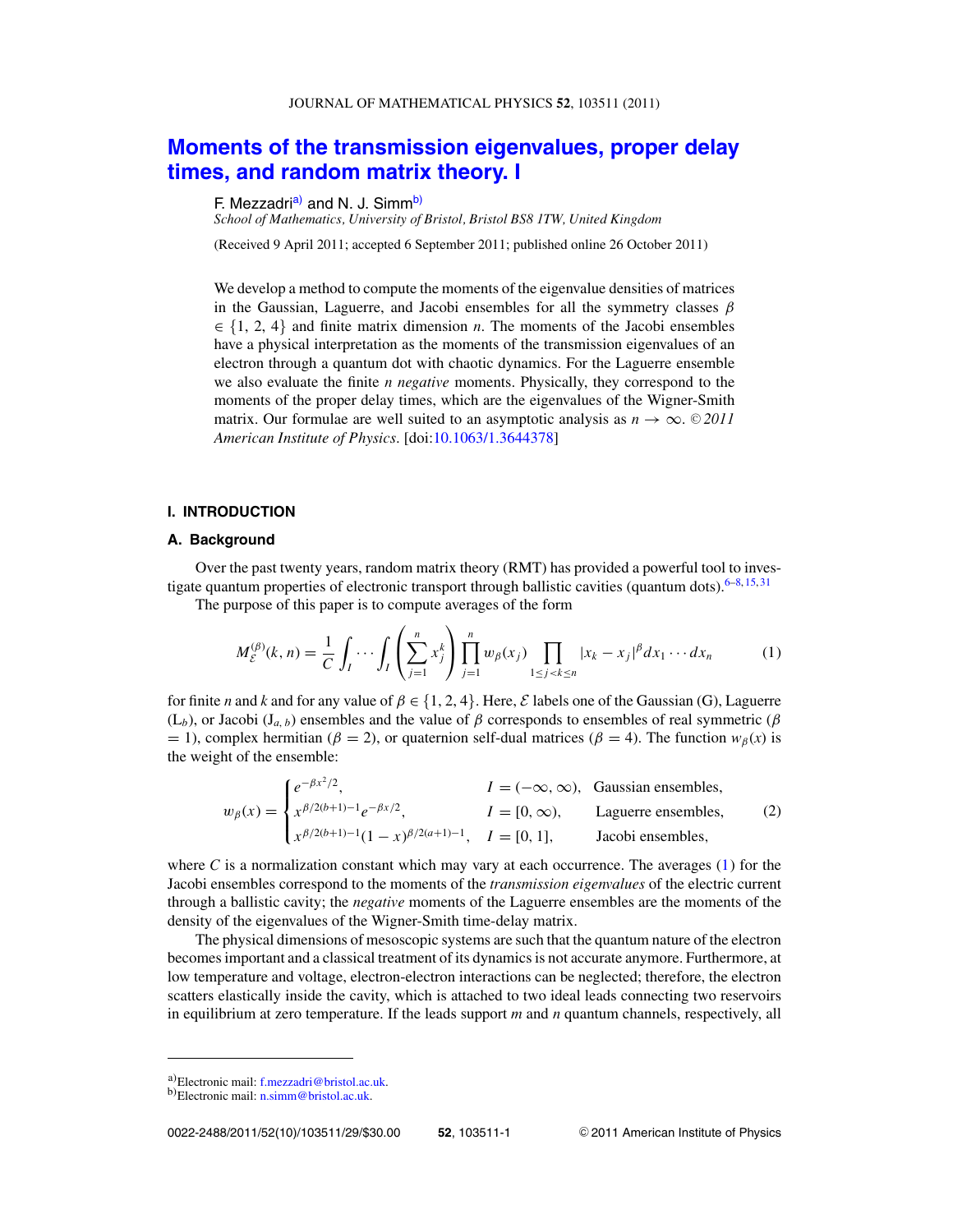<span id="page-3-0"></span>the information on the electric transport is contained in the scattering matrix:

$$
S = \begin{pmatrix} r_{m \times m} & t'_{m \times n} \\ t_{n \times m} & r'_{n \times n} \end{pmatrix}.
$$
 (3)

The sub-blocks  $r_m \times m$  and  $t_n \times m$  are the reflection and transmission matrices through the left lead, while  $t'_{m \times n}$  and  $r'_{n \times n}$  are those through the right lead. Without loss of generality, throughout this paper we shall assume that  $m \ge n$ . Since the scattering is elastic *S* is unitary. This is known as the Landauer-Büttiker formalism.

The scattering matrix depends in a complicated way on macroscopic parameters, such as the energy of the electron and the shape of the cavity. If the classical dynamics inside the cavity is chaotic, then the fundamental assumption is that the electric current displays universal features; thus, it is natural to model the scattering matrix *S* with a random matrix drawn from one of Dyson's circular ensembles: the circular unitary ensemble (CUE) when  $\beta = 2$ ; the circular orthogonal ensemble (COE) when  $\beta = 1$ ; and the circular symplectic ensemble (CSE) when  $\beta = 4$ . Let *K* denote a time reversal operator. If the dynamics is not time-reversal invariant, then  $\beta = 2$ ; if it is time-reversal invariant, then  $\beta = 1$  if  $K^2 = 1$  and  $\beta = 4$  if  $K^2 = -1$ .

In this paper we give a unified approach to compute the family of integrals [\(1\)](#page-2-0) for all the  $\beta$  $\in \{1, 2, 4\}$  and give particular emphasis to those connected to statistics of the electric current. Our formulae are exact for finite matrix dimension. Since experiments can now be performed in quantum dots with a number of channels arbitrarily small,<sup>46</sup> recently there has been an increasing interest in computing finite *n* formulae.<sup>[32,](#page-30-0) [44,](#page-30-0) [47,](#page-30-0) [55](#page-30-0)</sup> Some of these integrals have never been computed before, others are already available in the literature.<sup>[27,](#page-29-0) [30,](#page-30-0) [35,](#page-30-0) [44,](#page-30-0) [55](#page-30-0)</sup> In particular, most of the formulae for  $\beta$  $= 1$  and  $\beta = 4$  are original. In Sec. [II](#page-5-0) we will discuss in detail our results and specify which of the averages [\(1\)](#page-2-0) are already known.

Our formulae have distinctive advantages. First, we can compute "*negative*" moments for the Laguerre ensemble. Since the joint probability density function (*j.p.d.f.*) of the *inverse delay times* coincides with that of the Laguerre ensemble, $16$  we obtain the moments of their density. Second, for positive moments the sums in our formulae extend to the order of the moments *k* and not to the dimension of the matrices *n*. The sums that express the negative moments in the Laguerre ensemble run to *n*, but their limit as  $n \to \infty$  can be computed with little effort. As a consequence, although still relatively involved, our expressions are simpler and more manageable than those in the literature. Furthermore, our formulae provide a bridge between finite *n* results and their asymptotics. Indeed, in the second part of this work,<sup>[41](#page-30-0)</sup> we compute the first three terms of the expansions as  $n \to \infty$  of the moments of the transmission eigenvalues and of the delay times. They agree with those recently obtained semiclassically. $9-11$ 

#### **B. The transmission eigenvalues**

The eigenvalues  $T_1, \ldots, T_n$  of the matrix  $tt^{\dagger}$  are the *transmission eigenvalues*. The unitarity of *S* implies that the  $T_1, \ldots, T_n$  all lie in the interval [0, 1]. The dimensionless conductance at zero temperature is defined by

$$
G := \text{Tr} \, t t^{\dagger} = \text{Tr} \, t' t'^{\dagger} = T_1 + \dots + T_n. \tag{4}
$$

Furthermore, if *S* belongs to one of Dyson's circular ensembles, then the *j.p.d.f.* of  $T_1, \ldots, T_n$  is

$$
p^{(\beta)}(T_1, \ldots, T_n) = \frac{1}{C} \prod_{j=1}^n T_j^{\alpha} \prod_{1 \le j < k \le n} \left| T_k - T_j \right|^\beta. \tag{5}
$$

The parameter  $\alpha = \frac{\beta}{2}(m - n + 1) - 1$  measures the asymmetry of the quantum channels in the leads. Formula (5) was first computed when  $m = n$  by Baranger and Mello<sup>6</sup> and by Jalabert *et al*.;<sup>[31](#page-30-0)</sup> when  $m \neq n$  it was reported in this form by Beenakker,<sup>8</sup> where it was attributed to unpublished work by Brouwer (1994); its general derivation appeared in the literature for the first time in an article by Forrester.<sup>[23](#page-29-0)</sup>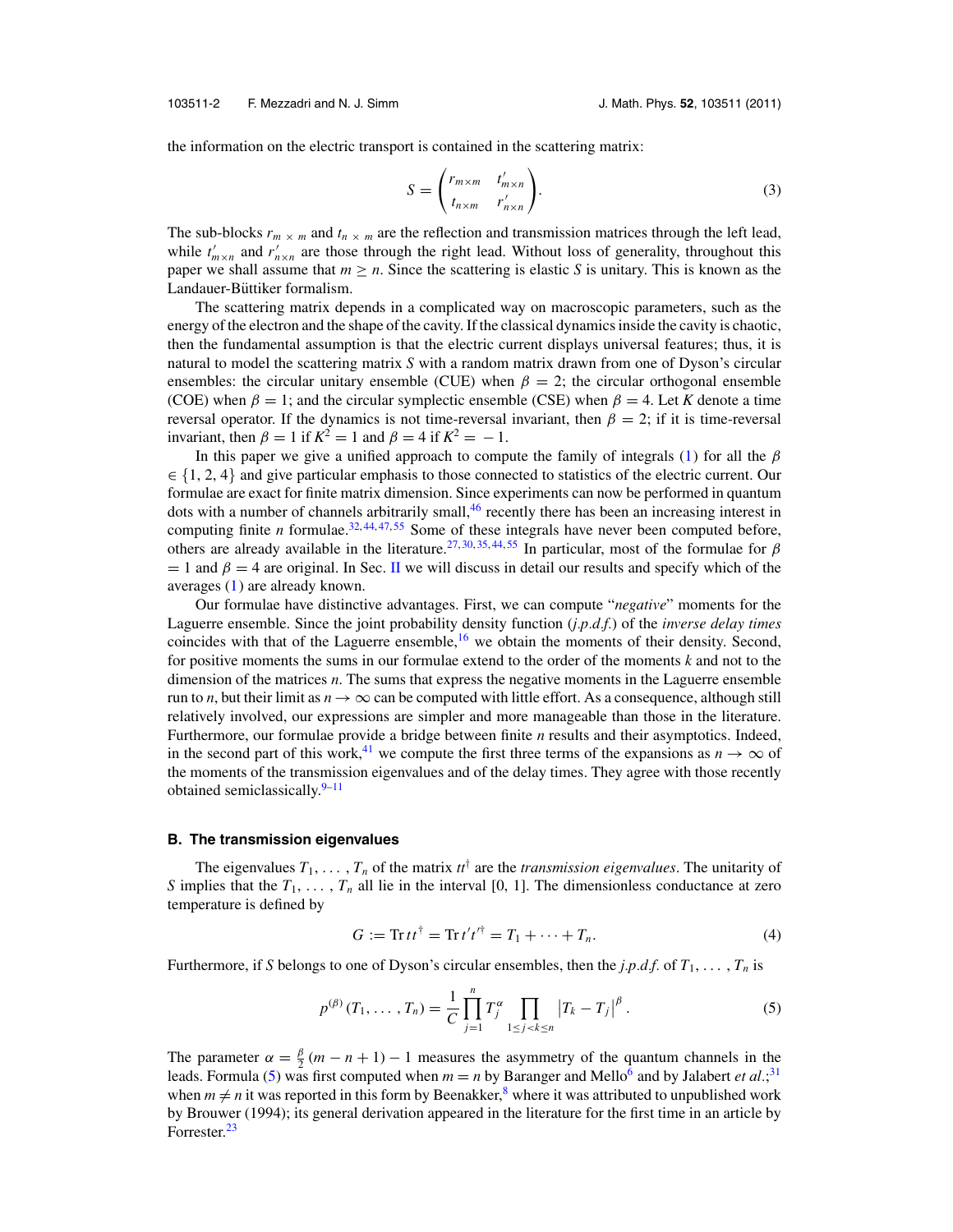#### <span id="page-4-0"></span>103511-3 Moments of the transmission eigenvalues J. Math. Phys. **52**, 103511 (2011)

In a classic article,  $Dyson<sup>21</sup>$  $Dyson<sup>21</sup>$  $Dyson<sup>21</sup>$  classified complex many-body systems according to their fundamental symmetries and proved that they correspond to the random matrix ensembles labelled  $\beta \in \{1, 2, 4\}$ . Zirnbauer<sup>[57](#page-30-0)</sup> extended Dyson's classification scheme to Cartan's symmetric spaces and introduced new symmetry classes in random matrix theory. Zirnbauer also argued that these non-standard ensembles appear in the stochastic modelling of ballistic cavities in contact with a superconductor. Such mesoscopic systems are called *Andreev quantum dots.* In his Ph.D. disserta-tion, Dueñez<sup>[20](#page-29-0)</sup> further generalized Zirnbauer's classification. Furthermore, Altland and Zirnbauer<sup>[4](#page-29-0)</sup> divided the symmetries of Andreev quantum dots into four fundamental classes. These ensembles are labelled by two integers ( $\beta$ ,  $\delta$ ): as for Dyson's ensembles,  $\beta$  takes values in {1, 2, 4}; instead  $\delta$  $\in \{-1, 1, 2\}$ . The four classes are  $(1, -1)$ ,  $(2, -1)$ ,  $(4, 2)$ , and  $(2, 1)$ ; they correspond to different combinations of time-reversal and spin-rotation symmetries.

Our formalism applies to Andreev quantum dots too. Indeed, in a recent paper, Dahlhaus *et al.*[18](#page-29-0) computed the *j.p.d.f.* of the transmission eigenvalues. It is obtained by deforming the right-hand side in Eq.  $(5)$ :

$$
p^{(\beta,\delta)}(T_1,\ldots,T_n) = \frac{1}{C} \prod_{j=1}^n T_j^{\alpha} \left(1 - T_j\right)^{\delta/2} \prod_{1 \le j < k \le n} \left|T_k - T_j\right|^{\beta}.
$$
 (6)

As for the *j.p.d.f.* in [\(5\)](#page-3-0),  $\alpha = \frac{\beta}{2} (m - n + 1) - 1$ .

Equations [\(5\)](#page-3-0) and (6) are particular cases of the  $j.p.d.f.$  of the eigenvalues of matrices in the Jacobi ensembles, namely,

$$
p_{\mathbf{J}_{a,b}}^{(\beta)}(x_1,\ldots,x_n) = \frac{1}{C} \prod_{j=1}^n x_j^{\beta/2(b+1)-1} (1-x_j)^{\beta/2(a+1)-1} \prod_{1 \le j < k \le n} \left| x_k - x_j \right|^\beta, \tag{7}
$$

for  $0 \le x_i \le 1$ ,  $(j = 1, \ldots, n)$ . We recover (6) by setting

$$
a = \frac{2}{\beta} \left( 1 + \frac{\delta}{2} \right) - 1 \quad \text{and} \quad b = m - n. \tag{8}
$$

The moments of the density of the transmission eigenvalues are defined by

$$
\left\langle T_{k,n,m}^{(\beta,\delta)}\right\rangle := \left\langle \operatorname{Tr}\left[\left(t^{+}\right)^{k}\right]\right\rangle = M_{J_{a,b}}^{(\beta)}(k,n),\tag{9}
$$

where *a* and *b* are given in Eq.  $(8)$ . From a physical point of view, they are important because they are connected to the cumulants  $\kappa_j$  of the charge transmitted over a finite interval of time by the generating function<sup>36</sup>

$$
\sum_{j=1}^{\infty} \frac{x^j}{j!} \left\langle \left| \left\langle \kappa_j \right| \right\rangle \right\rangle = -\sum_{k=1}^{\infty} \frac{(-1)^k}{k} \left\langle \mathcal{T}_k \right\rangle (e^x - 1)^k. \tag{10}
$$

(See also Ref. [12,](#page-29-0) Appendix [A.](#page-27-0)) For simplicity in this formula we have omitted the dependence on  $(\beta, \delta)$  and on the numbers of quantum channels *m* and *n*. The charge cumulants can be directly accessed in experiments.<sup>14</sup> Using the results in Sec. [II](#page-5-0) and the generating function in (10) we can compute the cumulants to any given order. For example, the variance and skewness are given by

$$
\langle \langle \kappa_2 \rangle \rangle = \frac{nm(\frac{2+\delta}{\beta} - 1 + n)(\frac{2+\delta}{\beta} - 1 + m)}{(\frac{4+\delta}{\beta} - 1 + n + m)(\frac{2+\delta}{\beta} - 2 + n + m)(\frac{2+\delta}{\beta} - 1 + n + m)},
$$
(11a)

$$
\frac{\langle\langle\kappa_3\rangle\rangle}{\langle\langle\kappa_2\rangle\rangle} = -\frac{(n-m-\frac{2+\delta}{\beta}+1)(n-m+\frac{2+\delta}{\beta}-1)}{(n+m+\frac{2+\delta}{\beta}-3)(n+m+\frac{6+\delta}{\beta}-1)}.
$$
\n(11b)

The special case  $\delta = 0$  of Eqs. (11) were computed by Savin *et al.*<sup>[51](#page-30-0)</sup> (see also Ref. [13\)](#page-29-0).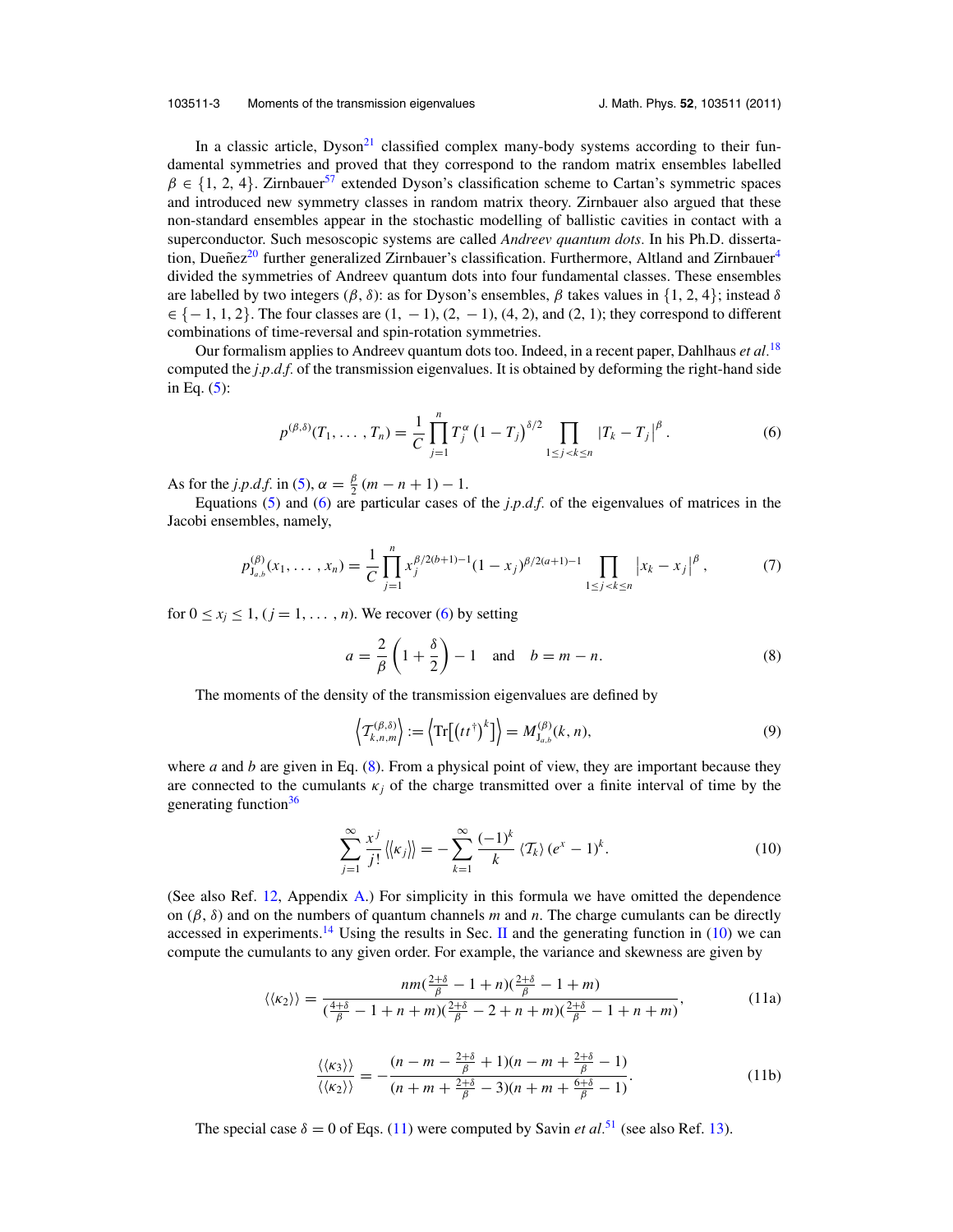<span id="page-5-0"></span>103511-4 F. Mezzadri and N. J. Simm J. Math. Phys. **52**, 103511 (2011)

#### **C. The Wigner-Smith matrix**

The Wigner-Smith time-delay matrix is defined as

$$
Q = -i\hbar S^{-1} \frac{\partial S}{\partial E}.
$$
\n(12)

The individual eigenvalues  $\tau_1, \ldots, \tau_n$  of Q are called *proper delay times*, and their average

$$
\tau_{\rm W} = \frac{1}{n} \operatorname{Tr} Q \tag{13}
$$

is referred to as the *Wigner delay time.* Here, *n* is the total number of quantum channels in the leads. The Wigner delay time measures the extra time an electron spends in the cavity as a result of being scattered. If *S* belongs to one of the circular ensembles, then it was shown by Brouwer *et al.*[16](#page-29-0) that the *j.p.d.f.* of the inverses  $\gamma_j = \tau_j^{-1}$  ( $j = 1, ..., n$ ) of the proper delay times is

$$
P_{\beta}(\gamma_1, ..., \gamma_n) = \frac{1}{C} \prod_{j=1}^n \gamma_j^{n\beta/2} e^{-\beta \tau_H \gamma_j/2} \prod_{1 \le j < k \le n} |\gamma_k - \gamma_j|^{\beta}, \tag{14}
$$

where  $\tau_H$  is the Heisenberg time. In our context  $\tau_H = n$ . In a sequence of papers, Savin and collaborators $49,50,52$  $49,50,52$  $49,50,52$  computed the probability distribution function of the proper delay times.

The moments of the density of the proper delay times are defined by

$$
\left\langle \mathcal{D}_{k,n}^{(\beta)} \right\rangle = \frac{1}{n} \left\langle \text{Tr} \, \mathcal{Q}^k \right\rangle = n^{k-1} M_{L_b}^{(\beta)}(-k, n), \quad k < n\beta/2 + 1,\tag{15}
$$

where in this case  $b = n - 1 + 2/\beta$ , and the right-hand side of (15) denotes negative integer moments of the Laguerre ensemble.

The outline of the paper is the following: in Sec.  $\Pi$  we present our main results; Sec.  $\Pi$  is devoted to ensembles with unitary symmetry; in Sec. [IV](#page-14-0) we discuss the approach underlying the computations of the moments for ensembles with symplectic and orthogonal symmetries; Secs. [V](#page-17-0) and [VI](#page-20-0) contain the proofs of the formulae for ensembles with symplectic and orthogonal symmetries, respectively.

In the final stages of the preparation of this article, and after the results in this paper had been presented at two workshops,<sup>48</sup> we received a preprint by Livan and Vivo, $37$  in which some of our formulae were derived with a different method and approach. Their expressions are different, but equivalent to ours.

#### **II. STATEMENT OF RESULTS**

#### **A. The moments of transmission eigenvalues and of the proper delay times**

Since the transmission eigenvalues are distributed with the *j.p.d.f.* of the Jacobi ensemble, their moments are the moments of the eigenvalue density of this ensemble for finite matrix dimension. A 4*th* order recurrence relation for the exact moments at  $\beta = 2$  was first reported by Ledoux.<sup>[34](#page-30-0)</sup> Explicit formulae were then obtained by Novaes<sup>[44](#page-30-0)</sup> and by Vivo and Vivo.<sup>[55](#page-30-0)</sup> In a similar setting Bai *et al.*<sup>[5](#page-29-0)</sup> computed the leading order term of the asymptotic expansion for  $\beta = 1$ .

From Eq. (14), computing the moments of the proper delay times is tantamount to calculating the negative moments of the eigenvalue density of the Laguerre ensemble for finite *n*. These negative moments have never been determined before, though positive integer moments were calculated by Hanlon *et al.*<sup>[29](#page-30-0)</sup> and Haagerup and Thorbjørnsen.<sup>[28](#page-29-0)</sup>

It is worth reminding the reader that the moments of the proper delay times exist only for

$$
k < \frac{n\beta}{2} + 1,
$$

because for larger *k* the integral  $M_{L_b}(-k, n)$ , with  $b = n - 1 + 2/\beta$ , diverges.

The general formulae for moments of the Jacobi and Laguerre ensembles are reported in the main sections of the paper. Throughout, the notation  $(n)_{(k)} = \Gamma(n + k)/\Gamma(n)$  refers to the Pochhammer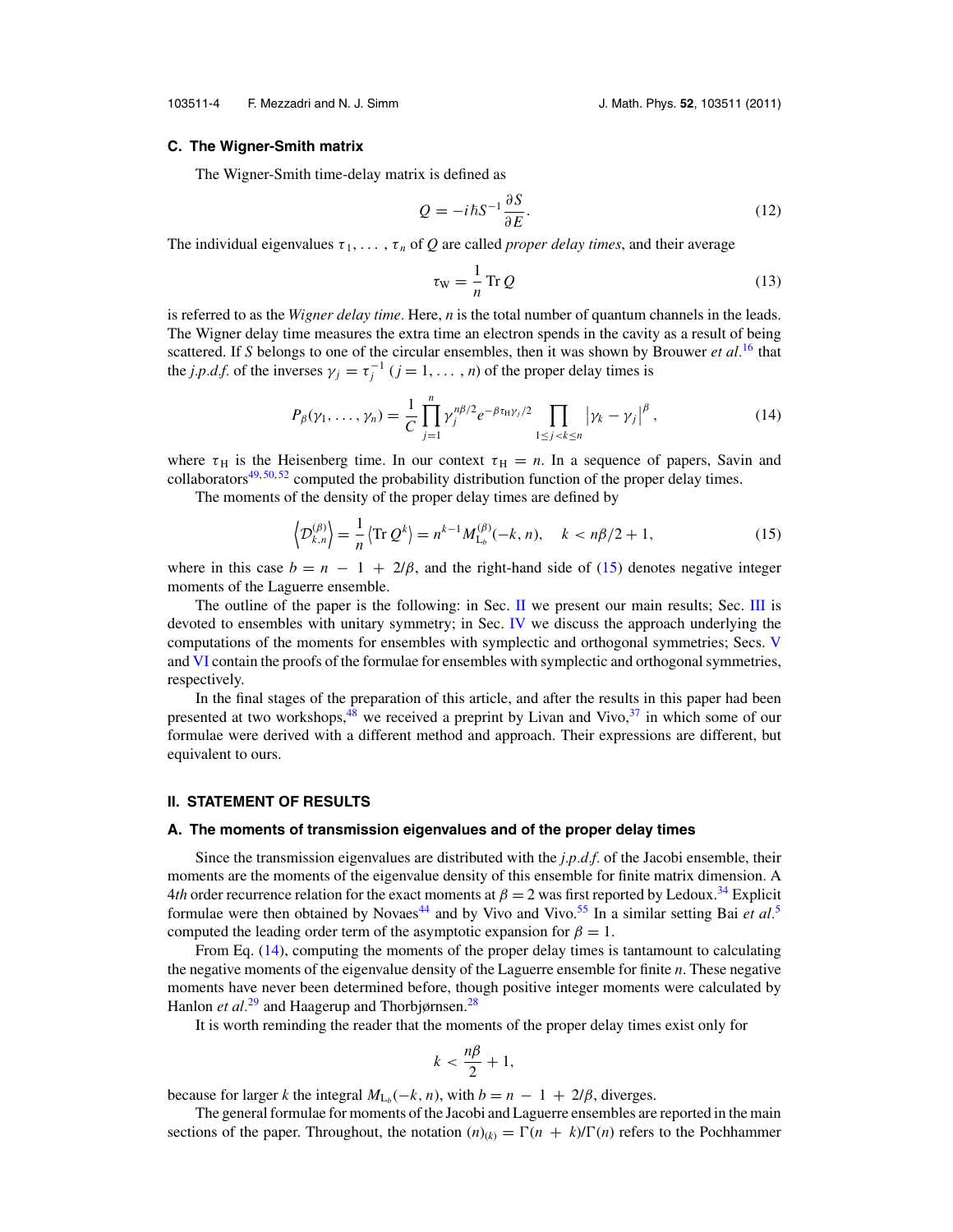#### <span id="page-6-0"></span>103511-5 Moments of the transmission eigenvalues J. Math. Phys. **52**, 103511 (2011)

symbol; the binomial coefficient can take arbitrary complex arguments, i.e.,

$$
\binom{k}{j} = \frac{\Gamma(k+1)}{\Gamma(k-j+1)\Gamma(j+1)},\tag{16}
$$

and is defined for negative integers by the limiting form

$$
\binom{-k}{j} = (-1)^j \binom{k+j-1}{k-1}.
$$
\n(17)

#### **1. Broken time reversal**  $(\beta = 2)$

**Theorem 2.1**: *The moments of the transmission eigenvalues and of the proper delay times for*  $\beta = 2$  *are* 

$$
\left\langle T_{k,n,m}^{(2,\delta)}\right\rangle = \frac{nm}{\delta/2 + n + m} - \sum_{j=1}^{k-1} \frac{1}{j} \sum_{i=1}^{\min(j,n)} \binom{j}{i} \binom{j}{i-1} \mathcal{U}_{i,j}^{m,n,\delta} \tag{18}
$$

*and*

$$
\left\langle \mathcal{D}_{k,n}^{(2)} \right\rangle = \frac{n^{k-1}}{k} \sum_{j=0}^{n-1} {k+j-1 \choose k-1} {k+j \choose k-1} \frac{(2n)_{(-k-j)}}{(n+1)_{(-j-1)}},\tag{19}
$$

*where*

$$
\mathcal{U}_{i,j}^{m,n,\delta} = \frac{(\delta/2+m+n-2i+j+1)(\delta/2+m)_{(j-i+1)}(m)_{(j-i+1)}}{(\delta/2+m+n-i)_{(j+2)}(\delta/2+m+n-i+1)_{(j)}(\delta/2+n+1)_{(-i)}(n+1)_{(-i)}}.
$$

*Remark 2.2:* The moments for the Laguerre unitary ensemble (LUE) can be defined even when *k* is complex and have the following particularly simple expression:

$$
M_{\mathsf{L}_b}^{(2)}(k,n) = \frac{1}{k} \sum_{j=0}^n \binom{k}{j} \binom{k}{j-1} \frac{(b+n)_{(k-j+1)}}{(1+n)_{(-j)}},\tag{20}
$$

of which (19) is a special case. If *k* is a positive integer, the sum in (20) consists of at most *k* terms.

*Remark 2.3:* The coefficients

$$
N(k, j) = \frac{1}{k} \binom{k}{j} \binom{k}{j-1}
$$
\n(21)

in formulae (18) and (20) appear frequently in enumerative combinatorics, where they are called *Narayana numbers*.

#### **2.** *Conserved time reversal with* $K^2 = -1$  **(** $\beta = 4$ **)**

**Theorem 2.4**: *The moments of the transmission eigenvalues are*

$$
\left\langle T_{k,n,m}^{(4,\delta)} \right\rangle = \frac{1}{2} \left\langle T_{k,2n,2m}^{(2,\delta-2)} \right\rangle - \sum_{j=1}^{\min(\lfloor n \rfloor, \lfloor k/2 \rfloor) \min(k-2j,2n-2j)} \sum_{i=0}^{k} \binom{k}{i} \binom{k}{i+2j} S_{i,j}^{\delta}(k,m,n). \tag{22}
$$

The coefficient  $\mathcal{S}_{i,j}^{\delta}(k,m,n)$  is

$$
S_{i,j}^{\delta}(k, m, n) = 2^{4j-3} \frac{\left(\delta/2 + 2n - i - 2j\right)_{(i)} \left(2m\right)_{(k-i-2j+1)} \left(\delta/2 + 2m - 1\right)_{(k-i-2j+1)}}{\left(\delta/4 + n + 1/2\right)_{(-j)} \left(m\right)_{(1-j)} \left(\delta/4 + m - 1/2\right)_{(1-j)} \left(2n - 2j + 1\right)_{(-i)} \left(n + 1\right)_{(-j)}} \times \frac{\left(\delta/2 + 2m + 2n - 4j\right) \left(\delta/2 + 2m + 2n - 2i - 4j + k\right)}{\left(\delta/2 + 2m + 2n - i - 2j\right)_{(1+k)} \left(\delta/2 + 2m + 2n - i - 4j\right)_{(1+k)}}.
$$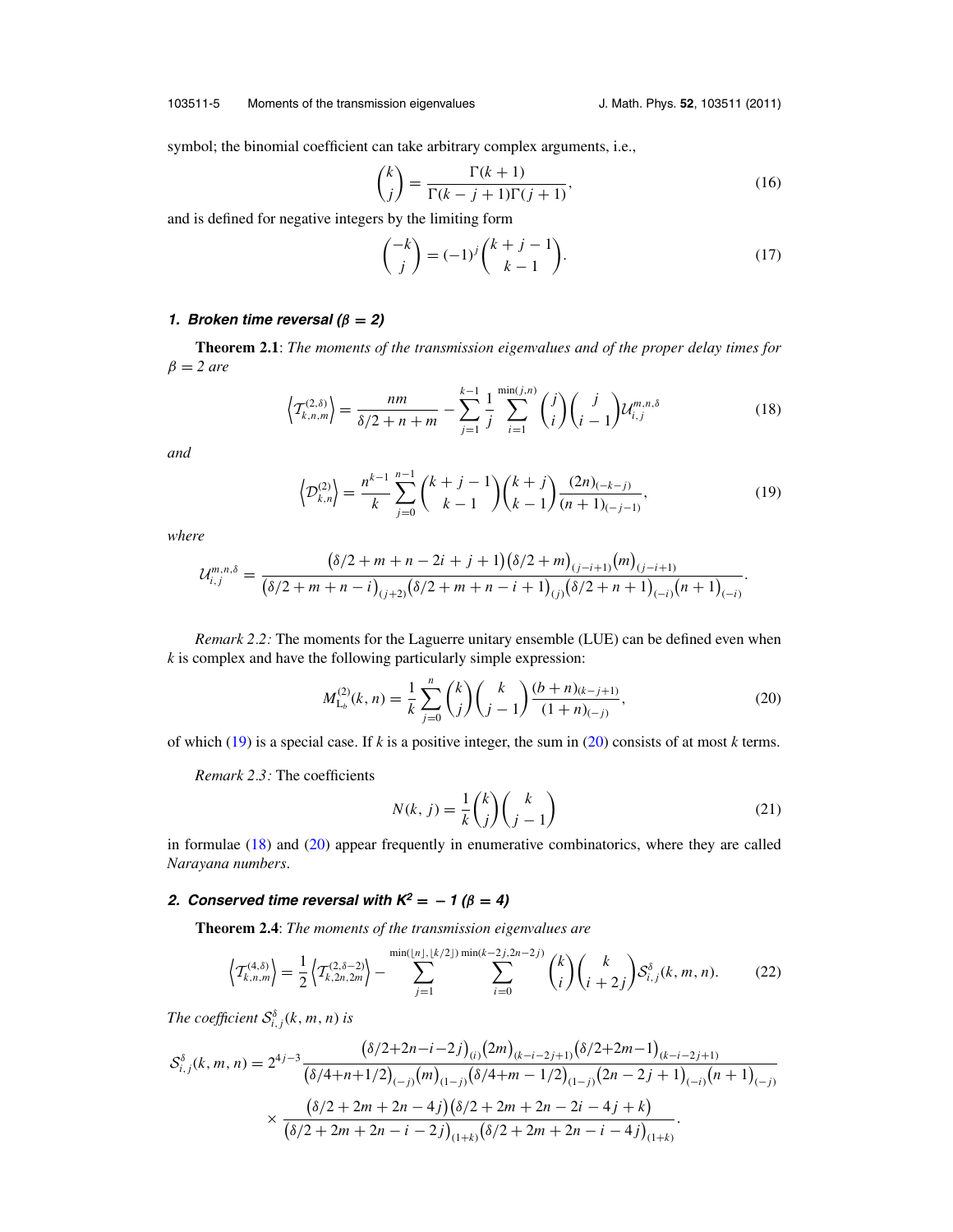<span id="page-7-0"></span>103511-6 F. Mezzadri and N. J. Simm J. Math. Phys. **52**, 103511 (2011)

*Furthermore, the moments of the proper delay times for*  $\beta = 4$  *are given by* 

$$
\left\langle \mathcal{D}_{k,n}^{(4)} \right\rangle = n^{k-1} M_{L_{n-1/2}}^{(4)}(-k, n), \tag{23}
$$

*where the moments of the Laguerre symplectic ensemble are*

$$
M_{\mathsf{L}_{b}}^{(4)}(k,n) = 2^{-k-1} M_{\mathsf{L}_{2b}}^{(2)}(k,2n)
$$
  
 
$$
- \sum_{j=1}^{\lfloor n \rfloor} \sum_{i=0}^{2n-2j} {k \choose i} {k \choose i+2j} \frac{(2b+2n)_{(k-i-2j+1)}(2n-i-2j+1)_{(i)}}{2^{k-2j+2}(n+1)_{(-j)}(b+n)_{(1-j)}}.
$$
 (24)

*The symbol*  $\lfloor \cdot \rfloor$  *denotes the integer part.* 

*Remark 2.5:* The order of the moments *k* in Eqs. [\(22\)](#page-6-0) and (23) is a positive integer. However, (24) holds even when *k* is complex. As for  $\beta = 2$ , if *k* is positive, the sum in Eq. (24) contains only *k* terms.

*Remark 2.6:* Although *n* is typically an integer, as it denotes the dimension of a matrix, the expressions on the right-hand sides of Eqs. [\(22\)](#page-6-0) and (24) are well defined for any half-integer *n*. It is useful to generalize it, because the evaluation of the moments for  $\beta = 1$  requires moments for  $\beta$ = 4 computed at half-integer *n*.

#### **3.** Conserved time reversal with  $K^2 = 1$  ( $\beta = 1$ )

For simplicity we assume that the outgoing lead supports an even number of open channels.

**Theorem 2.7**: *The moments of the transmission eigenvalues are*

$$
\left\langle T_{k,m,n}^{(1,\delta)} \right\rangle = 2 \left\langle T_{k,(n-1)/2,(m-1)/2}^{(4,2\delta+4)} \right\rangle + \sum_{j=0}^{\min(n/2-1,k)} {2k \choose 2j} I_j^{(1,\delta)}(k,m,n) + \phi_{k,n}^J,
$$
 (25)

*where*

$$
I_j^{(1,\delta)}(k,m,n) = 4^k \frac{(\delta + m + n - 4j + 2k)\left(\frac{1}{2}(\delta + m + 1)\right)_{(k-j)}\left(\frac{1}{2}m\right)_{(k-j)}}{(\delta + m + n - 2j)_{(2k+1)}\left(\frac{1}{2}(\delta + n + 2)\right)_{(-j)}\left(\frac{1}{2}(1+n)\right)_{(-j)}}\tag{26a}
$$

*and*

$$
\phi_{k,n}^J = \sum_{j=1}^k \frac{2^{\delta+2} \Gamma(\frac{1}{2}(\delta+m-n+2j+1)) \Gamma(\frac{1}{2}(\delta+m+2))}{\Gamma(\delta+1+m+j+k) \Gamma(j+k+1-n) \Gamma(\frac{1}{2}(m-n+1+2j))}
$$
(26b)  

$$
\times \frac{\Gamma(\frac{1}{2}(\delta+n+2)) \Gamma(m-n+k+j) \Gamma(j+k)}{\Gamma(\frac{m}{2}) \Gamma(\frac{\delta}{2}+1) \Gamma(\frac{n}{2})}.
$$

*The moments of the proper delay times are*

$$
\left\langle \mathcal{D}_{k,n}^{(1)} \right\rangle = n^{k-1} 2^{1-k} M_{L_{(n+1)/2}}^{(4)}(-k, (n-1)/2) \n+ \left( \frac{n}{2} \right)^{k-1} \sum_{j=0}^{n/2-1} {2k+2j-1 \choose 2j} \frac{(n+1/2)_{(-j-k)}}{2(\frac{1}{2}(1+n))_{(-j)}} + n^{k-1} \phi_{-k,n}^{\mathcal{L}},
$$
\n(27)

*where*

$$
\phi_{-k,n}^{\mathcal{L}} = \frac{\Gamma(n)}{\Gamma(n/2)\Gamma(2n)} \sum_{j=0}^{k-1} \frac{\Gamma(k+j+n)\Gamma(1+n-k-j)}{\Gamma(n/2+1-j)\Gamma(k+j+1)} 2^j.
$$
\n(28)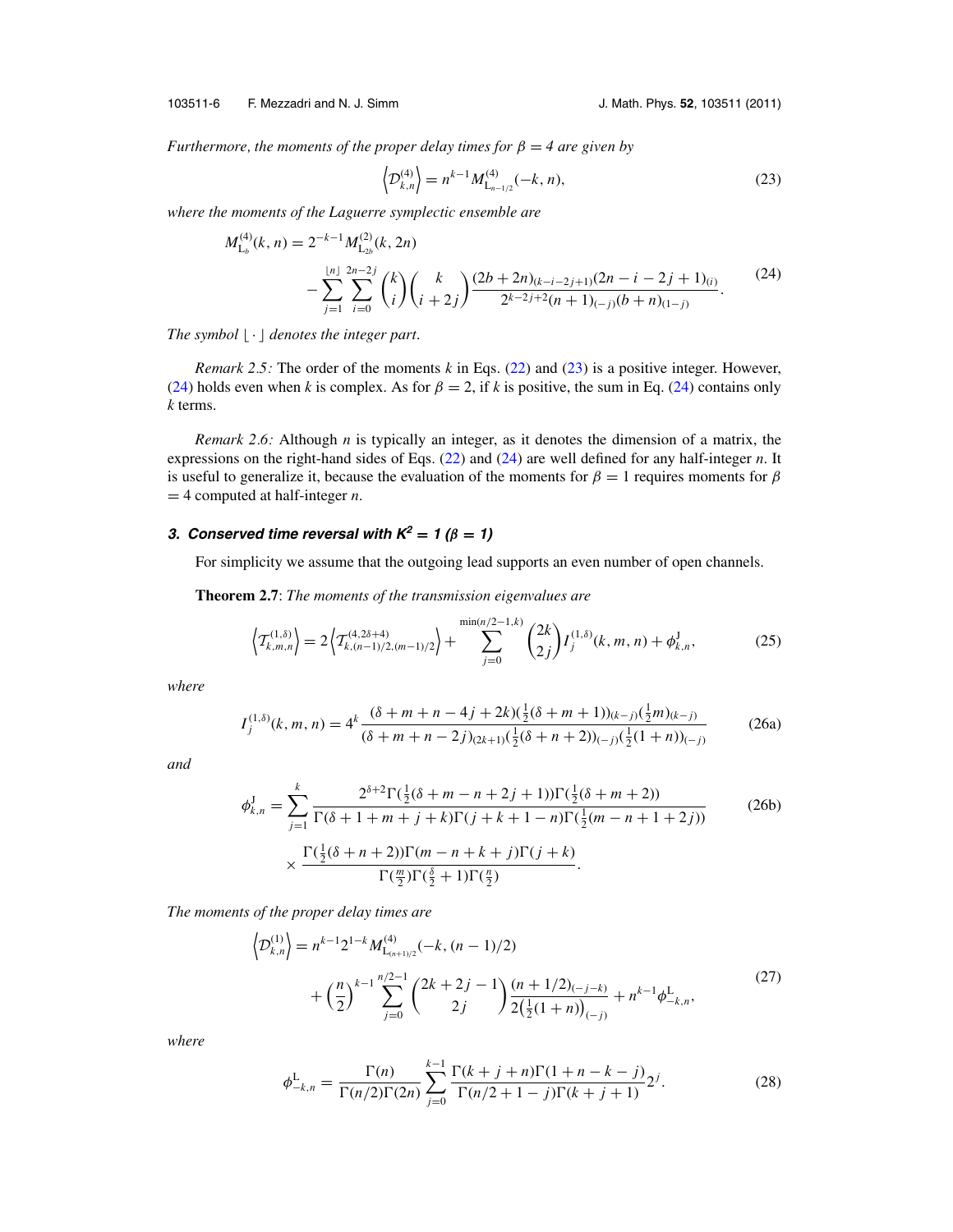#### <span id="page-8-0"></span>103511-7 Moments of the transmission eigenvalues J. Math. Phys. **52**, 103511 (2011)

*Remark 2.8*: Due to the term  $\Gamma(j + k + 1 - n)$  in the denominator of [\(26b\)](#page-7-0), the  $\phi_{k,n}^J$ 's are identically zero for any  $n > 2k$ . By Stirling's formula, the  $\phi_{-k,n}^L$ 's in [\(28\)](#page-7-0) decay exponentially fast as  $n \to \infty$ . Therefore, neither of these terms contribute to the asymptotics of the moments as  $n \to \infty$ at any finite algebraic order.

It is straightforward to compute the limit as  $n \to \infty$  of the formulae in this section. They differ fundamentally from most of the known exact results in the literature, whose asymptotic limit often involves many cancellations, which means that even the leading order term may be out of reach. This difficulty is discussed in some detail by Krattenthaler,<sup>33</sup> where a solution is presented for  $\beta = 2$  (see also Ref. [17\)](#page-29-0).

Indeed, it is a simple exercise using our exact results to show that

$$
\lim_{n,m \to \infty} \frac{1}{n} \left\langle T_{k,m,n}^{(\beta,\delta)} \right\rangle = \left(1 + \frac{m}{n}\right) \sum_{j=0}^{k-1} {k-1 \choose j} C_j (-1)^j \xi^{j+1},\tag{29}
$$

where  $\xi$  is the variable  $\xi = \frac{nm}{(n+m)^2}$ , which remains finite as  $n, m \to \infty$ , and  $C_j = \frac{1}{j+1} {2j \choose j}$  is the *j*th Catalan number. This formula agrees with the semiclassical computation of Berkolaiko *et al.*[9](#page-29-0) Furthermore, for the proper delay times we have

$$
\lim_{n \to \infty} \left\langle \mathcal{D}_{k,n}^{(\beta)} \right\rangle = \frac{1}{k} \sum_{j=0}^{k} {k \choose j} {k \choose j-1} 2^j,
$$
\n(30)

which is the  $k$ th Schröder number (note the appearance of the Narayana numbers  $(21)$  $(21)$ ). This limit was computed semiclassically by Berkolaiko and Kuipers, $10$  and can also be obtained from the Marcenko-Pastur distribution<sup>[38](#page-30-0)</sup> (see, e.g., Refs. [10](#page-29-0) and [16\)](#page-29-0). It is a simple consequence of [\(19\)](#page-6-0) too.

Equation (29) was first computed using RMT by Novaes<sup>[43](#page-30-0)</sup> (see also Ref. [5\)](#page-29-0), while (30) and  $(29)$  were recently rederived through combinatorial techniques.<sup>[45](#page-30-0)</sup> Our exact results allow a simple derivation of these facts, while also consenting the investigation of  $\beta$ -dependent subleading corrections. We address these issues more thoroughly in the second part of this work, $4<sup>11</sup>$  where we show that the first two subleading terms in the asymptotic expansions of the previous theorems agree with those obtained semiclassically by Berkolaiko and Kuipers.<sup>[11](#page-29-0)</sup>

#### **B. The Gaussian ensembles**

Our techniques apply equally well to the Gaussian ensembles. Recursion formulae for the finite *n* moments of the density of the eigenvalues were derived by Harer and Zagier<sup>30</sup> for the Gaussian unitary ensemble (GUE), while Goulden and Jackson<sup>27</sup> derived explicit formulae for both the Gaussian orthogonal ensemble (GOE) and the GUE, while the GUE moment generating function was computed by Haagerup and Thorbjørnsen.<sup>[28](#page-29-0)</sup> More recently, recursion formulae were obtained by Ledoux $35$  for the GOE and GSE.

**Theorem 2.9**: *The moments of the eigenvalue density for the* GUE *are*

$$
M_{\mathcal{G}}^{(2)}(2k,n) = \frac{2^n \Gamma(n/2+1) \Gamma(n/2)}{\sqrt{\pi}(2k+1) \Gamma(n)} \sum_{j=0}^{\min(n/2-1,k)} {k \choose j} {k+1 \choose j+1} (n/2-j)_{(k+1/2)}
$$
(31)

*for even n, and*

$$
M_G^{(2)}(2k,n) = \frac{2^n \Gamma((n+1)/2)^2}{\sqrt{\pi}(2k+1)\Gamma(n)} \sum_{j=0}^{\min((n-1)/2,k)} \binom{k}{j} \binom{k+1}{j} ((n+1)/2 - j)_{(k+1/2)}
$$
(32)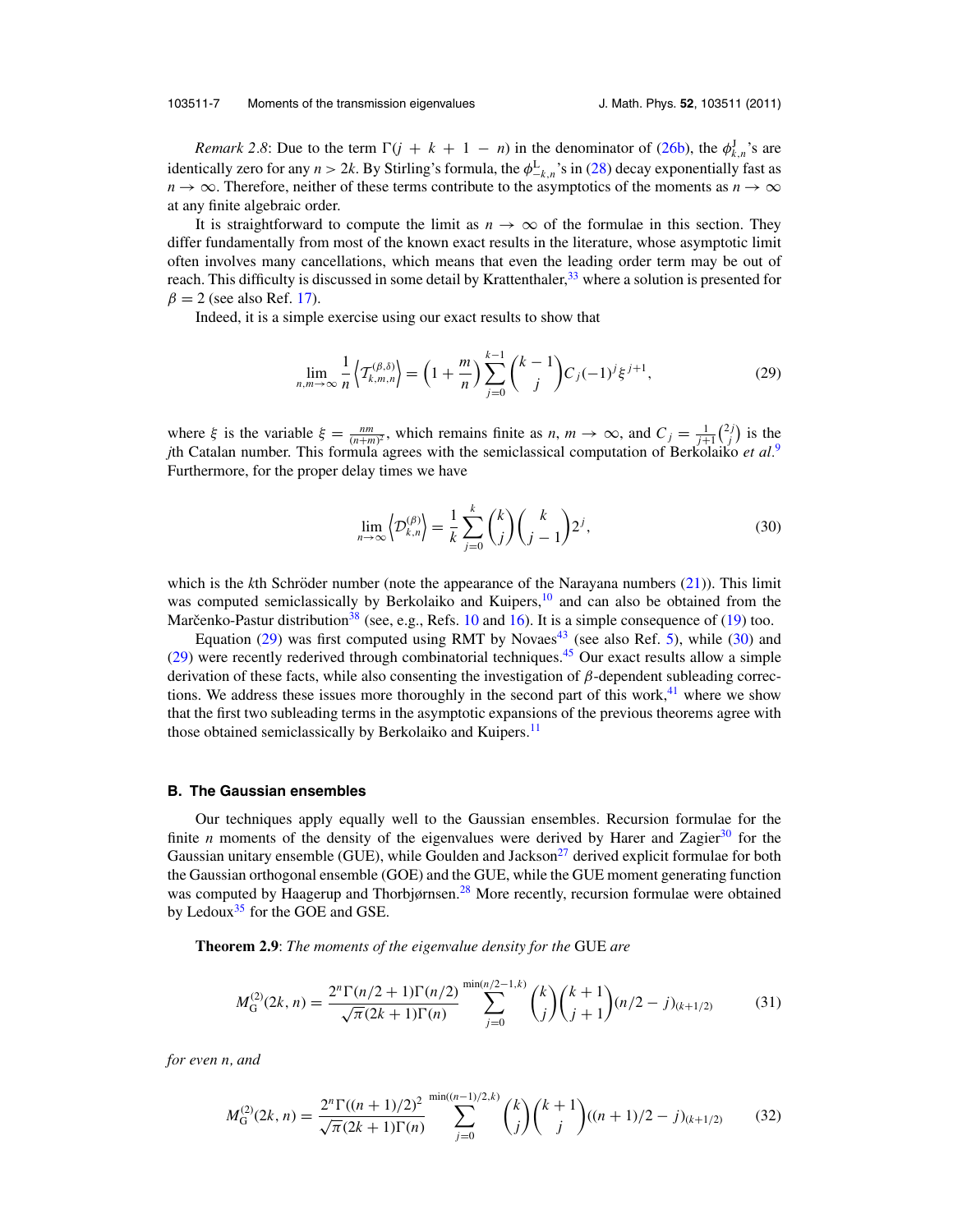<span id="page-9-0"></span>*for odd n. For the* GSE *we have*

$$
M_G^{(4)}(2k, n) = 2^{-k-1} M_G^{(2)}(2k, 2n)
$$
  

$$
- \frac{\Gamma(n+1)\Gamma(n)}{2^k \sqrt{\pi} \Gamma(2n) 4^{1-n}} \sum_{j=1}^{\min(n,k)} \sum_{i=0}^{\min(n-j,k-j)} {k \choose i} {k \choose i+j} (n-i-j+1)_{(k-1/2)}.
$$
 (33)

*Let n be even. Then, the moments for the* GOE *are*

$$
M_{\mathcal{G}}^{(1)}(2k,n) = M_{\mathcal{G}}^{(2)}(2k,n-1)
$$
  
-
$$
\sum_{j=1}^{\min(\frac{n}{2}-1,k)\min(k,\frac{n}{2}-1-j)} \binom{k}{i} \binom{k}{i+j} \frac{(\frac{n}{2}-i-j)_{(k+1/2)}}{(\frac{n}{2}-j)_{(1/2)}} + \phi_{k,n}^{\mathcal{G}}.
$$

*For*  $n \leq 2k$ , the quantity  $\phi_{k,n}^G$  is given by

$$
\phi_{k,n}^{\mathcal{G}} = \frac{(2k)!2^{n/2-k}}{\Gamma(n/2)} \sum_{j=0}^{k-n/2} \sum_{i=0}^{n/2-1} \frac{\binom{n-1}{2i} \frac{2^{-j-2i}(-1)^j}{(2j+2i+1)j!}}{(k-n/2-j)!} + \frac{(2k)!}{\Gamma(n/2)} \sum_{j=0}^{n/2-1} \sum_{p=0}^{j} \frac{(n/2-p-1)!(\binom{n-1}{n-2p-1})}{(j-p)!(k-j)!4^{k-p}}.
$$

*If*  $n > 2k$ *, we have* 

$$
\phi_{k,n}^G = (2k)! \sum_{j=0}^k \frac{(n/2 + 1/2 - j)_{(j)}}{2^{k-3}j(2j)!(k-j)!}.
$$
\n(34)

#### **III. UNITARY ENSEMBLES**

We shall now compute the moments of the eigenvalues densities for the Jacobi, Laguerre, and Gaussian ensembles when  $\beta = 2$ . For brevity we shall refer to these ensembles with the usual notation Jacobi unitary ensemble (JUE), LUE, and GUE. Except for the GUE, our expressions are valid for complex *k*. Theorem 2.1 and Eqs. [\(31\)](#page-8-0) and [\(32\)](#page-8-0) of Theorem 2.9 are corollaries of the results of this section.

For all the ensembles and symmetry classes that we consider the *j.p.d.f.* of the eigenvalues has the form

$$
p_{\mathcal{E}}^{(\beta)}(x_1,\ldots,x_n) = \frac{1}{C} \prod_{j=1}^n w_{\beta}(x_j) \prod_{1 \le j < k \le n} \left| x_k - x_j \right|^\beta. \tag{35}
$$

The marginal probabilities are obtained by subsequent integrations of the right-hand side of (35); furthermore, since it is invariant under permutations of its arguments, it is irrelevant which variables are integrated over. Therefore, the probability density of the eigenvalues is obtained by integrating out all but one variable. It follows that

$$
\langle \operatorname{Tr} X^k \rangle = \int_I \cdots \int_I (x_1^k + \cdots + x_n^k) p_{\varepsilon}^{(\beta)}(x_1, \dots, x_n) dx_1 \cdots dx_n
$$
  
= 
$$
\int_I x^k \rho_{\beta}(x) dx,
$$
 (36)

where  $\rho_{\beta}(x)$  is the eigenvalue density normalized to *n* and *I* is the support of  $w_{\beta}(x)$ .

We develop effective techniques to compute the integral in the right-hand side of Eq. (36) using ideas first introduced by Haagerup and Thorbjørnsen<sup>[2](#page-29-0)8</sup> for  $\beta = 2$  and by Adler *et al.*<sup>2</sup> for  $\beta = 1, 4$ .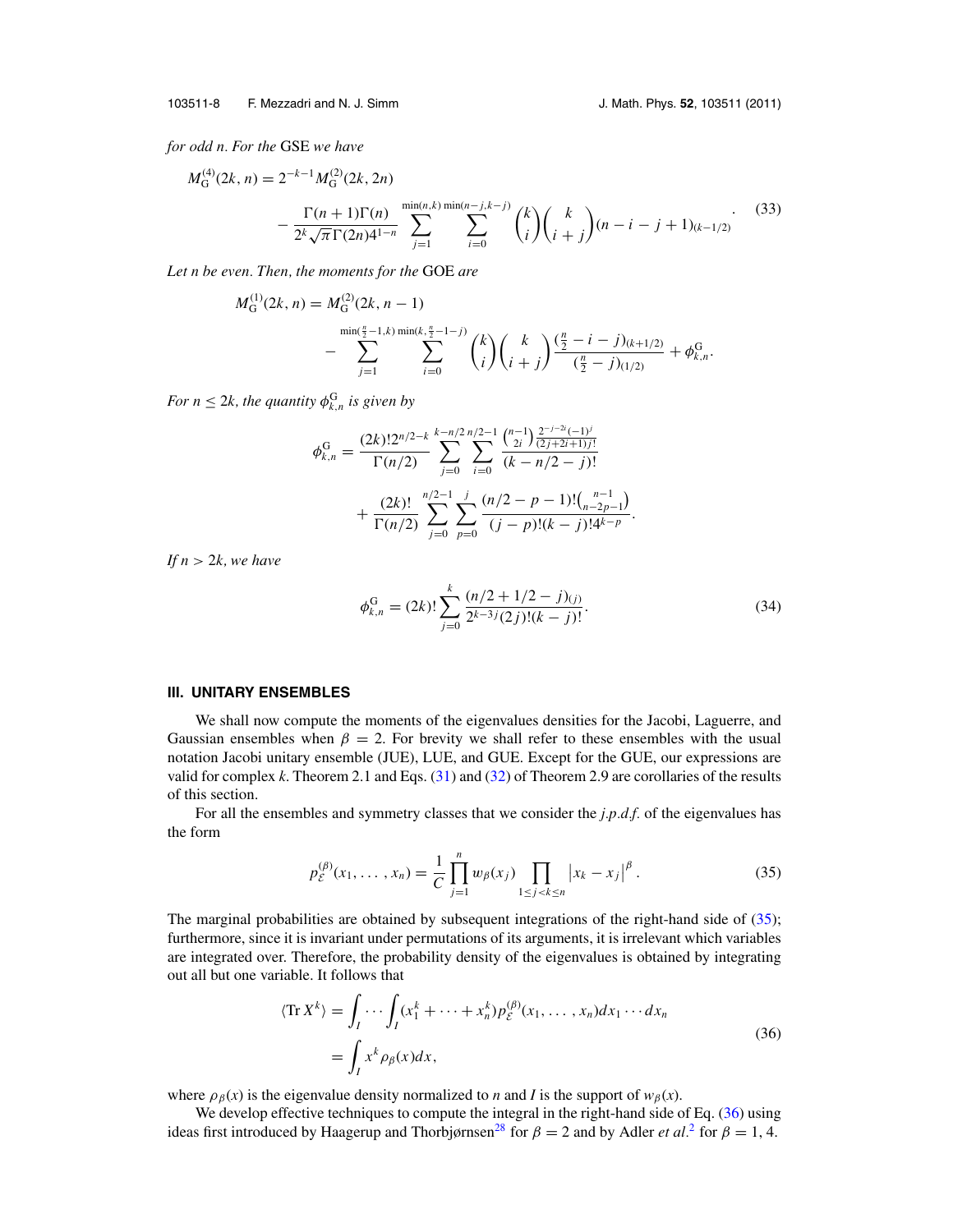#### <span id="page-10-0"></span>103511-9 Moments of the transmission eigenvalues J. Math. Phys. **52**, 103511 (2011)

When  $\beta = 2$  the density of the eigenvalues takes a particularly simple form (see, e.g., Ref. [25,](#page-29-0) Sec. 5.1)

$$
\rho_2(x) = \left\langle \sum_{j=1}^n \delta(x - x_j) \right\rangle = w_2(x) \sum_{j=0}^{n-1} \frac{P_j(x)^2}{h_j},\tag{37}
$$

where the  $P_i(x)$ 's are orthogonal polynomials associated with the weight  $w_2(x)$  and  $j = 0, 1, \ldots$ denotes their degree. In other words, we have

$$
\int_{I} w_2(x) P_j(x) P_k(x) dx = h_j \delta_{jk}, \quad j, k = 0, 1, \dots
$$
\n(38)

The system of orthogonal polynomials  $\{P_j(x)\}_{j=0}^{\infty}$  is unique up to multiplicative constants  $k_j$ , which we can take to be the coefficient of the monomial of highest degree. Orthogonal polynomials satisfy a recurrence relation of the form

$$
P_{j+1}(x) = (\alpha_j + x\beta_j)P_j(x) - \gamma_j P_{j-1}(x), \quad j = 0, 1, ..., \tag{39}
$$

where for convention  $P_{-1}(x) = 0$ . For the classical orthogonal polynomials the constants  $h_j$ ,  $k_j$ ,  $\alpha_j$ ,  $\beta_j$ , and  $\gamma_j$  are tabulated in many books on special functions (see, e.g., Ref. [1\)](#page-29-0). A consequence of (39) is

$$
\rho_2(x) = w_2(x) \frac{k_{n-1}}{k_n h_{n-1}} \left( P'_n(x) P_{n-1}(x) - P_n(x) P'_{n-1}(x) \right),\tag{40}
$$

which is a limiting case of the Christoffel-Darboux formula. (For the proofs of formulae (39) and (40) see, e.g., Ref. [53,](#page-30-0) Sec. 3.2).

In the rest of this paper we shall assume that  $k_j = 1$ , for  $j = 0, 1, \ldots$ . In other words, we only consider *monic* orthogonal polynomials. In order to distinguish them from the way the classical polynomials are conventionally defined in the literature, we shall use the notation  $\mathcal{H}_n(x)$ ,  $\mathcal{L}_n^b(x)$ , and  $\mathcal{P}_n^{a,b}(x)$  for the Hermite, Laguerre, and Jacobi polynomials, respectively. We shall denote the generic monic polynomial by  $p(x)$ . We tabulate the orthogonality constants  $h_i$  for the monic classical polynomials in Appendix [A.](#page-27-0) We shall also need the following differential equations (see Ref. [1,](#page-29-0) Sec. 22.6):

$$
\begin{cases}\n\mathcal{H}_{j}''(x) - 2x\mathcal{H}_{j}'(x) + 2j\mathcal{H}_{j}(x) = 0, \\
x\mathcal{L}_{j}(x)'' + (b+1-x)\mathcal{L}_{j}^{b}(x)' + j\mathcal{L}_{j}^{b}(x) = 0, \\
x(1-x)\mathcal{P}_{j}^{a,b}(x)'' + (b+1 - (a+b+2)x)\mathcal{P}_{j}^{a,b}(x)', \\
+j(a+b+j+1)\mathcal{P}_{j}^{a,b}(x) = 0.\n\end{cases}
$$
\n(41)

Haagerup and Thorbjørnsen<sup>28</sup> computed the moment generating function

$$
M(t) = \int_{I} \rho_2(x)e^{-tx}dx
$$
\n(42)

in terms of hypergeometric functions for the GUE and LUE. They combined the differential equations  $(41)$  with  $(40)$  to obtain

$$
\frac{d}{dx}\left(f(x)\rho_2(x)\right) = \begin{cases}\n-D_n^{\mathrm{H}}e^{-x^2}\mathcal{H}_n(x)\mathcal{H}_{n-1}(x), & \text{Hermite,} \\
-D_n^{\mathrm{L}}x^b e^{-x}\mathcal{L}_n^b(x)\mathcal{L}_{n-1}^b(x), & \text{Laguerre,}\n\end{cases}
$$
\n(43)

where

$$
D_n^{\mathrm{H}} = \frac{2^n}{\sqrt{\pi} \Gamma(n)} \quad \text{and} \quad D_n^{\mathrm{L}} = (\Gamma(b+n)\Gamma(n))^{-1}.
$$
 (44)

Furthermore,  $f(x) = 1$  for the Hermite polynomials, while  $f(x) = x$  for the Laguerre ones. We shall use similar ideas to compute the moments [\(9\)](#page-4-0) for  $\beta = 2$ .

First we need the analogue of identities (43) for the Jacobi polynomials.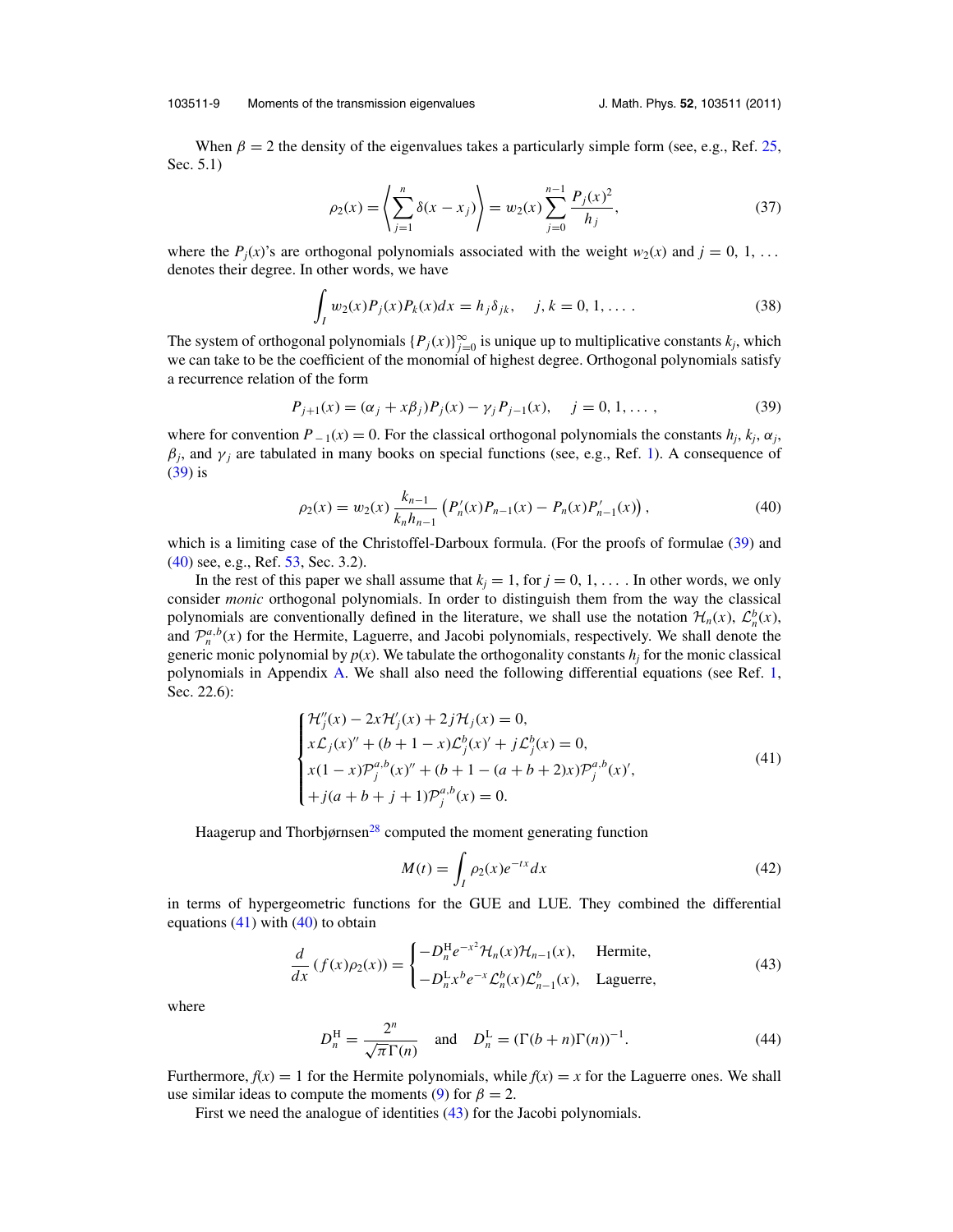<span id="page-11-0"></span>103511-10 F. Mezzadri and N. J. Simm J. Math. Phys. **52**, 103511 (2011)

*Lemma 3.1: Let*  $\rho_2(x)$  be the mean eigenvalue density for the JUE. We have the following *differential identity:*

$$
\frac{d}{dx}\left(x(1-x)\rho_2(x)\right) = -D_n^J x^b (1-x)^a \mathcal{P}_n^{a,b}(x) \mathcal{P}_{n-1}^{a,b}(x),\tag{45}
$$

*where*

$$
D_n^J = \frac{\Gamma(a+b+2n+1)\Gamma(a+b+2n-1)}{\Gamma(a+n)\Gamma(b+n)\Gamma(a+b+n)\Gamma(n)}.
$$
\n(46)

*Proof:* The normalization coefficient *h<sub>n*</sub> − 1 associated with the polynomials  $\mathcal{P}_{n-1}^{a,b}(x)$  is

$$
h_{n-1} = \frac{\Gamma(a+n)\Gamma(b+n)\Gamma(n)\Gamma(a+b+n)}{\Gamma(a+b+2n)\Gamma(a+b+2n-1)}.
$$
\n(47)

Inserting  $(47)$  into representation  $(40)$  and using the differential equation in  $(41)$ , we obtain

$$
x(1-x)\left(\frac{\rho_2(x)}{w_2(x)}\right)' + (1+b - (a+b+2)x)\left(\frac{\rho_2(x)}{w_2(x)}\right) = -D_n^J \mathcal{P}_n^{a,b}(x)\mathcal{P}_{n-1}^{a,b}(x),\tag{48}
$$

where  $D_n^{\text{J}}$  is given in (46). Finally, since the weight associated with the Jacobi polynomials is  $w_2(x)$  $= x^{b}(1 - x)^{a}$ , we arrive at

$$
\frac{d}{dx} (x(1-x)\rho_2(x)) = \frac{d}{dx} \left( x^{b+1} (1-x)^{a+1} \frac{\rho_2(x)}{w_2(x)} \right)
$$
  
\n
$$
= x^b (1-x)^a \left( ((b+1)(1-x) - x(a+1)) \frac{\rho_2(x)}{w_2(x)} + x(1-x) \left( \frac{\rho_2(x)}{w_2(x)} \right)' \right)
$$
  
\n
$$
= -D_n^J x^b (1-x)^a \mathcal{P}_n^{a,b}(x) \mathcal{P}_{n-1}^{a,b}(x).
$$

*Remark 3.2:* For our purposes it is not helpful to compute the moment generating function [\(42\)](#page-10-0). Although, in principle, one can employ a type of fractional calculus to extract more general types of moments from [\(42\)](#page-10-0), we will see in the following that moments for general *k* are directly accessible with our method.

#### **A. Jacobi unitary ensemble**

Lemma 3.1 allows us to compute the *difference* of the moments. Then, the moments themselves can be computed by adding all the differences. Finally, Eq. [\(18\)](#page-6-0) of Theorem 2.1 is obtained by setting  $a = \delta/2$  and  $b = m - n$ .

Let us define

$$
\Delta M_{\mathbf{J}_{a,b}}^{(2)}(k,n) = M_{\mathbf{J}_{a,b}}^{(2)}(k,n) - M_{\mathbf{J}_{a,b}}^{(2)}(k+1,n). \tag{49}
$$

*Proposition 3.3: We have*

$$
\Delta M_{\mathbf{J}_{a,b}}^{(2)}(k,n) = \frac{1}{k} \sum_{j=0}^{n} {k \choose j} {k \choose j-1} U_{k,j}^{n,a,b}, \tag{50}
$$

*where*

$$
U_{k,j}^{n,a,b} = \frac{(a+b+2n-2j+k+1)(a+b+n)(b-j+1)(a+n-j+1)(j)(b+n)(k-j+1)}{(a+b+2n-j)(k+2)(a+b+2n-j+1)(k)(n+1)(-j)}.
$$
 (51)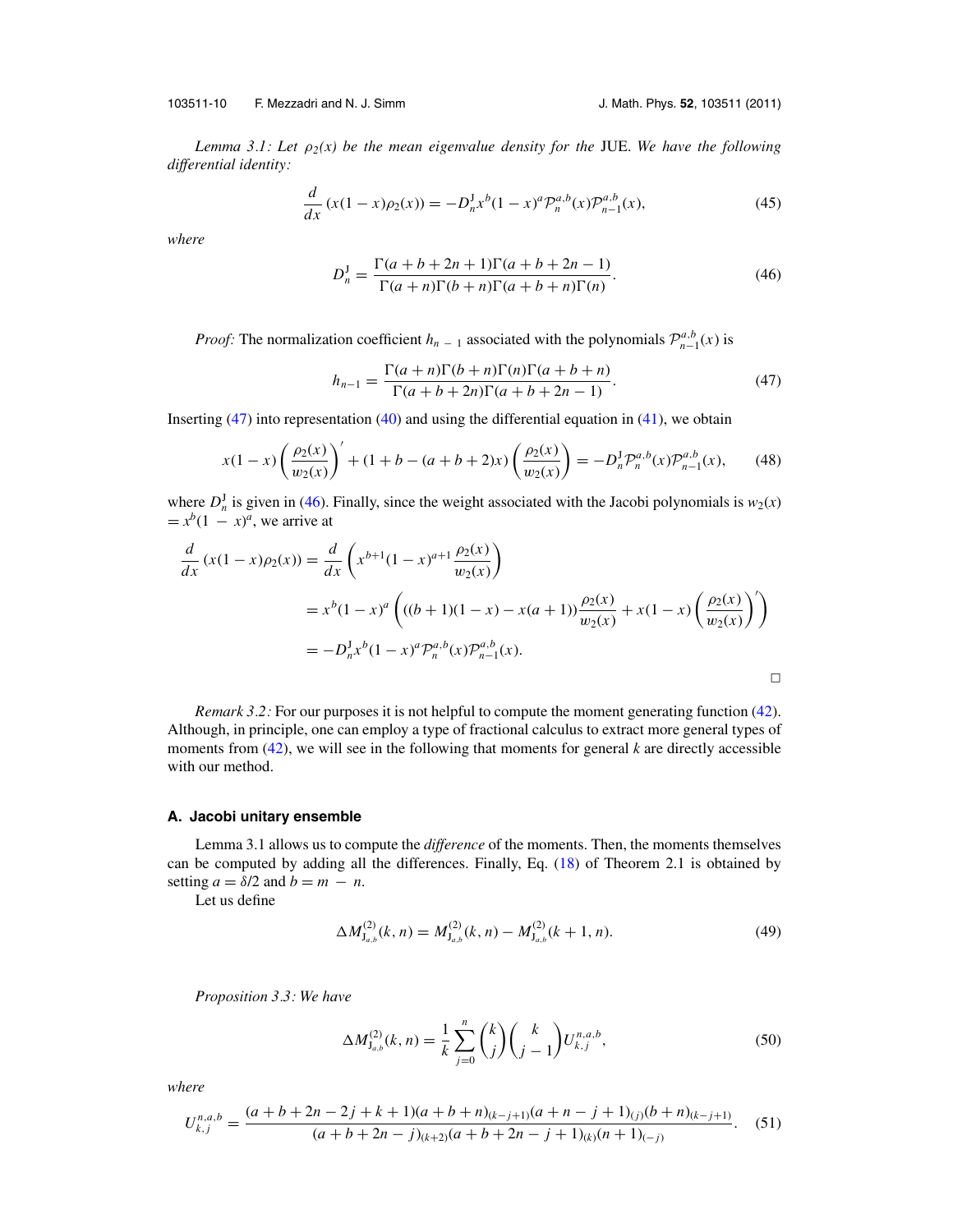#### <span id="page-12-0"></span>103511-11 Moments of the transmission eigenvalues J. Math. Phys. **52**, 103511 (2011)

*If k is a positive integer, Eq.* [\(50\)](#page-11-0) *reduces to*

$$
\Delta M_{J_{a,b}}^{(2)}(k,n) = \frac{1}{k} \sum_{j=0}^{\min(n,k)} \binom{k}{j} \binom{k}{j-1} U_{k,j}^{n,a,b}.
$$
\n(52)

*Proof:* Integrating by parts using Eq. [\(45\)](#page-11-0) leads to

$$
\int_0^1 x^k (1-x)\rho_2(x)dx = \frac{D_n^1}{k} \int_0^1 x^{k+b} (1-x)^a \mathcal{P}_n^{a,b}(x) \mathcal{P}_{n-1}^{a,b}(x)dx.
$$
 (53)

Consider the identity

$$
\mathcal{P}_n^{a,b}(x) = \sum_{j=0}^n \mathcal{C}_j^{k,n} \mathcal{P}_j^{a,b+k}(x),\tag{54}
$$

where

$$
\mathcal{C}_{j}^{k,n} = {k \choose j} \frac{(a+n+1-j)_{(j)}(a+b+2n+1)_{(-j)}}{(a+b+2n-2j+2+k)_{(j)}(n+1)_{(-j)}} \tag{55}
$$

are the *connection coefficients.* Inserting this formula into (53) and evaluating the integrals using orthogonality leads to

$$
\Delta M_{\mathbf{J}_{a,b}}^{(2)}(k,n) = \frac{D_n^{\mathbf{J}}}{k} \sum_{j=0}^n C_j^{k,n} C_{j-1}^{k,n-1} h_{n-j}^{a,b+k}.
$$
 (56)

Substituting the appropriate coefficients (see Appendix [A\)](#page-27-0) gives immediately [\(50\)](#page-11-0).

When *k* is a positive integer, the terms with  $j > k$  vanish because  $\binom{k}{j} = 0$  if  $j > k$ , leading immediately to  $(52)$ .

*Corollary 3.4: The integer moments of the level density for the* JUE *are*

$$
M_{J_{a,b}}^{(2)}(k,n) = M_{J_{a,b}}^{(2)}(1,n) - \sum_{j=1}^{k-1} \frac{1}{j} \sum_{i=1}^{\min(j,n)} \binom{j}{i} \binom{j}{i-1} U_{j,i}^{n,a,b},\tag{57}
$$

*where the first moment is*

$$
M_{J_{a,b}}^{(2)}(1,n) = \frac{n(b+n)}{a+b+2n}.
$$
\n(58)

The first moment  $M^{(2)}_{J_{a,b}}(1, n)$  is an Aomoto integral. For its evaluation see, e.g., Ref. [39,](#page-30-0) Sec. 17.3.

#### **B. Laguerre unitary ensemble**

Since the moments of the Wigner-Smith matrix  $(12)$  require the computation of the integral  $(36)$ for *k* < 0, we shall present formulae for the moments of the LUE for general complex *k*.

*Proposition 3.5: Suppose that neither*  $b + n$  *nor*  $b + k$  *are negative integers. Then one has* 

$$
M_{\mathsf{L}_b}^{(2)}(k,n) = \frac{1}{k} \sum_{j=0}^n \binom{k}{j} \binom{k}{j-1} \frac{(b+n)_{(k-j+1)}}{(n+1)_{(-j)}}.
$$
 (59)

*Proof:* Integrating by parts the second equation in [\(43\)](#page-10-0) gives

$$
\int_0^\infty x^k \rho_2(x) dx = \frac{D_n^L}{k} \int_0^\infty x^{b+k} e^{-x} \mathcal{L}_n^b(x) \mathcal{L}_{n-1}^b(x) dx.
$$
 (60)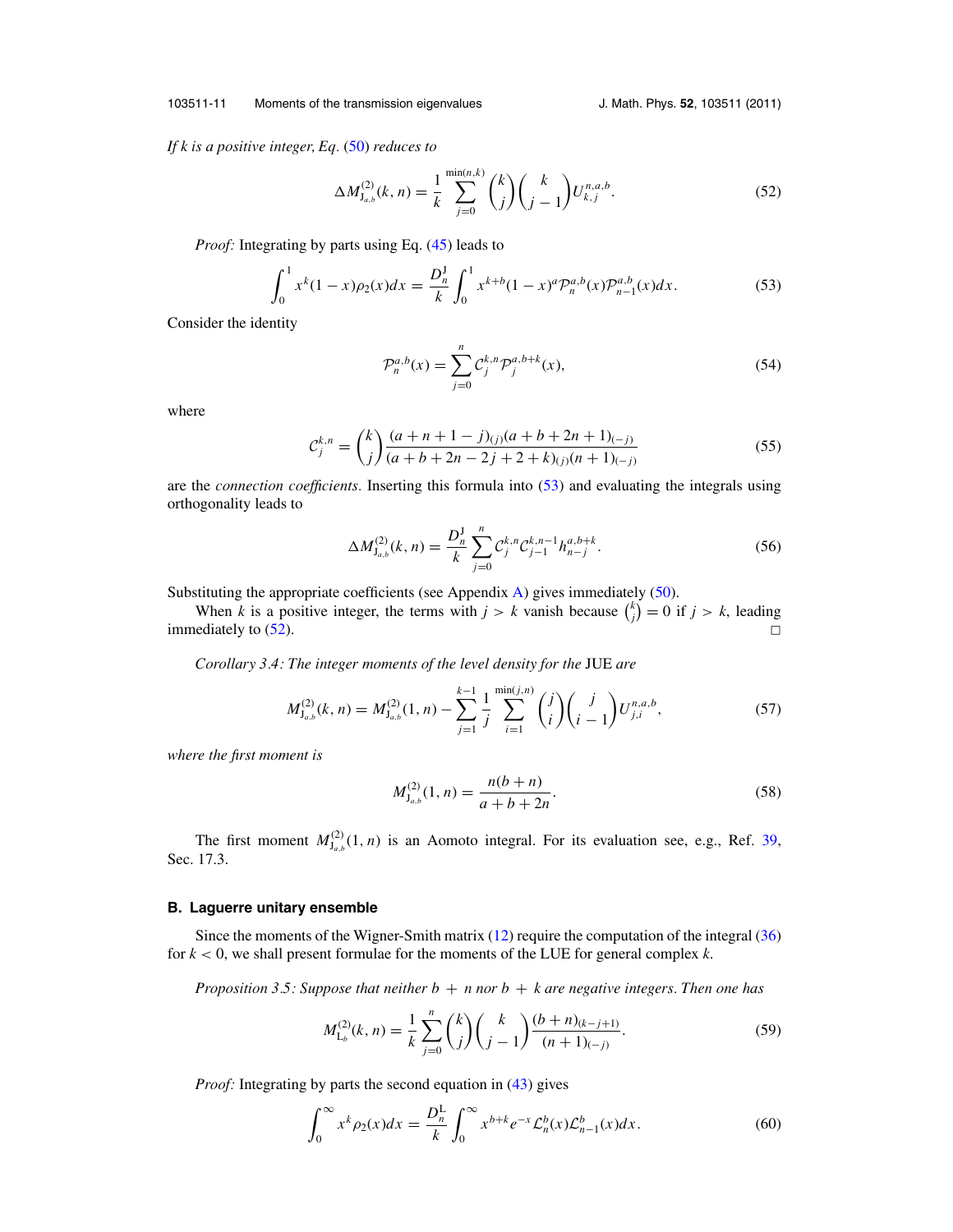<span id="page-13-0"></span>103511-12 F. Mezzadri and N. J. Simm J. Math. Phys. **52**, 103511 (2011)

For the Laguerre polynomials the connection formula is<sup>[53](#page-30-0)</sup>

$$
\mathcal{L}_n^b(x) = \sum_{j=0}^n \mathcal{C}_j^{k,n} \mathcal{L}_j^{b+k}(x), \quad \text{where} \quad \mathcal{C}_j^{k,n} = \binom{k}{j} (n+1)_{(-j)}.
$$
 (61)

Inserting formula  $(61)$  into  $(60)$  gives

$$
M_{\mathsf{L}_{b}}^{(2)}(k,n) = \frac{D_{n}^{\mathsf{L}}}{k} \sum_{j=0}^{n} \mathcal{C}_{j}^{k,n} \mathcal{C}_{j-1}^{k,n-1} h_{n-j}^{b+k},
$$
\n(62)

where we evaluated the integrals using orthogonality. Using the appropriate connection coefficients and normalization constants completes the proof. - $\Box$ 

If *k* is a positive integer, the binomial coefficient  $\binom{k}{j} = 0$  if  $j > k$ , leaving only a sum with *k* terms. Negative moments are obtained simply by using the identity

$$
\binom{-k}{j} = (-1)^j \binom{k+j-1}{k-1}.
$$

*Corollary 3.6: Let k be a positive integer, then*

$$
M_{\mathsf{L}_{b}}^{(2)}(k,n) = \frac{1}{k} \sum_{j=0}^{\min(n,k)} \binom{k}{j} \binom{k}{j-1} \frac{(b+n)_{(k-j+1)}}{(n+1)_{(-j)}}.
$$
 (63)

*Furthermore, if*  $k < n + 1$  *we have* 

$$
M_{\mathcal{L}_b}^{(2)}(-k,n) = \frac{1}{k} \sum_{j=0}^{n-1} {k+j \choose k-1} {k+j-1 \choose k-1} \frac{(b+n)_{(-k-j)}}{(n+1)_{(-j-1)}}.
$$
 (64)

Equation [\(19\)](#page-6-0) is a particular case of formula (64), where  $b = n$  and the scaling introduced by the Heisenberg time  $\tau_H = n$  has been taken into account.

*Remark 3.7:* The appearance of the Narayana coefficients in (63) anticipates the fact that its leading order term as  $n \to \infty$  is the *k*th moment of the Marcenko-Pastur law.<sup>[38](#page-30-0)</sup>

#### **C. Gaussian unitary ensemble**

In this section we give the proof of Eq.  $(31)$  of Theorem 2.9. The approach is the same as for the JUE and LUE. The proof for *n* odd is very similar and we omit the details.

Integrating by parts the first formula in  $(43)$  gives

$$
M_G^{(2)}(2k,n) = \int_{-\infty}^{\infty} x^{2k} \rho_2(x) dx = \frac{D_n^H}{2k+1} \int_{-\infty}^{\infty} x^{2k+1} e^{-x^2} \mathcal{H}_n(x) \mathcal{H}_{n-1}(x) dx.
$$
 (65)

The integral (65) can be evaluated using the Laguerre polynomials since

$$
\mathcal{H}_n(x) = \mathcal{L}_{n/2}^{-1/2}(x^2) \quad \text{and} \quad \mathcal{H}_{n-1}(x) = x \mathcal{L}_{n/2-1}^{1/2}(x^2). \tag{66}
$$

A change of variables then leads to

$$
M_{\mathcal{G}}^{(2)}(2k,n) = \frac{D_n^{\mathcal{H}}}{2k+1} \int_0^\infty x^{k+1/2} e^{-x} \mathcal{L}_{n/2-1}^{1/2}(x) \mathcal{L}_{n/2}^{-1/2}(x) dx.
$$
 (67)

This integral is of the same type as that one in the right-hand side of Eq. [\(60\)](#page-12-0) and can be computed in the same way.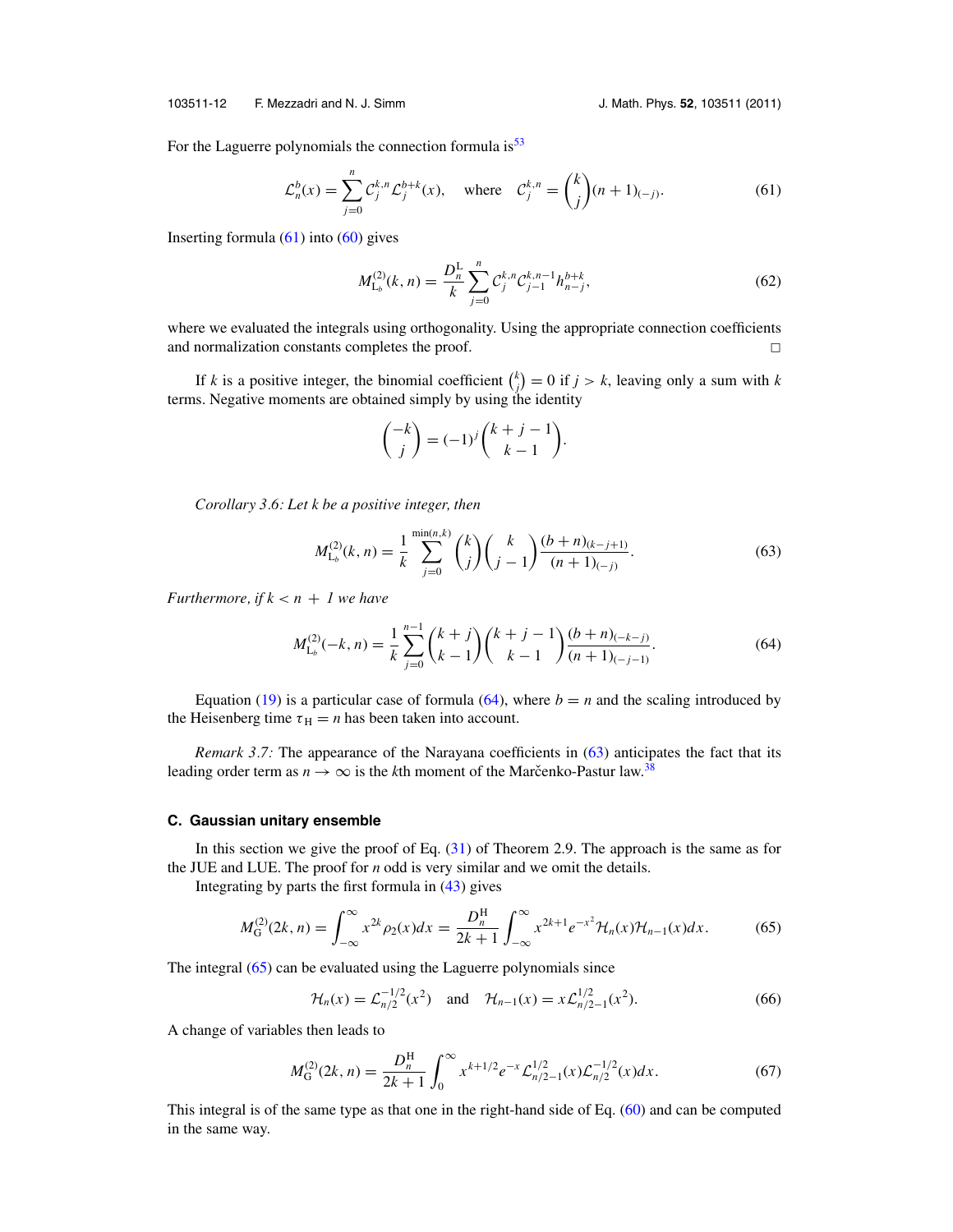#### <span id="page-14-0"></span>**IV. ORTHOGONAL AND SYMPLECTIC SYMMETRIES**

Very few non-perturbative results are available for the moments of the densities of the eigenvalues for  $\beta = 1$  and  $\beta = 4$ . Our goal here is to develop a novel approach that allows us to compute these moments for all the ensembles associated with weights [\(2\)](#page-2-0).

There are two possible ways of tackling this problem: the first is through the Selberg integral; the other one is a direct computation of moments [\(36\)](#page-9-0). The Selberg integral was very effective in computing the moments of the transmission eigenvalues for  $\beta = 2$ ;<sup>44</sup> when  $\beta = 1$  it does not seem to produce explicit formulae.<sup>32</sup> It cannot be applied to  $\beta = 4$ .

Following an approach of Dyson,<sup>22</sup> Mehta and Mahoux<sup>40</sup> expressed the densities for  $\beta = 1$ and  $\beta = 4$  in terms of skew-orthogonal polynomials. Since then several articles have attempted to improve their formulae.<sup>[2,](#page-29-0) [26,](#page-29-0) [42,](#page-30-0) [54,](#page-30-0) [56](#page-30-0)</sup> Tracy and Widom<sup>54</sup> and Widom<sup>56</sup> succeeded to write such densities as sums of  $\rho_2(x)$  plus correction terms involving orthogonal polynomials. Building on the work of Adler and van Moerbeke,<sup>3</sup> Adler *et al.*<sup>[2](#page-29-0)</sup> obtained integral representations of the correction terms.

Equation [\(36\)](#page-9-0) presents one major challenge: for finite *n* it is a complicated sum involving all the orthogonal polynomials up to  $n - 1$ . Further integration would lead to cumbersome formulae whose asymptotics cannot be easily extracted. Our method relies on using coefficients [\(54\)](#page-12-0) and [\(61\)](#page-13-0) to expand the orthogonal polynomials in a convenient basis, within which they are orthogonal with respect to the perturbed weight  $x^k w_2(x)$ . As when  $\beta = 2$ , this allows us to obtain positive moments involving sums that run to the order of the moments and not to the dimension of the ensemble. Another interesting feature of our results is that we are able to express the moments at  $\beta = 1$  in terms of the moments at  $\beta = 4$  plus a fairly simple correction term. Like for unitary ensembles, our formulae are sum of ratios of gamma functions which may be studied in the limit  $n \to \infty$ .

Since our approach is based on the results by Adler *et al.*,<sup>[2](#page-29-0)</sup> we will discuss their formalism in detail. For  $\beta = 1$  and  $\beta = 4$  a special role is played by the skew-orthogonal polynomials. Recall that an inner product *A*, *B* is referred to as *skew* if  $\langle A, B \rangle = - \langle B, A \rangle$ . A sequence of monic polynomials {*q<sub>j</sub>*(*x*)}<sup>∞</sup><sub>*j*=0</sub> is called skew-orthogonal with respect to  $\langle A, B \rangle$  if

$$
\langle q_{2m}, q_{2n+1} \rangle = -\langle q_{2n+1}, q_{2m} \rangle = r_m \delta_{m,n},\tag{68a}
$$

$$
\langle q_{2m}, q_{2n} \rangle = \langle q_{2m+1}, q_{2n+1} \rangle = 0. \tag{68b}
$$

Let us introduce the potential  $V(x)$  by defining

$$
w_2(x) = e^{-2V(x)},\tag{69}
$$

where  $w_2(x)$  is the weight function of the associated unitary ensemble. We also assume that

$$
2V'(x) = \frac{g(x)}{f(x)}
$$
 (70)

is a rational function of *x* and take *f*(*x*) to be a monic polynomial. Now, define the *modified potentials*

$$
V_1(x) = V(x) + \frac{1}{2}\log f(x), \quad \beta = 1,
$$
 (71a)

$$
V_4(x) = V(x) - \frac{1}{2} \log f(x), \quad \beta = 4.
$$
 (71b)

Let us introduce the inner products

$$
\langle A, B \rangle_4 = \frac{1}{2} \int_I e^{-2V_4(x)} \left( A(x) B'(x) - B(x) A'(x) \right) dx \tag{72a}
$$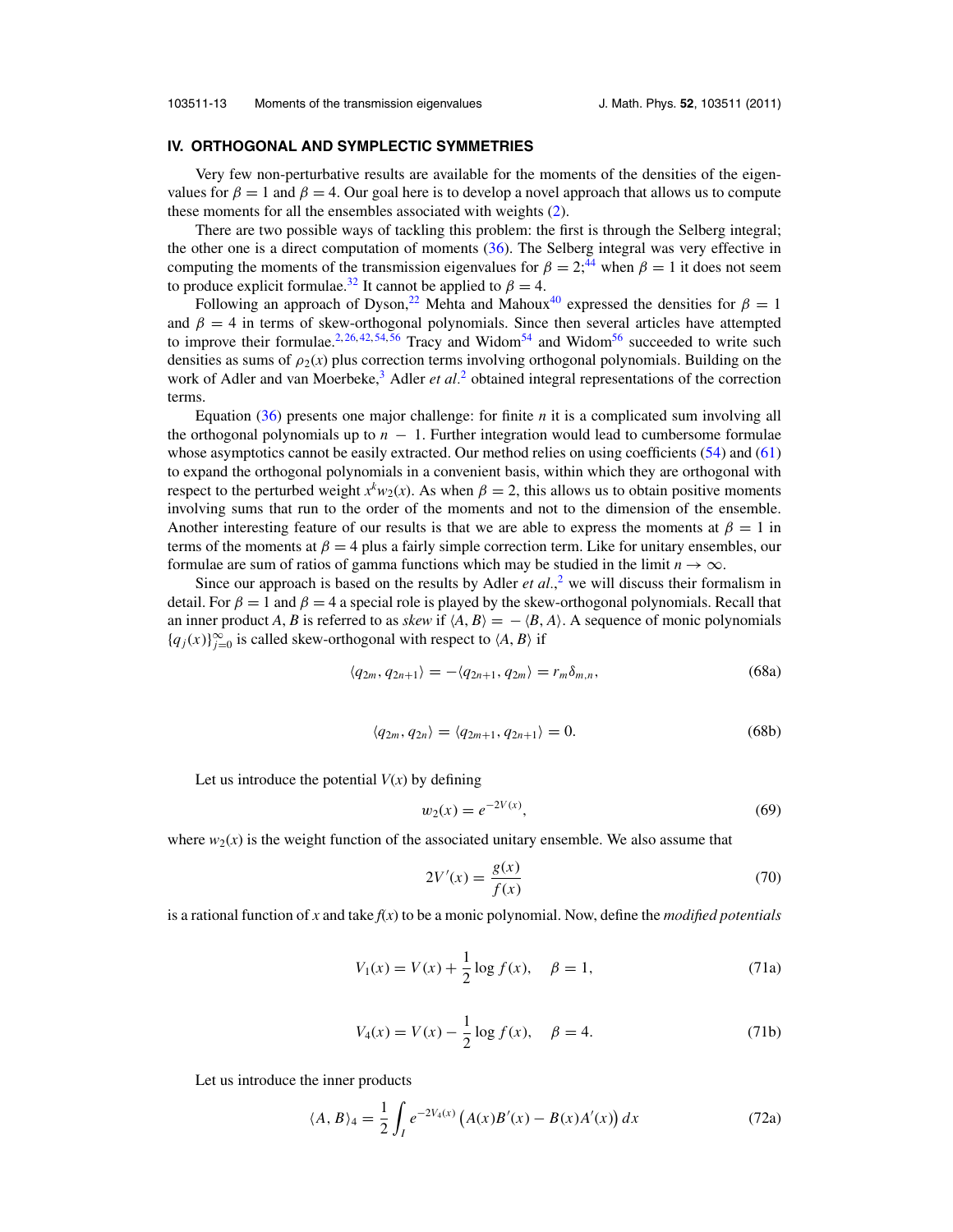<span id="page-15-0"></span>103511-14 F. Mezzadri and N. J. Simm J. Math. Phys. **52**, 103511 (2011)

and

$$
\langle A, B \rangle_1 = \frac{1}{2} \int_I \int_I e^{-V_1(x) - V_1(y)} \text{sgn}(y - x) A(x) B(y) dx dy. \tag{72b}
$$

Associated to these inner products are two systems of monic skew-orthogonal polynomials  $\{\tilde{q}_j^{(4)}(x)\}_{j=0}^\infty$  and  $\{\tilde{q}_j^{(1)}(x)\}_{j=0}^\infty$ . We shall denote their skew-norms as defined in [\(68\)](#page-14-0) by  $\tilde{r}_j^{(4)}$  and  $\tilde{r}_j^{(1)}$ , respectively. The tilde notation indicates that the weight has been perturbed by the transformations [\(71a\)](#page-14-0) and [\(71b\)](#page-14-0).

Because the skew-orthogonality relations [\(68\)](#page-14-0) are invariant under the transformation  $\tilde{q}_{2m+1}$  $\rightarrow \tilde{q}_{2m+1} + \alpha_{2m}\tilde{q}_{2m}$  for any  $\alpha_{2n} \in \mathbb{C}$ , a system of skew-orthogonal polynomials is not uniquely defined. However, they can be expressed in terms of the monic polynomials orthogonal with respect to  $w_2(x)$ :

$$
p_{2j+1}(x) = \tilde{q}_{2j+1}^{(4)}(x), \qquad p_{2j}(x) = \tilde{q}_{2j}^{(4)}(x) - \frac{c_{2j-1}}{c_{2j-2}} \tilde{q}_{2j-2}^{(4)}(x), \qquad (73a)
$$

$$
\tilde{q}_{2j}^{(1)}(x) = p_{2j}(x), \qquad \tilde{q}_{2j+1}^{(1)}(x) = p_{2j+1}(x) - \frac{\gamma_{2j-1}}{\gamma_{2j}} p_{2j-1}(x). \tag{73b}
$$

For the classical orthogonal polynomials the constants in these equations are given by

$$
c_n = h_{n+1} h_n \gamma_n,\tag{74}
$$

where

$$
h_n \gamma_n = \begin{cases} 1, & \text{Hermite,} \\ \frac{1}{2}, & \text{Laguerre,} \\ \frac{1}{2}(2n + a + b + 2), & \text{Jacobi.} \end{cases}
$$

We point out that the numbers  $D_n^{\mathcal{E}}$  appearing in the differential identities [\(43\)](#page-10-0) may be expressed in terms of  $\gamma_n$  via  $D_n^{\mathcal{E}} = 2\gamma_{n-1}$  for all the three ensembles. For each ensemble, we denote the mean eigenvalue density by  $\tilde{\rho}_{\beta}(x)$ , where the tilde indicates the ensemble average [\(36\)](#page-9-0) defined by the weight  $e^{-V_1(x)}$  for  $\beta = 1$  or  $e^{-2V_4(x)}$  for  $\beta = 4$ .

*Remark 4.1:* Before we proceed it is worth noting that the weights  $e^{-V_1(x)}$  turn out to be exactly equal to the weights  $w_1(x)$  in Eq. [\(2\)](#page-2-0). The eigenvalue densities  $\tilde{\rho}_4(x)$ , however, correspond to the weights *e*<sup>−</sup>2*V*4(*x*) , which are

$$
e^{-2V_4(x)} = \begin{cases} e^{-x^2}, & \text{Hermite,} \\ x^{b+1}e^{-x}, & \text{Laguerre,} \\ x^{b+1}(1-x)^{a+1} & \text{Jacobi.} \end{cases}
$$
(75)

These are not quite the same as the weights in [\(2\)](#page-2-0) for  $\beta = 4$ . We must make the substitution (*a*, *b*)  $\rightarrow$  (2*a*, 2*b*) for the Jacobi ensemble and *b*  $\rightarrow$  2*b* for the Laguerre ensemble. In addition, there is a missing factor of 2 in the exponentials which we take into account by multiplying our final results for the moments by the appropriate power of 2. This discrepancy arises because the symplectic ensembles are sets of self-dual  $n \times n$  quaternion matrices. Their representation in terms of complex matrices leads to Kramer's degeneracy, which is responsible for the normalizations in (75). Without loss of generality we shall still use the notation  $w_4(x)$ .

Let us introduce the  $\epsilon$ -transform of a suitable function  $f(t)$  by

$$
\epsilon[f(t)](x) = \frac{1}{2} \int_{I} sgn(x-t)f(t)dt.
$$
 (76)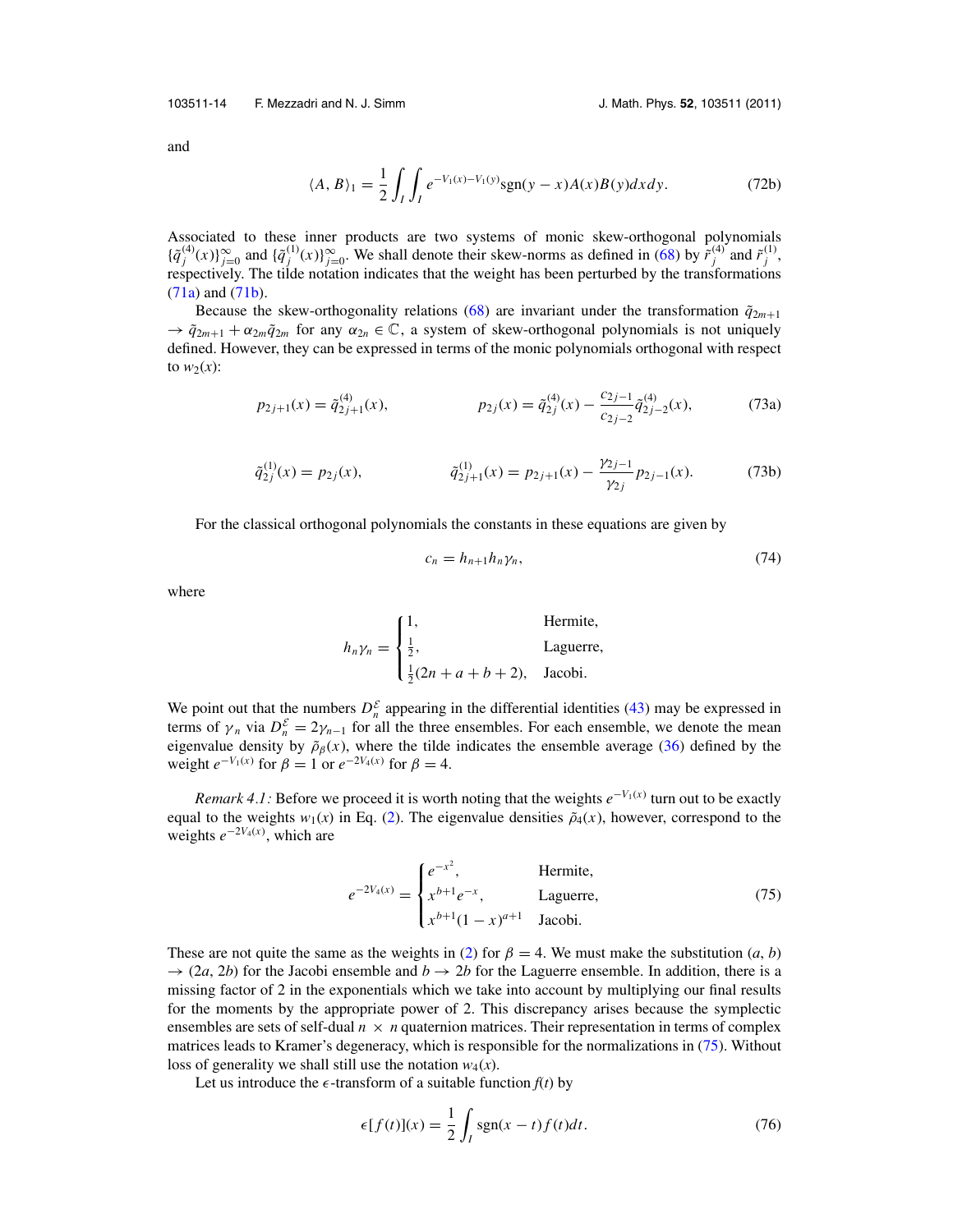<span id="page-16-0"></span>103511-15 Moments of the transmission eigenvalues J. Math. Phys. **52**, 103511 (2011)

In the following,  $I = (m_1, m_2)$  will denote the interval of orthogonality. We have the following formulae[:2](#page-29-0)

$$
\tilde{\rho}_4(x) = \frac{1}{2}\rho_2(x)_{n \to 2n} - \frac{1}{2}\gamma_{2n-1}e^{-V_1(x)}p_{2n}(x)\int_x^{m_2}e^{-V_1(t)}p_{2n-1}(t)dt
$$
\n(77a)

and (for *n* even)

$$
\tilde{\rho}_1(x) = \rho_2(x)_{n \to n-1} + \gamma_{n-2} e^{-V_1(x)} p_{n-1}(x) \epsilon [p_{n-2}(t) e^{-V_1(t)}](x).
$$
\n(77b)

For convenience we shall alter representations (77a) and (77b) into a form which is more suitable for the evaluation of the integrals [\(36\)](#page-9-0). The following proposition allows us to expand the integrals in (77a) and (77b) in terms of monic orthogonal polynomials.

*Proposition 4.2: Let*  ${p_j(x)}_{j=0}^\infty$  *be the system of monic polynomials orthogonal with respect to w2(x). We have the following identities:*

$$
\epsilon \left[ e^{-V_1(t)} p_{2n+2}(t) \right](x) = -e^{-V_4(x)} \sum_{j=0}^n e^{(1)}_{j,n} p_{2j+1}(x) + \eta_n^{(1)} \epsilon \left[ e^{-V_1(t)} \right](x) \tag{78}
$$

*and*

$$
\int_{x}^{m_2} e^{-V_1(t)} p_{2n+1}(t) dt = -e^{-V_4(x)} \sum_{j=0}^{n} e_{j,n}^{(4)} p_{2j}(x), \tag{79}
$$

*where*

$$
e_{j,n}^{(4)} = \frac{h_{2n+1}}{c_{2n}} \prod_{i=j}^{n-1} \frac{c_{2i+1}}{c_{2i}}, \quad e_{j,n}^{(1)} = \frac{h_{2n+2}}{c_{2j+1}} \prod_{i=j+1}^{n} \frac{c_{2i}}{c_{2i+1}}, \quad \eta_n^{(1)} = \prod_{j=0}^{n} \frac{c_{2j} h_{2j+2}}{c_{2j+1} h_{2j}}.
$$
 (80)

*Proof:* We begin from the differential identities<sup>2</sup>

$$
\frac{d}{dx}\left(e^{-V_4(x)}\tilde{q}_{2n}^{(4)}(x)\right) = \frac{c_{2n}}{h_{2n+1}}e^{-V_1(x)}p_{2n+1}(x),\tag{81a}
$$

$$
\frac{d}{dx}\left(e^{-V_4(x)}\tilde{q}_{2n+1}^{(4)}(x)\right)=e^{-V_1(x)}\left(\frac{c_{2n}}{h_{2n}}p_{2n}(x)-\frac{c_{2n+1}}{h_{2n+2}}p_{2n+2}(x)\right).
$$
\n(81b)

We also need  $e^{-V_4(m_1)} = e^{-V_4(m_2)} = 0$ , which can be easily checked from [\(75\)](#page-15-0).

We first derive  $(79)$ . Integrating Eq.  $(81a)$  between *x* and  $m_2$  gives

$$
\int_{x}^{m_2} e^{-V_1(t)} p_{2n+1}(t) dt = -\frac{h_{2n+1}}{c_{2n}} e^{-V_4(x)} q_{2n}^{(4)}(x) = -e^{-V_4(x)} \sum_{j=0}^{n} e_{j,n}^{(4)} p_{2j}(x), \tag{82}
$$

where the last equality was obtained by iteratively solving Eq. [\(73a\)](#page-15-0) for  $\tilde{q}_{2n}^{(4)}(x)$ . In order to derive  $(78)$ , we start by integrating Eq.  $(81b)$  between *x* and  $m_2$ :

$$
\int_{x}^{m_2} e^{-V_1(t)} p_{2n+2}(t)dt = \frac{c_{2n}h_{2n+2}}{c_{2n+1}h_{2n}} \int_{x}^{m_2} e^{-V_1(t)} p_{2n}(t)dt - \frac{h_{2n+2}}{c_{2n+1}} e^{-V_4(x)} q_{2n+1}^{(4)}(x).
$$
 (83)

Integrating (81b) between  $m_1$  and  $x$  and subtracting the result from (83) gives an equation for the  $\epsilon$ -transform,

$$
\epsilon \left[ e^{-V_1(t)} p_{2n+2}(t) \right] = \frac{c_{2n} h_{2n+2}}{c_{2n+1} h_{2n}} \epsilon \left[ e^{-V_1(t)} p_{2n}(t) \right] - \frac{h_{2n+2}}{c_{2n+1}} e^{-V_4(x)} p_{2n+1}(x), \tag{84}
$$

where we used that  $\tilde{q}_{2j+1}^{(4)} = p_{2j+1}(x)$ . Iterating this equation *n* times leads to (78).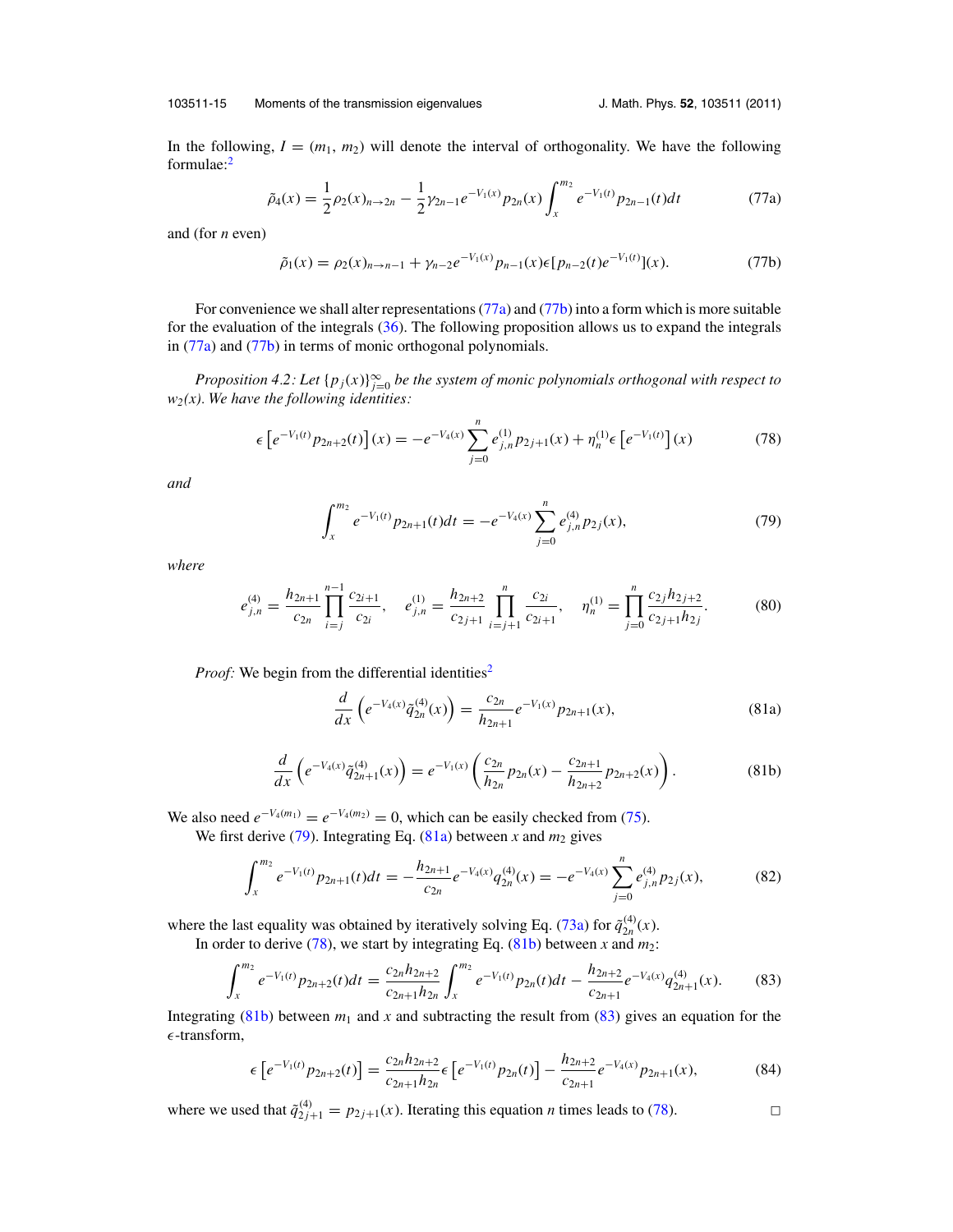<span id="page-17-0"></span>*Remark 4.3:* The coefficients  $e_{j,n}^{(4)}$ ,  $e_{j,n}^{(1)}$ , and  $\eta_n^{(1)}$  are tabulated in [A](#page-27-0)ppendix A for each ensemble. *Corollary 4.4: We have the following representations for the eigenvalue densities:*

$$
\tilde{\rho}_4(x) = \frac{1}{2}\rho_2(x)_{n \to 2n} - \frac{1}{2}\gamma_{2n-1}e^{-2V(x)}\sum_{j=0}^{n-1}e_{j,n-1}^{(4)}p_{2j}(x)p_{2n}(x),\tag{85a}
$$

$$
\tilde{\rho}_1(x) = \rho_2(x)_{n \to n-1} - \gamma_{n-2} e^{-2V(x)} \sum_{j=0}^{n/2-2} e_{j,n/2-2}^{(1)} p_{2j+1}(x) p_{n-1}(x) \n+ \gamma_{n-2} e^{-V_1(x)} p_{n-1}(x) \eta_{n/2-2}^{(1)} \epsilon \left[ e^{-V_1(t)} \right](x).
$$
\n(85b)

*Proof:* Substituting the integration identities [\(79\)](#page-16-0) and [\(78\)](#page-16-0) into [\(77a\)](#page-16-0) and [\(77b\)](#page-16-0), respectively, and using  $V_1(t) + V_4(t) = 2V(t)$ , gives (85a) and (85b).

We will see in Secs. V and [VI](#page-20-0) that formulae (85) are particularly suited to our purposes. A key feature of these representations is that they are expressed solely in terms of the weight function  $e^{-2V(x)}$  and the corresponding monic orthogonal polynomials. For the orthogonal ensembles, there is an additional term involving the  $\epsilon$ -transform of the weight  $e^{-V_1(t)}$ , which is related to the error function, incomplete gamma function, or incomplete beta function depending on the ensemble in question. We shall compute the moments for  $\beta = 1$  and  $\beta = 4$  by combining representations (85) with a variant of the technique used for unitary ensembles.

#### **V. SYMPLECTIC ENSEMBLES**

The purpose of this section is to compute the integrals

$$
\tilde{M}_{\mathcal{E}}^{(4)}(k,n) = \int_{I} x^{k} \tilde{\rho}_{4}(x) dx \tag{86}
$$

for each ensemble  $\mathcal E$  defined by weights [\(2\)](#page-2-0).

Inserting representation  $(85a)$  into Eq.  $(86)$  leads to two integrals: the first one contains the mean eigenvalue density of a unitary ensemble, which was computed in Sec. [III;](#page-9-0) the second one involves orthogonal polynomials. More explicitly, it is given by

$$
\tilde{S}_{\mathcal{E}}(k,n) = \gamma_{2n-1} \frac{1}{2} \sum_{j=0}^{n-1} e_{j,n-1}^{(4)} \int_{I} x^{k} e^{-2V(x)} p_{2j}(x) p_{2n}(x) dx.
$$
 (87)

We know how to evaluate these integrals as they are exactly of the type that appeared in Eqs. [\(53\)](#page-12-0), [\(60\)](#page-12-0), and [\(65\)](#page-13-0). We write the polynomials  $p_n(x)$  in a basis which is orthogonal with respect to the perturbed weight  $x^k e^{-2V(x)}$ ; then, we can use the orthogonality of the polynomials to write the integral in (87) as a single sum involving the connection coefficients [\(54\)](#page-12-0) and [\(61\)](#page-13-0). Eventually, the moments for  $\beta = 4$  become

$$
\tilde{M}_{\mathcal{E}}^{(4)}(k,n) = M_{\mathcal{E}}^{(2)}(k,2n) - \tilde{S}_{\mathcal{E}}(k,n).
$$
\n(88)

As in Sec. [IV](#page-14-0) the tilde notation indicates quantities that differ from the integrals [\(1\)](#page-2-0) by a factor discussed in Remark 4.1.

#### **A. Jacobi symplectic ensemble**

We now compute  $S_{J_a}$ , $(k, n)$  for complex *k*. Equation [\(22\)](#page-6-0) is then obtained by restricting *k* to be a positive integer and setting  $a = \delta/4 - 1/2$  and  $b = m - n$ .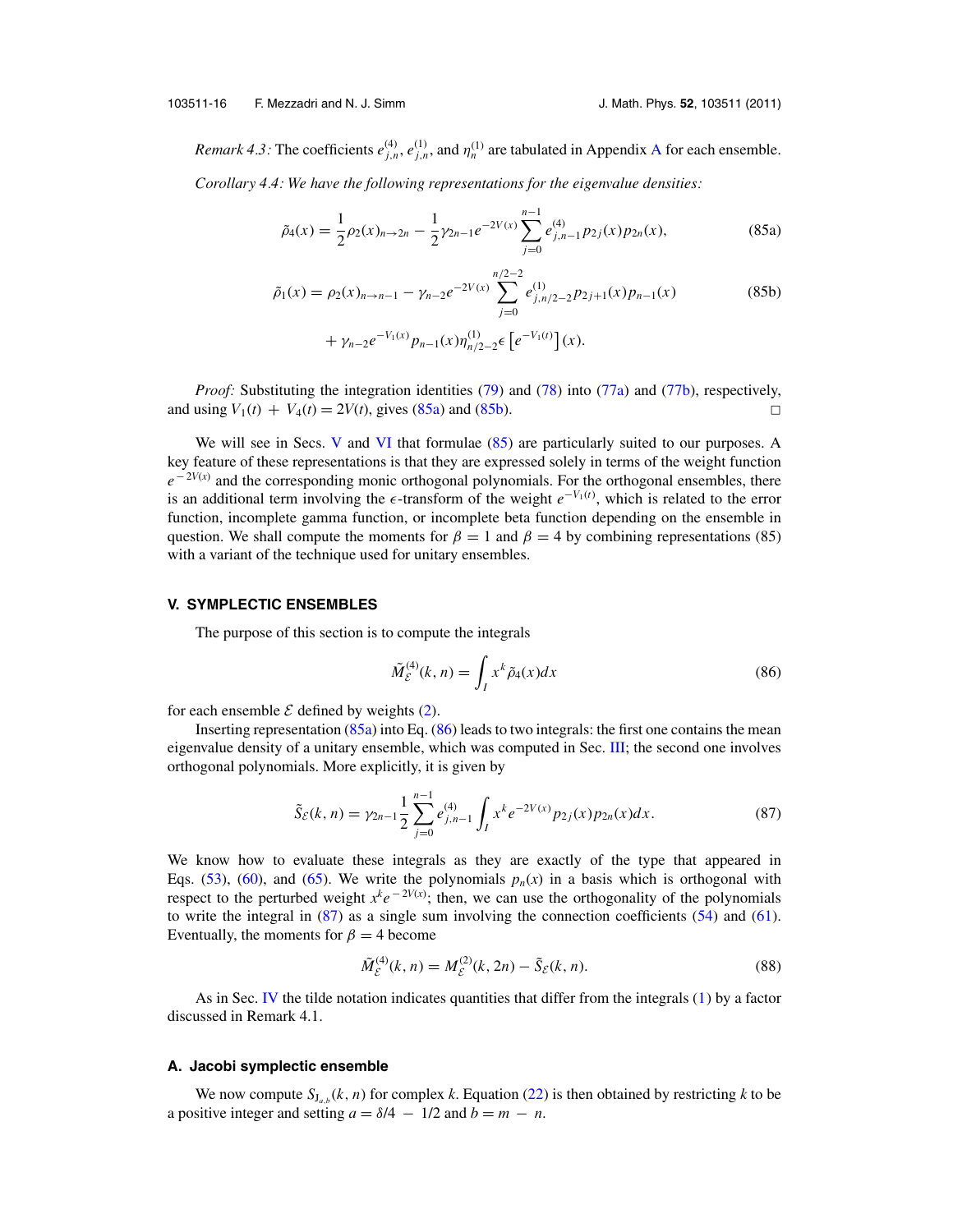<span id="page-18-0"></span>103511-17 Moments of the transmission eigenvalues J. Math. Phys. **52**, 103511 (2011)

*Proposition 5.1: We have*

$$
S_{J_{a,b}}(k,n) = \sum_{j=1}^{n} \sum_{i=0}^{2n-2j} {k \choose i+2j} {k \choose i} S_{i,j}^{a,b}(k,n),
$$
 (89)

where the coefficient  $S^{a,b}_{i,j}(k,n)$  is given by

$$
S_{i,j}^{a,b}(k,n) = \frac{2^{4j-3}(2a+2n-i-2j+1)_{(i)}(2b+2n)_{(k-i-2j+1)}(2a+2b+2n)_{(k-i-2j+1)}}{(2n-2j+1)_{(-i)}(n+1)_{(-j)}(a+n+1)_{(-j)}(b+n)_{(1-j)}(a+b+n)_{(1-j)}} \times \frac{(2a+2b+4n-4j+1)(2a+2b+4n-2i-4j+k+1)}{(2a+2b+4n-i-2j+1)_{(1+k)}(2a+2b+4n-i-4j+1)_{(1+k)}}.
$$
\n(90)

*Proof:* By [\(87\)](#page-17-0) we have

$$
\tilde{S}_{J_{a,b}}(k,n) = \frac{\gamma_{2n-1}}{2} \sum_{j=0}^{n-1} e_{j,n-1}^{(4)} \int_0^1 x^{b+k} (1-x)^a \mathcal{P}_{2n}^{a,b}(x) \mathcal{P}_{2j}^{a,b}(x) dx.
$$
 (91)

Inserting the connection formula [\(54\)](#page-12-0) into the integrand leads to

$$
\tilde{S}_{J_{a,b}}(k,n) = \frac{\gamma_{2n-1}}{2} \sum_{j=0}^{n-1} e_{j,n-1}^{(4)} \sum_{i=0}^{2j} C_i^{k,2j} \sum_{p=0}^{2n} C_p^{k,2n} \int_0^1 x^{b+k} (1-x)^a \mathcal{P}_{2n-p}^{a,b+k}(x) \mathcal{P}_{2j-i}^{a,b+k}(x) dx \n= \frac{\gamma_{2n-1}}{2} \sum_{j=0}^{n-1} e_{j,n-1}^{(4)} \sum_{i=0}^{2j} C_i^{k,2j} \sum_{p=0}^{2n} C_p^{k,2n} h_{2j-i}^{a,b+k} \delta_{2n-p,2j-i} \n= \frac{\gamma_{2n-1}}{2} \sum_{j=1}^{n} \sum_{i=0}^{2n-2j} e_{n-j,n-1}^{(4)} h_{2n-2j-i}^{a,b+k} C_i^{k,2n-2j} C_{i+2j}^{k,2n}.
$$
\n(92)

To obtain the above expression we have applied the orthogonality of the Jacobi polynomials and then rearranged the indices in the sum. Substituting the coefficients  $C_j^{k,n}$ ,  $h_n^{a,b+k}$ , and  $e_{j,k}^{(4)}$  (see Appendix [A\)](#page-27-0) and replacing  $(a, b) \rightarrow (2a, 2b)$  completes the proof.  $\Box$ 

*Remark 5.2:* The complexity of expression (90) is mainly due to formula [\(54\)](#page-12-0), which relates Jacobi polynomials of different weights. The Laguerre ensemble is slightly simpler, because the associated coefficients  $(61)$  and normalizations  $h_i$  are more concise.

#### **B. Laguerre symplectic ensemble**

*Proposition 5.3: Suppose that neither*  $2b + k$  *nor*  $b + n$  *are negative integers. Then, we have* 

$$
S_{\mathrm{L}_{b}}(k,n) = \sum_{j=1}^{\lfloor n \rfloor} \sum_{i=0}^{2n-2j} {k \choose i} {k \choose i+2j} \frac{(2b+2n)_{(k-i-2j+1)}(2n-i-2j+1)_{(i)}}{2^{k-2j+2}(n+1)_{(-j)}(b+n)_{(1-j)}}.
$$
(93)

*Proof:* From [\(87\)](#page-17-0) we have

$$
\tilde{S}_{L_b}(k,n) = \frac{\gamma_{2n-1}}{2} \sum_{j=0}^{n-1} e_{j,n-1}^{(4)} \int_0^\infty x^{b+k} e^{-x} \mathcal{L}_{2n}^b(x) \mathcal{L}_{2j}^b(x) dx.
$$
 (94)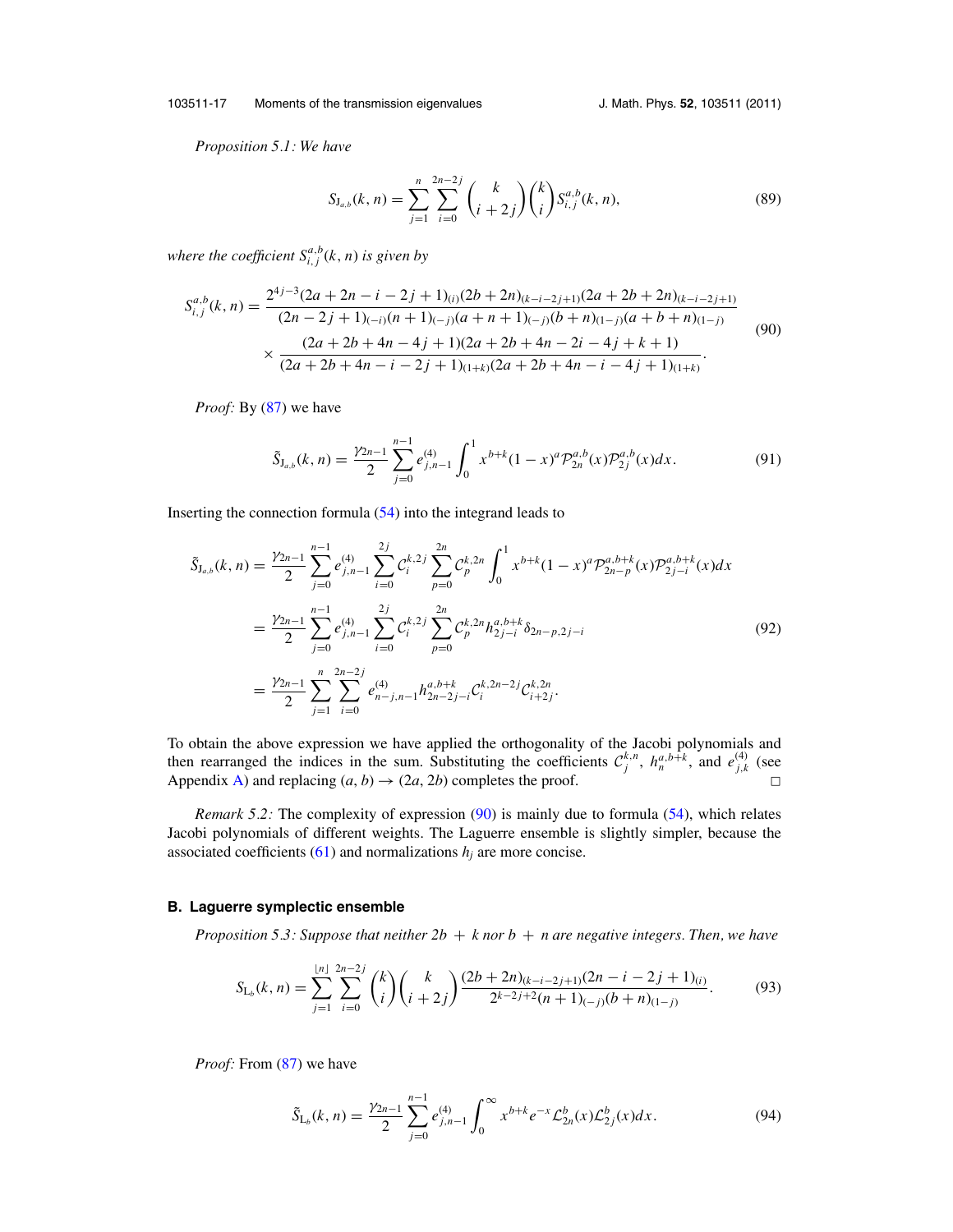<span id="page-19-0"></span>103511-18 F. Mezzadri and N. J. Simm J. Math. Phys. **52**, 103511 (2011)

Proceeding as in the proof of Proposition 5.1 we obtain

$$
\tilde{S}_{L_b}(k,n) = \frac{\gamma_{2n-1}}{2} \sum_{j=0}^{n-1} e_{j,n-1}^{(4)} \sum_{i=0}^{2j} C_i^{k,2j} \sum_{p=0}^{2n} C_p^{k,2n} \int_0^\infty x^{b+k} e^{-x} \mathcal{L}_{2n-p}^{b+k}(x) \mathcal{L}_{2j-i}^{b+k}(x) dx
$$
\n
$$
= \frac{\gamma_{2n-1}}{2} \sum_{j=0}^{n-1} e_{j,n-1}^{(4)} \sum_{i=0}^{2j} C_i^{k,2j} \sum_{p=0}^{2n} C_p^{k,2n} h_{2j-i}^{b+k} \delta_{2n-p,2j-i}
$$
\n
$$
= \frac{\gamma_{2n-1}}{2} \sum_{j=1}^n \sum_{i=0}^{2n-2j} e_{n-j,n-1}^{(4)} C_i^{k,2n-2j} C_{i+2j}^{k,2n} h_{2n-2j-i}^{b+k}
$$
\n(95)

By replacing *b*  $\rightarrow$  2*b* and multiplying both sides of this equation by 2<sup>-*k*</sup> gives the statement of the  $\Box$  proposition.  $\Box$ 

Both Propositions 5.1 and 5.3 hold for complex values of *k*, except where the integrals [\(1\)](#page-2-0) diverge. In particular, the moments of the proper delay times [\(15\)](#page-5-0) are expressed in terms of negative moments of the Laguerre ensemble and can be obtained from [\(93\)](#page-18-0) using the identity

$$
\binom{-k}{j}\binom{-k}{i+2j} = \binom{k+j-1}{k-1}\binom{k+i+2j-1}{k-1}
$$
\n(96)

and setting  $b = n + 1$  in [\(93\)](#page-18-0). Thus, we arrive at the following.

*Corollary 5.4: Let k be a positive integer. We have*

$$
S_{J_{a,b}}(k,n) = \sum_{j=1}^{\min(|n|,|k/2|)} \sum_{i=0}^{\min(2n-2j,k-2j)} {k \choose i+2j} {k \choose i} S_{i,j}^{a,b}(k,n), \tag{97}
$$

$$
S_{L_b}(k, n) = \sum_{j=1}^{\min(|n|, \lfloor k/2 \rfloor) \min(2n-2j,k-2j)} \sum_{i=0}^{\min(|n|, \lfloor k/2 \rfloor) \min(2n-2j,k-2j)} {k \choose i+2j} {k \choose i}
$$
  
 
$$
\times \frac{(2b+2n)_{(k-i-2j+1)}(2n-i-2j+1)_{(i)}}{2^{k-2j+2}(n+1)_{(-j)}(n+b)_{(1-j)}}.
$$
 (98)

*Furthermore, if*  $k < 2n + 1$ ,

$$
S_{L_b}(-k, n) = \sum_{j=1}^{\lfloor n \rfloor} \sum_{i=0}^{2n-2j} {k+j-1 \choose k-1} {k+i+2j-1 \choose k-1}
$$
  
 
$$
\times \frac{(2b+2n)_{(-k-i-2j+1)}(2n-i-2j+1)_{(i)}}{2^{-k-2j+2}(n+1)_{(-j)}(n+b)_{(1-j)}}.
$$
 (99)

*Remark 5.5:* The combinatorial aspect of the sums in this corollary arises directly from the connection coefficients  $C_i$  and  $C_{i+2j}$  appearing in (95) and [\(92\)](#page-18-0), leading to the binomial coefficients. Due to these binomial coefficients, the sums (97) only go up to *k* and their complexity does not increase as *n* grows. This therefore permits an investigation of the asymptotics. The  $n \to \infty$  analysis of (99) leads to certain infinite sums which also turn out to be tractable. A similar remark holds for the GSE.

#### **C. Gaussian symplectic ensemble**

In the Gaussian case, only the even moments are different from zero. For simplicity, we only state the results for integer *k*.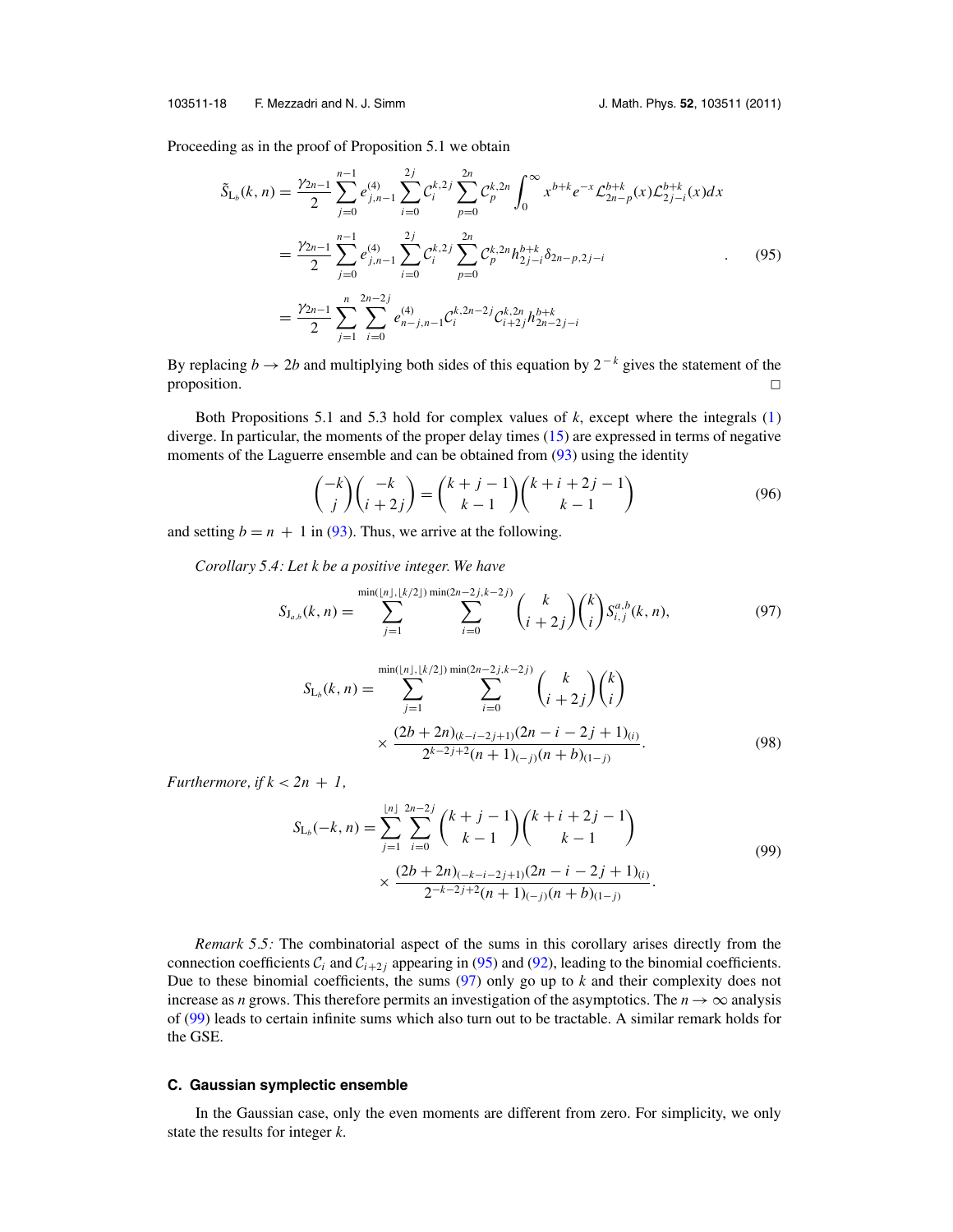<span id="page-20-0"></span>103511-19 Moments of the transmission eigenvalues J. Math. Phys. **52**, 103511 (2011)

*Proposition 5.6: We have*

$$
S_{\mathcal{G}}(2k,n) = \frac{\Gamma(n+1)\Gamma(n)}{2^k \sqrt{\pi} \Gamma(2n)^{4^{1-n}}} \sum_{j=1}^{\min(n,k)} \sum_{i=0}^{\min(n-j,k-j)} \binom{k}{i} \binom{k}{i+j} (n-i-j+1)_{(k-1/2)}.\tag{100}
$$

*Proof:* The integrals [\(87\)](#page-17-0) give

$$
\tilde{S}_{G}(2k,n) = \frac{\gamma_{2n-1}}{2} \sum_{j=0}^{n-1} e_{j,n-1}^{(4)} \int_{-\infty}^{\infty} x^{2k} e^{-x^2} \mathcal{H}_{2n}(x) \mathcal{H}_{2j}(x) dx.
$$
 (101)

Applying formula [\(66\)](#page-13-0) leads to

$$
\tilde{S}_{G}(2k,n) = \frac{\gamma_{2n-1}}{2} \sum_{j=0}^{n-1} e_{j,n-1}^{(4)} \int_{-\infty}^{\infty} x^{2k} e^{-x^2} \mathcal{L}_n^{-1/2}(x^2) \mathcal{L}_j^{-1/2}(x^2) dx.
$$
 (102)

Changing variables and inserting the connection formula [\(61\)](#page-13-0) results in

$$
\tilde{S}_G(2k,n) = \frac{\gamma_{2n-1}}{2} \sum_{j=0}^{n-1} e_{j,n-1}^{(4)} \sum_{i=0}^j C_i^{k,j} \sum_{p=0}^n C_p^{k,n} \int_0^\infty x^{k-1/2} e^{-x} \mathcal{L}_{n-p}^{k-1/2}(x) \mathcal{L}_{j-i}^{k-1/2}(x) dx.
$$

Using the orthogonality of the Laguerre polynomials gives the double sum:

$$
\tilde{S}_G(2k,n) = \frac{\gamma_{2n-1}}{2} \sum_{j=1}^n \sum_{i=0}^{n-j} e_{n-j,n-1}^{(4)} \mathcal{C}_i^{k,n-j} \mathcal{C}_{i+j}^{k,n} h_{n-i-j}^{k-1/2}.
$$
\n(103)

It is worth emphasising that the coefficients  $\mathcal{C}_i^{k,n-j}$ ,  $\mathcal{C}_{i+j}^{k,n}$ , and  $h_n$  are those of the Laguerre polynomials, while the coefficient  $e_{n-j,n-1}^{(4)}$  is related to the Hermite polynomials. Finally, multiplying Eq. (103) by  $2^{-k}$ , as discussed in Remark 4.1, completes the proof.  $\Box$  $\Box$ 

#### **VI. ORTHOGONAL ENSEMBLES**

In this section we compute the moments for  $\beta = 1$ . Theorem 2.7 and Eq. [\(34\)](#page-9-0) of Theorem 2.9 are corollaries of the results we prove here. For simplicity we assume that *n* is an even integer.

The main task is to compute the integral

$$
M_{\mathcal{E}}^{(1)}(k,n) = \int_{I} x^{k} \tilde{\rho}_1(x) dx.
$$
 (104)

When  $\beta = 1$  the density  $\tilde{\rho}_1(x)$  coincides with  $\rho_1(x)$ , so the integrals (104) coincide with the averages [\(1\)](#page-2-0).

Substituting representation [\(85b\)](#page-17-0) into (104), we are left to compute three integrals: the first one gives the moments of the corresponding unitary ensemble; the second one is closely related to the quantity  $\tilde{S}_{\mathcal{E}}(k, n)$  discussed in Sec. [V,](#page-17-0) namely,

$$
O_{\mathcal{E}}(k,n) = \gamma_{n-2} \sum_{j=0}^{n-1} e_{j,n/2-2}^{(1)} \int_{I} x^{k} e^{-2V(x)} \mathcal{P}_{2j+1}(x) \mathcal{P}_{n-1}(x) dx; \qquad (105)
$$

the last one arises from the  $\epsilon$ -transform in Eq. [\(85b\)](#page-17-0), i.e.,

$$
I_{\mathcal{E}}(k,n) = \gamma_{n-2} \eta_{n/2-2}^{(1)} \int_{I} x^{k} \mathcal{P}_{n-1}(x) e^{-V_1(x)} \epsilon \left[ e^{-V_1(t)} \right](x) dx.
$$
 (106)

Therefore, the moments for  $\beta = 1$  may be expressed as

$$
M_{\mathcal{E}}^{(1)}(k,n) = M_{\mathcal{E}}^{(2)}(k,n-1) - O_{\mathcal{E}}(k,n) + I_{\mathcal{E}}(k,n).
$$
 (107)

In this section we focus on the integrals  $O_{\mathcal{E}}(k, n)$  and  $I_{\mathcal{E}}(k, n)$ .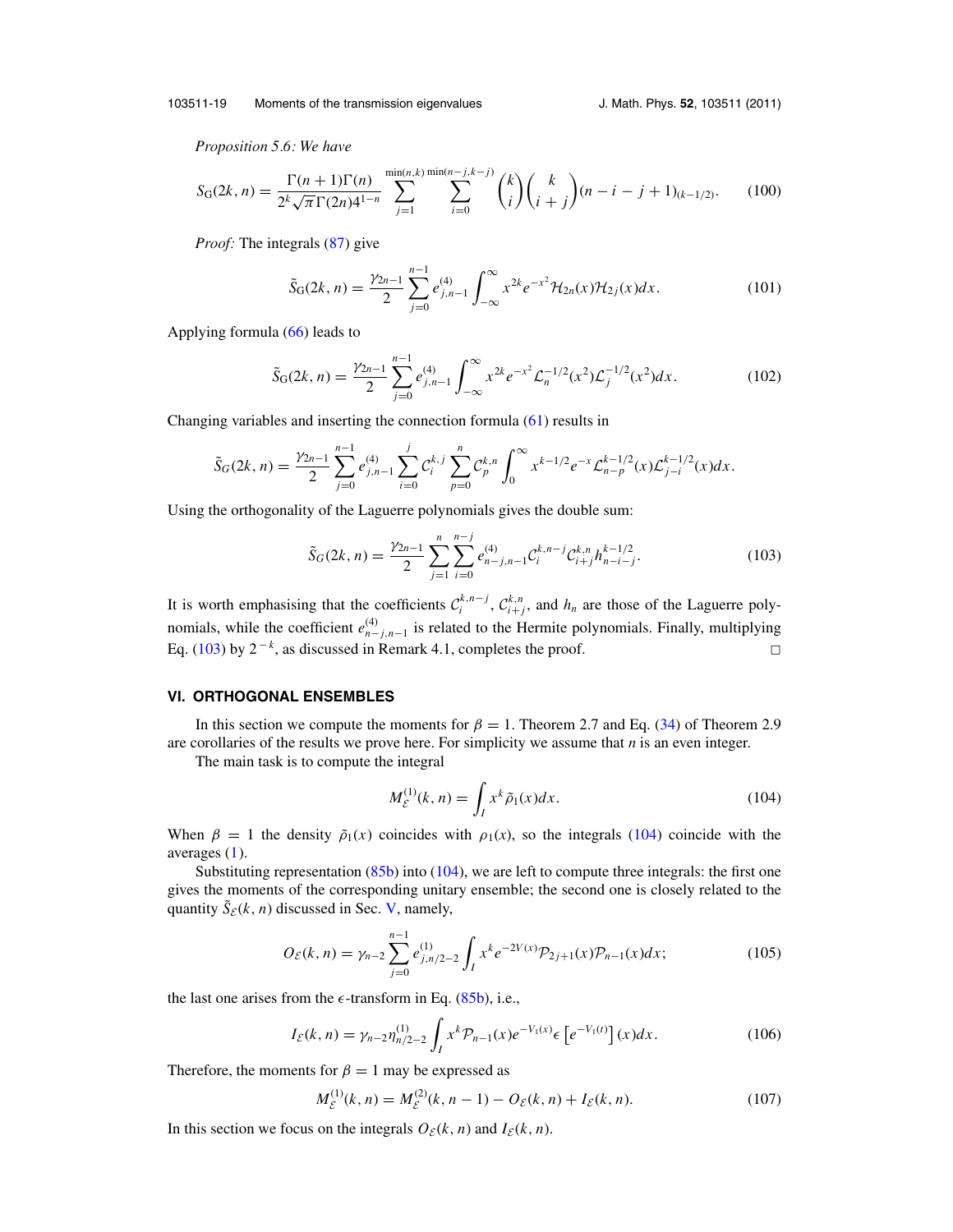<span id="page-21-0"></span>103511-20 F. Mezzadri and N. J. Simm J. Math. Phys. **52**, 103511 (2011)

#### **A.** A duality between  $\beta = 1$  and  $\beta = 4$

We first discuss a remarkable duality between the quantities  $M_{\mathcal{E}}^{(2)}(k, n-1) - O_{\mathcal{E}}(k, n)$  and the moments of the symplectic ensembles  $M_{\mathcal{E}}^{(4)}(k, n)$ , where *n* now can assume half integer values. Such moments are well defined (see Eq.  $(88)$  and Remark 2.6). Similar dualities have appeared in the literature before.<sup>[19,](#page-29-0) [24,](#page-29-0) [34](#page-30-0)</sup>

*Lemma 6.1: Let n be an even integer. We have the following dualities:*

$$
M_{L_b}^{(1)}(k, n) = 2^{1+k} M_{L_{b/2}}^{(4)}(k, (n-1)/2) + I_{L_b}(k, n),
$$
\n(108a)

$$
M_{J_{a,b}}^{(1)}(k,n) = 2M_{J_{a/2,b/2}}^{(4)}(k,(n-1)/2) + I_{J_{a,b}}(k,n).
$$
 (108b)

*Proof:* First, by Eq. [\(88\)](#page-17-0) we observe that

$$
2^{1+k} M_{\mathcal{L}_{b/2}}^{(4)}(k, (n-1)/2) = M_{\mathcal{L}_b}^{(2)}(k, n-1) - 2\tilde{S}_{\mathcal{L}_b}(k, (n-1)/2). \tag{109}
$$

Thus, it is sufficient to check that  $2\tilde{S}_{L_{b/2}}(k,(n-1)/2) = O_{L_b}(k,n)$ .

A direct computation shows that

$$
O_{L_b}(k, n) = \gamma_{n-2} \sum_{j=0}^{n/2-2} e_{j,n/2-2}^{(1)} \int_0^\infty x^{b+k} e^{-x} \mathcal{L}_{n-1}^b(x) \mathcal{L}_{2j+1}^b(x) dx
$$
  
\n
$$
= \gamma_{n-2} \sum_{j=0}^{n/2-2} e_{j,n/2-2}^{(1)} \sum_{i=0}^{2j+1} \mathcal{C}_i^{k,2j+1} \sum_{p=0}^{n-1} \mathcal{C}_p^{k,n-1} h_{2j+1-i}^{b+k} \delta_{2j+1-i,n-1-p}
$$
(110)  
\n
$$
= \gamma_{n-2} \sum_{j=1}^{n/2-1} \sum_{i=0}^{n-2j-1} e_{n/2-1-j,n/2-2}^{(1)} \mathcal{C}_i^{k,n-2j-1} \mathcal{C}_{i+2j}^{k,n-1} h_{n-1-2j-i}^{b+k}.
$$

From [\(95\)](#page-19-0) we see that

$$
2\tilde{S}_{L_b}(k,(n-1)/2) = \gamma_{n-2} \sum_{j=1}^{n/2-1} \sum_{i=0}^{n-2j-1} e_{n/2-1/2-j,n/2-3/2}^{(4)} \mathcal{C}_i^{k,n-2j-1} \mathcal{C}_{i+2j}^{k,n-1} h_{n-1-2j-i}^{b+k}.
$$
 (111)

From Eq. [\(A6a\)](#page-28-0) we have that

$$
e_{n/2-1/2-j,n/2-3/2}^{(4)} = e_{n/2-1-j,n/2-2}^{(1)}.
$$
\n(112)

Thus, the right-hand sides of Eqs. (110) and (111) coincide.

In the proof of the duality  $(108b)$  one has to show that

$$
2\tilde{S}_{J_{a/2,b/2}}(k,(n-1)/2)=O_{J_{a,b}}(k,n).
$$

The strategy is the same as for the Laguerre ensemble and we omit the computation.

 $\Box$ 

We are now left with the task of computing the integrals [\(106\)](#page-20-0). When *k* is a positive integer, we find a single sum containing *k* terms for each ensemble; when *k* is negative the sums go up to order of the matrix dimension.

#### **B. Incomplete integrals—Positive moments**

We now assume that *k* is a positive integer and focus on the Laguerre and Jacobi ensembles.

*Lemma 6.2: We have*

$$
I_{L_b}(k,n) = 2^k \sum_{j=0}^{\min(n/2-1,k)} {2k \choose 2j} \frac{\left(\frac{1}{2}(b+n)\right)_{(k-j)}}{\left(\frac{1}{2}(1+n)\right)_{(-j)}} + \tilde{\phi}_{k,n}^L
$$
\n(113)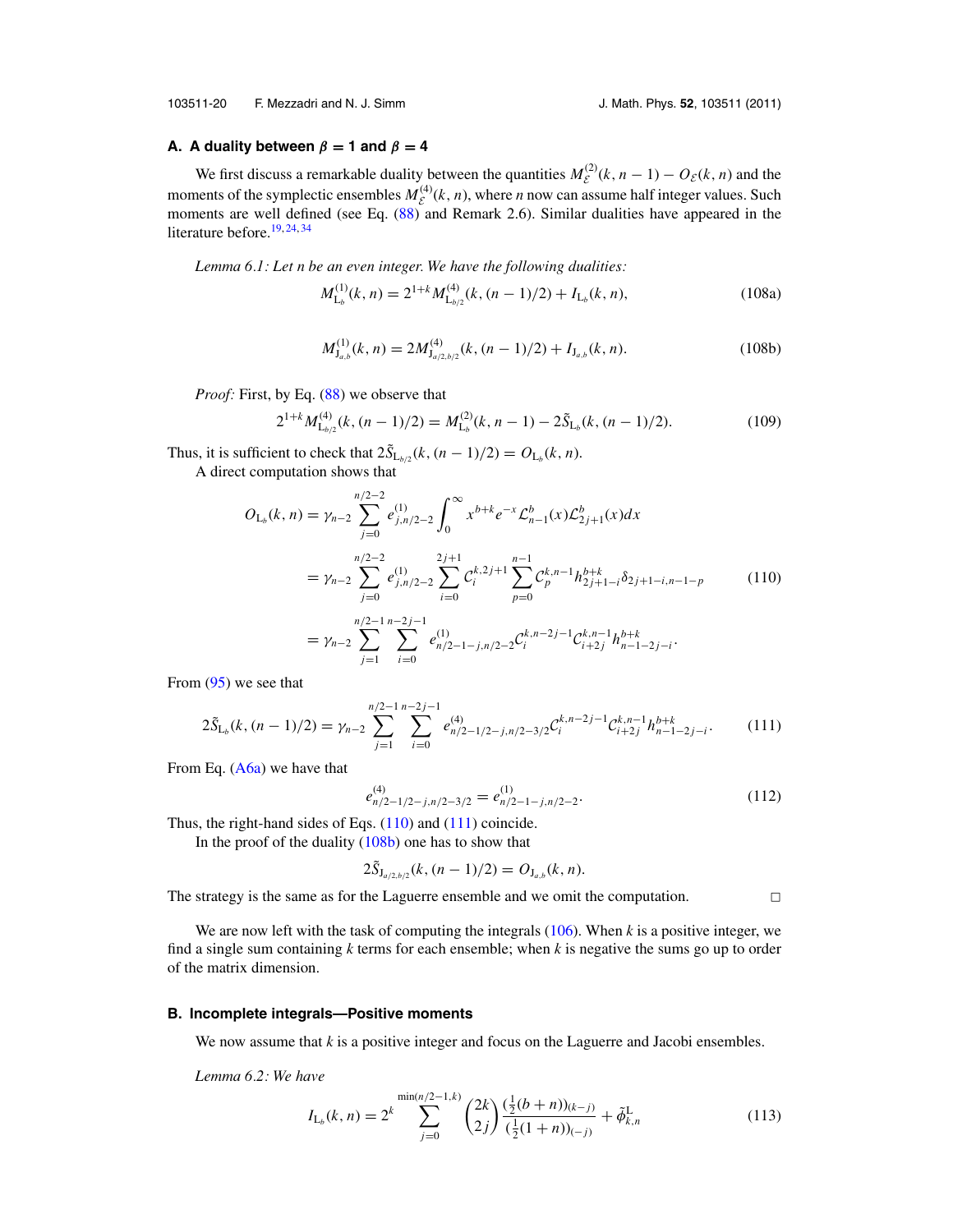<span id="page-22-0"></span>103511-21 Moments of the transmission eigenvalues J. Math. Phys. **52**, 103511 (2011)

*and*

$$
I_{J_{a,b}}(k,n) = 4^k \sum_{j=0}^{\min(n/2-1,k)} {2k \choose 2j} \frac{(a+b+2n-4j-1+2k)(\frac{1}{2}(a+b+n))_{(k-j)}(\frac{1}{2}(b+n))_{(k-j)}}{(a+b+2n-2j-1)_{(2k+1)}(\frac{1}{2}(a+n+1))_{(-j)}(\frac{1}{2}(1+n))_{(-j)}} + \phi_{k,n}^J,
$$
\n(114)

*where*

$$
\tilde{\phi}_{k,n}^{\text{L}} = \frac{\Gamma(n/2 + b/2 - 1/2)}{\Gamma(n/2)\Gamma(b + n - 1)} \sum_{j=1}^{k} \frac{\Gamma(j+k)\Gamma(b+j+k)2^{-j}}{\Gamma(j+k - n + 1)\Gamma(b/2 + 1/2 + j)}
$$
(115)

*and*

$$
\phi_{k,n}^J = \sum_{j=1}^k \frac{2^{a+1} \Gamma(a/2 + b/2 + j) \Gamma(a/2 + b/2 + 1/2 + n/2)}{\Gamma(a + b + n + j + k) \Gamma(j + k + 1 - n) \Gamma(b/2 + 1/2 + j)} \times \frac{\Gamma(a/2 + 1/2 + n/2) \Gamma(b + k + j) \Gamma(j + k)}{\Gamma(n/2 + b/2) \Gamma(a/2 + 1/2) \Gamma(n/2)}.
$$
\n(116)

*Furthermore, if*  $n > 2k$ ,  $\tilde{\phi}_{k,n}^{\text{L}} = \phi_{k,n}^{\text{J}} = 0$ .

*Proof:* We begin with the proof of formula [\(113\)](#page-21-0). Equation [\(106\)](#page-20-0) becomes

$$
I_{L_b}(k,n) = \gamma_{n-2} \eta_{n/2-2}^{(1)} \int_0^\infty x^{k+(b-1)/2} \mathcal{L}_{n-1}^b(x) \epsilon \left[ t^{(b-1)/2} e^{-t/2} \right](x) dx. \tag{117}
$$

The  $\epsilon$ -transform appearing in the right-hand side is the difference of the two incomplete Gamma functions:

$$
\gamma(a, z) = \int_0^z t^{a-1} e^{-t} dt \quad \text{and} \quad \Gamma(a, z) = \int_z^\infty t^{a-1} e^{-t} dt. \tag{118}
$$

The main idea here is to expand them in a sum of incomplete Gamma functions whose weight has been perturbed by a factor *t k* . To this end we insert

$$
\epsilon \left[ t^{\frac{b-1}{2}} e^{-t/2} \right] (x) = \sum_{j=1}^{k} d_j^{(b+1)/2} x^{\frac{b-1}{2} + j} e^{-x/2} + \frac{1}{2} d_k^{(b+1)/2} \epsilon \left[ t^{\frac{b-1}{2} + k} e^{-t/2} \right] (x), \tag{119}
$$

where  $d_j^b = 2^{1-j} \frac{\Gamma(b)}{\Gamma(b+j)}$ . This identity for  $k = 1$  can be found in Ref. [1,](#page-29-0) Eqs. (6.5.21) and (6.5.23); the formula for general *k* is obtained by iteration.

This leads to two integrals. The first one is

$$
\tilde{\phi}_{k,n}^{\mathcal{L}} = \eta_{n/2-2}^{(1)} \gamma_{n-2} \sum_{j=1}^{k} \int_{0}^{\infty} d_j^{(b+1)/2} x^{b+j+k-1} e^{-x} \mathcal{L}_{n-1}^b(x) dx
$$
\n
$$
= \eta_{n/2-2}^{(1)} \gamma_{n-2} \sum_{j=1}^{k} \sum_{i=0}^{j+k-1} \int_{0}^{\infty} \mathcal{C}_i^{j+k-1,n-1} d_j^{(b+1)/2} x^{b+j+k-1} e^{-x} \mathcal{L}_{n-1-i}^{b+j+k-1}(x) dx,
$$
\n(120)

where we inserted the connection formula [\(61\)](#page-13-0). Because of the orthogonality of the Laguerre polynomials the only contribution to the inner sum occurs at  $i = n - 1$ ; furthermore, since max(*i*)  $= 2k - 1$ , we have that  $\tilde{\phi}_{k,n}^L = 0$  if  $n > 2k$ . If  $n \leq 2k$ , inserting the appropriate coefficients (see Appendix  $\bf{A}$ ) and using the duplication formula (see Ref. [1,](#page-29-0) Sec. 6)

$$
\Gamma(2z) = \pi^{-1/2} 2^{2z-1} \Gamma(z) \Gamma(z + \frac{1}{2})
$$
\n(121)

gives (115).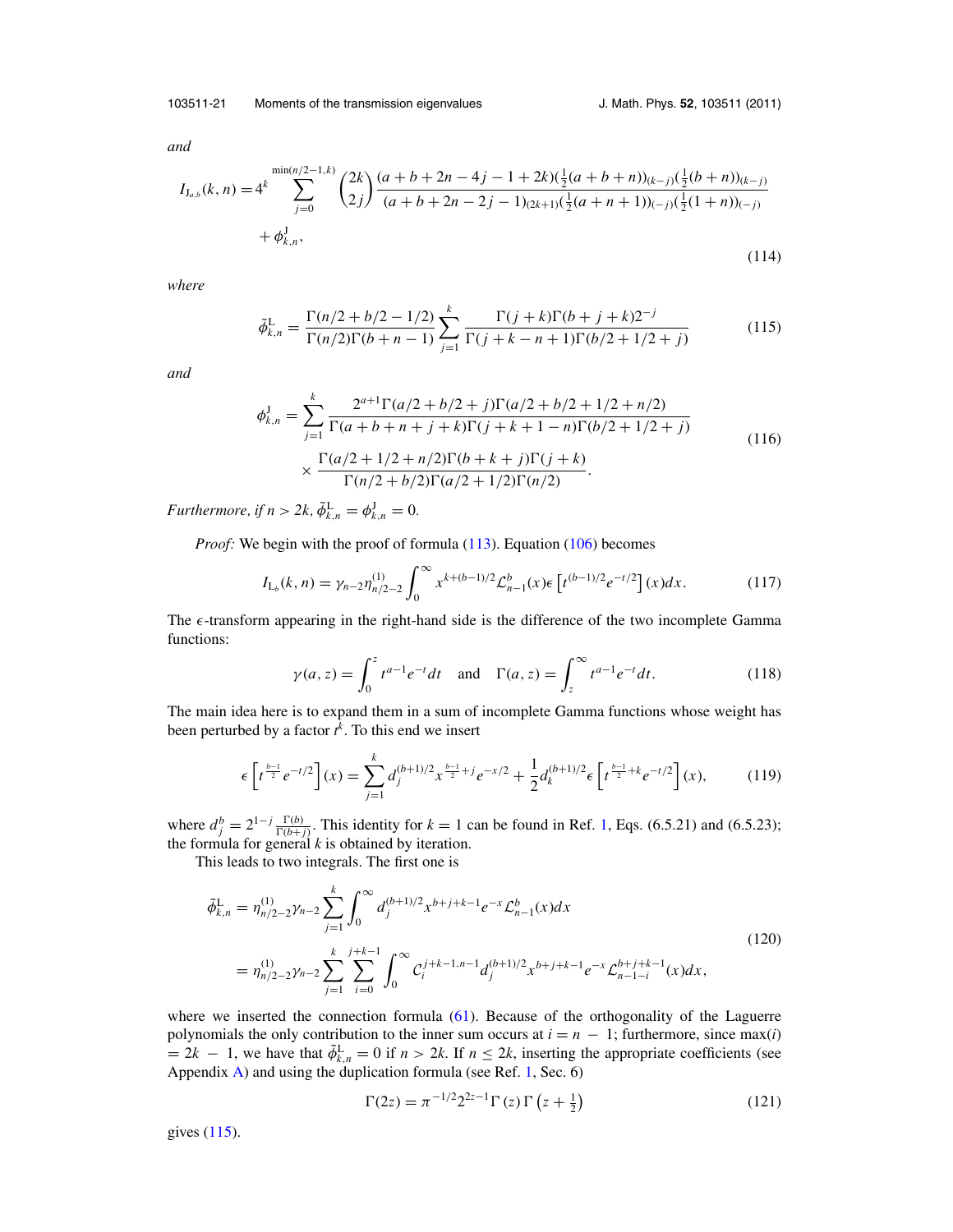<span id="page-23-0"></span>103511-22 F. Mezzadri and N. J. Simm J. Math. Phys. **52**, 103511 (2011)

The remaining non-trivial integral is

$$
\psi_{k,n} = C \int_0^\infty x^{\frac{b-1}{2} + k} e^{-x/2} \mathcal{L}_{n-1}^b(x) \epsilon \left[ t^{\frac{b-1}{2} + k} e^{-t/2} \right] (x) dx
$$
  
= 
$$
C \sum_{j=0}^{\min(n-1, 2k)} \int_0^\infty x^{\frac{b-1}{2} + k} e^{-x/2} \mathcal{C}_j^{2k, n-1} \mathcal{L}_{n-1-j}^{b+2k}(x) \epsilon \left[ t^{\frac{b-1}{2} + k} e^{-t/2} \right] (x) dx \qquad (122a)
$$

$$
=C\sum_{j=0}^{\min(n/2-1,k)} \mathcal{C}_{2j}^{2k,n-1} \int_0^\infty x^{\frac{b-1}{2}+k} e^{-x/2} \mathcal{L}_{n-2j-1}^{b+2k}(x) \epsilon \left[ t^{\frac{b-1}{2}+k} e^{-t/2} \right] (x) dx, \qquad (122b)
$$

where  $C = \eta_{n/2-2}^{(1)} \gamma_{n-2} d_k^{(b+1)/2} / 2$ . To obtain (122a) we used the connection formula, while (122b) follows from the fact that the contributions to the sum with odd indices vanish due to the skeworthogonality constraints [\(68\)](#page-14-0).

Now, we integrate (122b) by parts using identity [\(79\)](#page-16-0) and the formula

$$
\frac{d}{dx}\epsilon \left[ t^{\frac{b-1}{2}+k}e^{-t/2} \right](x) = -x^{\frac{b-1}{2}+k}e^{-x/2}.
$$
\n(123)

This leads to

$$
\psi_{k,n} = C \sum_{j=0}^{\min(n/2-1,k)} \sum_{i=0}^{n/2-j-1} C_{2j}^{2k,n-1} e_{i,n/2-j-1}^{(4),b+2k} \int_0^\infty x^{b+2k} e^{-x} \mathcal{L}_{2i}^{b+2k}(x) dx
$$
\n
$$
= C \sum_{j=0}^{\min(n/2-1,k)} \mathcal{C}_{2j}^{2k,n-1} e_{0,n/2-j-1}^{(4),b+2k} h_0^{b+2k}.
$$
\n(124)

Inserting all the relevant formulae for the orthogonality norms and connection coefficients gives [\(113\)](#page-21-0).

We sketch the proof of [\(114\)](#page-22-0) as it follows a similar pattern; we only emphasise the differences. For the Jacobi ensemble the  $\epsilon$ -transform is expressed in terms of incomplete beta functions; thus, we replace  $(119)$  with the following identity:

$$
\epsilon[t^{b}(1-t)^{a}](x) = \sum_{j=1}^{k} d_{j}^{a,b} x^{b+j} (1-x)^{a+1} + (a+b+k+1) d_{k}^{a,b} \epsilon[t^{b+k}(1-t)^{a}](x), \qquad (125)
$$

where

$$
d_j^{a,b} = \frac{\Gamma(a+b+j+1)\Gamma(b+1)}{\Gamma(a+b+2)\Gamma(b+1+j)}.
$$
\n(126)

Equation (125) can be obtained by iteration from formulae  $(26.5.15)$  and  $(25.5.16)$  in Ref. [1.](#page-29-0) Proceeding as for the Laguerre ensemble and using formula  $(121)$  gives  $(114)$ .  $\Box$ 

#### **C. Incomplete integrals—Negative moments**

When the moments are negative, we focus only on the physically interesting case of the Laguerre ensemble, which leads to moments of the proper delay times.

When the moments are positive the correction terms  $\tilde{\phi}_{k,n}^L$  and  $\phi_{k,n}^J$  vanish if  $n > 2k$ . Now, we have a similar contribution, which we shall denote  $\phi_{-k,n}^L$  and which is not zero for  $n > 2k$ ; however, it turns out that  $\phi_{-k,n}^{\mathbb{L}} \to 0$  exponentially fast as  $n \to \infty$ .

*Lemma 6.3: Let k be a positive integer. One has*

$$
I_{\mathcal{L}_b}(-k,n) = 2^{-k} \sum_{j=0}^{n/2-1} {2k+2j-1 \choose 2j} \frac{(\frac{1}{2}(b+n))_{(-k-j)}}{(\frac{1}{2}(1+n))_{-(j)}} + \phi^{\mathcal{L}}_{-k,n},
$$
\n(127)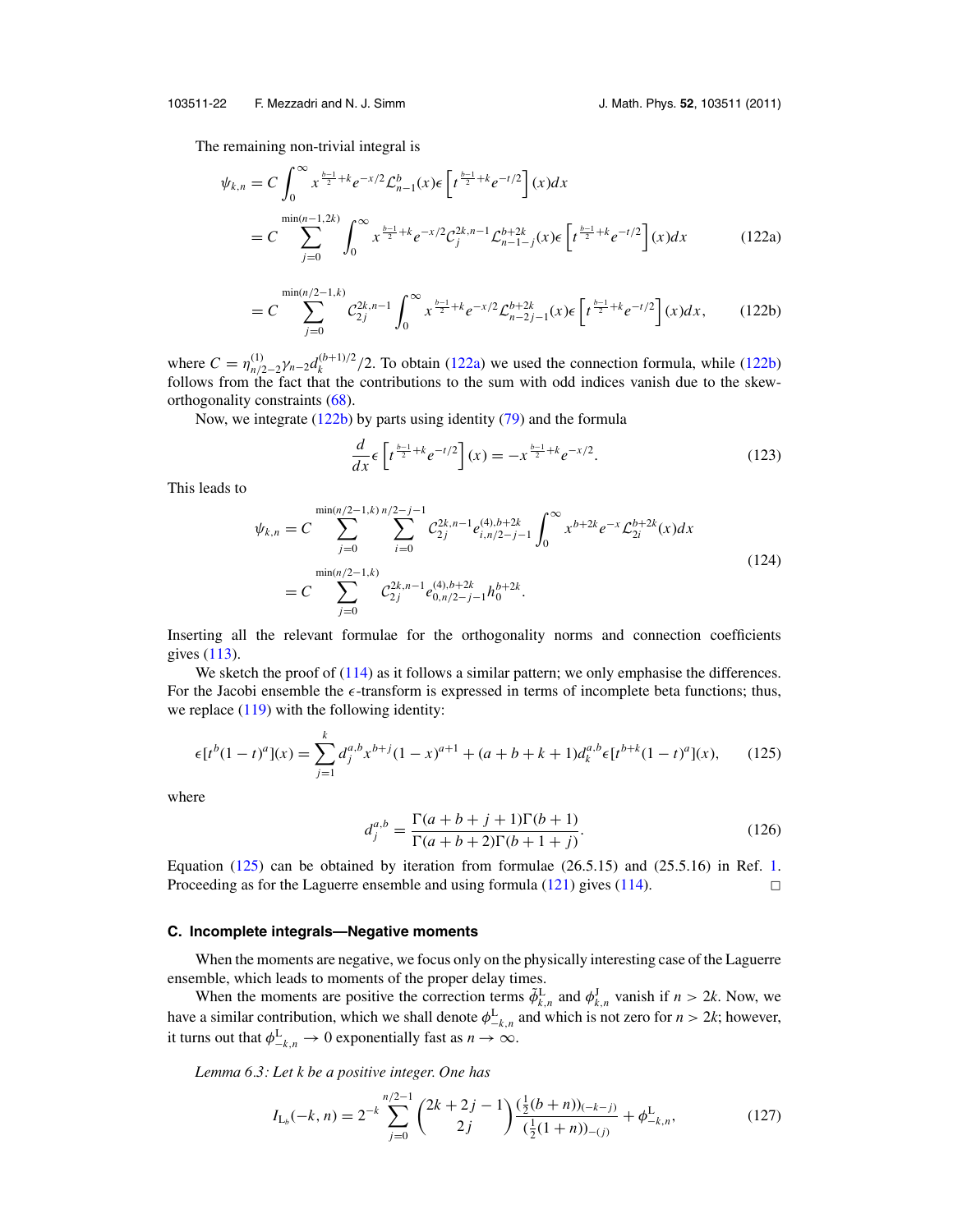<span id="page-24-0"></span>103511-23 Moments of the transmission eigenvalues J. Math. Phys. **52**, 103511 (2011)

*where*

$$
\phi_{-k,n}^{\mathcal{L}} = \frac{\Gamma(n/2 + b/2 - 1/2)}{\Gamma(n/2)\Gamma(b + n - 1)} \sum_{j=0}^{k-1} \frac{\Gamma(k + j + n)\Gamma(b - k - j)2^j}{\Gamma(b/2 + 1/2 - j)\Gamma(k + j + 1)}.
$$
(128)

*Furthermore, we have*

$$
\phi_{-k,n}^{\mathcal{L}} = O\left(e^{-cn}\right), \quad n \to \infty, \quad c > 0. \tag{129}
$$

*Proof:* The incomplete integral now becomes

$$
I_{L_b}(-k,n) = \eta_{n/2-2}^{(1)} \gamma_{n-2} \int_0^\infty x^{\frac{b-1}{2}-k} e^{-x/2} \mathcal{L}_{n-1}^b(x) \epsilon \left[ t^{\frac{b-1}{2}} e^{-t/2} \right] (x) dx.
$$
 (130)

As for the positive moments, we insert into  $(130)$  the identity

$$
\epsilon \left[ t^{\frac{b-1}{2}} e^{-t/2} \right] (x) = - \sum_{j=0}^{k-1} d_j^{(b+1)/2} x^{\frac{b-1}{2} - j} e^{-x/2} + \frac{1}{2} d_k^{(b+1)/2} \epsilon \left[ t^{\frac{b-1}{2} - k} e^{-t/2} \right] (x), \tag{131}
$$

where  $d_j^b = 2^{j+1} \frac{\Gamma(b)}{\Gamma(b-j)}$ . Formula (131) is obtained in the same way as Eq. [\(119\)](#page-22-0). This gives two integrals: the first one is

$$
\begin{split} \phi_{-k,n}^{\mathcal{L}} &= -\eta_{n/2-2}^{(1)} \gamma_{n-2} \sum_{j=0}^{k-1} \int_0^\infty d_j^{(b+1)/2} x^{b-j-k-1} e^{-x} \mathcal{L}_{n-1}^b(x) dx \\ &= -\eta_{n/2-2}^{(1)} \gamma_{n-2} \sum_{j=0}^{k-1} \sum_{i=0}^{n-1} \int_0^\infty \mathcal{C}_i^{-k-j-1,n-1} d_j^{(b+1)/2} x^{b-j-k-1} e^{-x} \mathcal{L}_i^{b-j-k-1}(x) dx, \end{split} \tag{132}
$$

where we inserted the connection coefficients  $C<sub>i</sub>$  for the Laguerre polynomials [\(61\)](#page-13-0). Application of orthogonality implies that the only contribution to the inner sum occurs at  $i = 0$ , yielding Eq. (128). The remaining non-trivial integral is

$$
\frac{1}{2}\eta_{n/2-2}^{(1)}\gamma_{n-2}d_k^{(b+1)/2}\int_0^\infty x^{\frac{b-1}{2}-k}e^{-x/2}\mathcal{L}_{n-1}^b(x)\epsilon\left[t^{\frac{b-1}{2}-k}e^{-t/2}\right](x)dx,\tag{133}
$$

which can be computed in the same way as the right-hand side of Eq.  $(124)$ .

$$
\square
$$

*Remark 6.4:* The sum

$$
2^{-k} \sum_{j=0}^{n/2-1} {2k+2j-1 \choose 2j} \frac{(n/2+b/2)_{(-k-j)}}{(n/2+1/2)_{(-j)}} \tag{134}
$$

in Eq. [\(127\)](#page-23-0) is  $O(n^{-k})$  and of subleading order compared to  $M_{L_b}^{(2)}(-k, n-1)$ , which gives the main contribution to the moments of the proper delay times for  $\beta = 1$ . However, it goes to zero much more slowly than the correction term  $\phi_{-k,n}^{\mathcal{L}}$ .

#### **D. Gaussian orthogonal ensemble**

The treatment of the GOE by our method is slightly different from the LOE and JOE. We do not find a duality relation similar to Lemma 6.1. However, the following proposition is the analogue of Eq. [\(100\)](#page-20-0) for the GSE.

*Lemma 6.5: Let k be a positive integer and suppose n is even. Then, the integral* [\(105\)](#page-20-0) *is explicitly given by*

$$
O_{\mathcal{G}}(2k,n) = \sum_{j=1}^{\min(n/2-1,k)\min(n/2-j-1,k-j)} \sum_{i=0}^{k} {k \choose i} {k \choose i+j} \frac{(n/2-i-j)_{(k+1/2)}}{(n/2-j)_{(1/2)}}.
$$
 (135)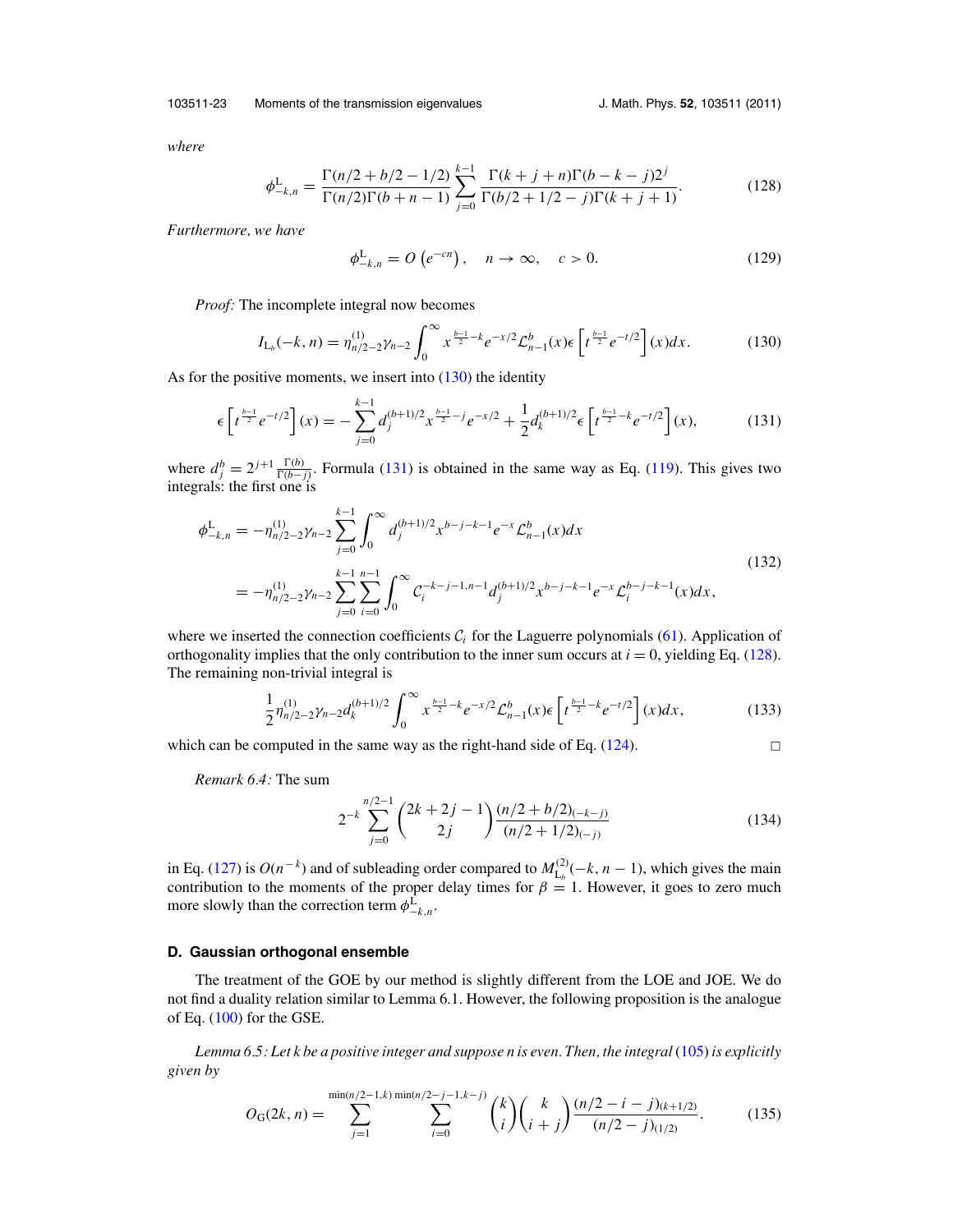#### <span id="page-25-0"></span>103511-24 F. Mezzadri and N. J. Simm J. Math. Phys. **52**, 103511 (2011)

*Proof:* By changing variable of integration and using relation [\(66\)](#page-13-0) we obtain

$$
O_G(2k, n) = \int_{-\infty}^{\infty} \sum_{j=0}^{n/2-2} x^k \gamma_{n-2} e^{-x^2} e_{j,n/2-2}^{(1)} \mathcal{H}_{n-1}(x) \mathcal{H}_{2j+1}(x) dx
$$
  
= 
$$
\int_{0}^{\infty} \sum_{j=0}^{n/2-2} x^{k+1/2} \gamma_{n-2} e^{-x} e_{j,n/2-2}^{(1)} \mathcal{L}_{n/2-1}^{1/2}(x) \mathcal{L}_{j}^{1/2}(x) dx.
$$
 (136)

Inserting the connection formula  $(61)$  into  $(136)$  leads to

$$
O_{G}(2k, n) = \gamma_{n-2} \sum_{j=0}^{n/2-2} e_{j,n/2-2}^{(1)} \sum_{i=0}^{j} C_i^{k,j}
$$
  
 
$$
\times \sum_{p=0}^{n/2-1} C_p^{k,n/2-1} \int_0^{\infty} x^{k+1/2} e^{-x} \mathcal{L}_{n/2-1-p}^{k+1/2}(x) \mathcal{L}_{j-i}^{k+1/2}(x) dx.
$$
 (137)

By using the orthogonality of the Laguerre polynomials and rearranging the indices we obtain

$$
O_{\mathcal{G}}(2k,n) = \gamma_{n-2} \sum_{j=1}^{n/2-1} e_{n/2-j-1,n/2-2}^{(1)} \sum_{i=0}^{n/2-j-1} C_i^{k,n/2-j-1} C_{i+j}^{k,n/2-1} h_{n/2-j-i-1}^{k+1/2}.
$$
 (138)

Inserting the appropriate constants from Appendix [A](#page-27-0) completes the proof. The coefficients  $\mathcal{C}_i^{k,n/2-j-1}$ ,  $\mathcal{C}_{i+j}^{k,n/2-1}$ , and  $h_{n/2-j-i-1}^{k+1/2}$  are those for the Laguerre polynomials; the constants  $\gamma_{n-2}$ and  $e_{n/2-j-1,n/2-2}^{(1)}$  are those associated to the GOE.  $□$ 

The remaining task is the evaluation of the integral  $I_G(k, n)$  in [\(106\)](#page-20-0). As previously, we obtain slightly different expressions depending on whether  $n \le 2k$  or  $n > 2k$ . For the latter inequality the formula simplifies considerably.

*Lemma 6.6: Let n be an even integer. If*  $n \leq 2k$  *we have* 

$$
\phi_{k,n}^G = I_G(2k, n) = 2^{n/2-k} \frac{(2k)!}{\Gamma(n/2)} \sum_{j=0}^{k-n/2} \sum_{i=0}^{n/2-1} \frac{\binom{n-1}{2i} \frac{2^{-j-2i}(-1)^j}{(2j+2i+1)j!}}{(k-n/2-j)!} + \frac{(2k)!}{\Gamma(n/2)} \sum_{j=0}^{n/2-1} \sum_{i=0}^{j} \frac{(n/2-i-1)!(\binom{n-1}{n-2i-1})}{(j-i)!(k-j)!4^{k-i}}.
$$

*When n* > *2k we obtain*

$$
\phi_{k,n}^G = (2k)! \sum_{j=0}^k \frac{(n/2 + 1/2 - j)_{(j)} 2^{3j - k}}{(2j)!(k - j)!}.
$$
\n(139)

*Proof:* We have

$$
I_{\mathcal{G}}(2k,n) = C \int_{-\infty}^{\infty} x^{2k} e^{-x^2/2} \mathcal{H}_{n-1}(x) \int_{-\infty}^{\infty} e^{-t^2/2} \text{sgn}(x-t) dt dx, \qquad (140)
$$

where  $C = \eta_{n/2-2}^{(1)} \gamma_{n-2}/2 = (2\sqrt{\pi} \Gamma(n/2))^{-1}$ . Now, consider the generating function

$$
\mathcal{M}_G(s) = C \int_{-\infty}^{\infty} e^{sx} e^{-x^2/2} \mathcal{H}_{n-1}(x) \int_{-\infty}^{\infty} e^{-t^2/2} sgn(x-t) dt dx.
$$

Completing the square in the exponent and changing variables leads to

$$
\mathcal{M}_{G}(s) = C \sum_{j=0}^{n-1} e^{s^2/2} \int_{-\infty}^{\infty} \mathcal{H}_j(u) s^{n-1-j} {n-1 \choose j} \int_{-\infty}^{\infty} e^{-(v+s)^2/2} sgn(u-v) dv du,
$$
 (141)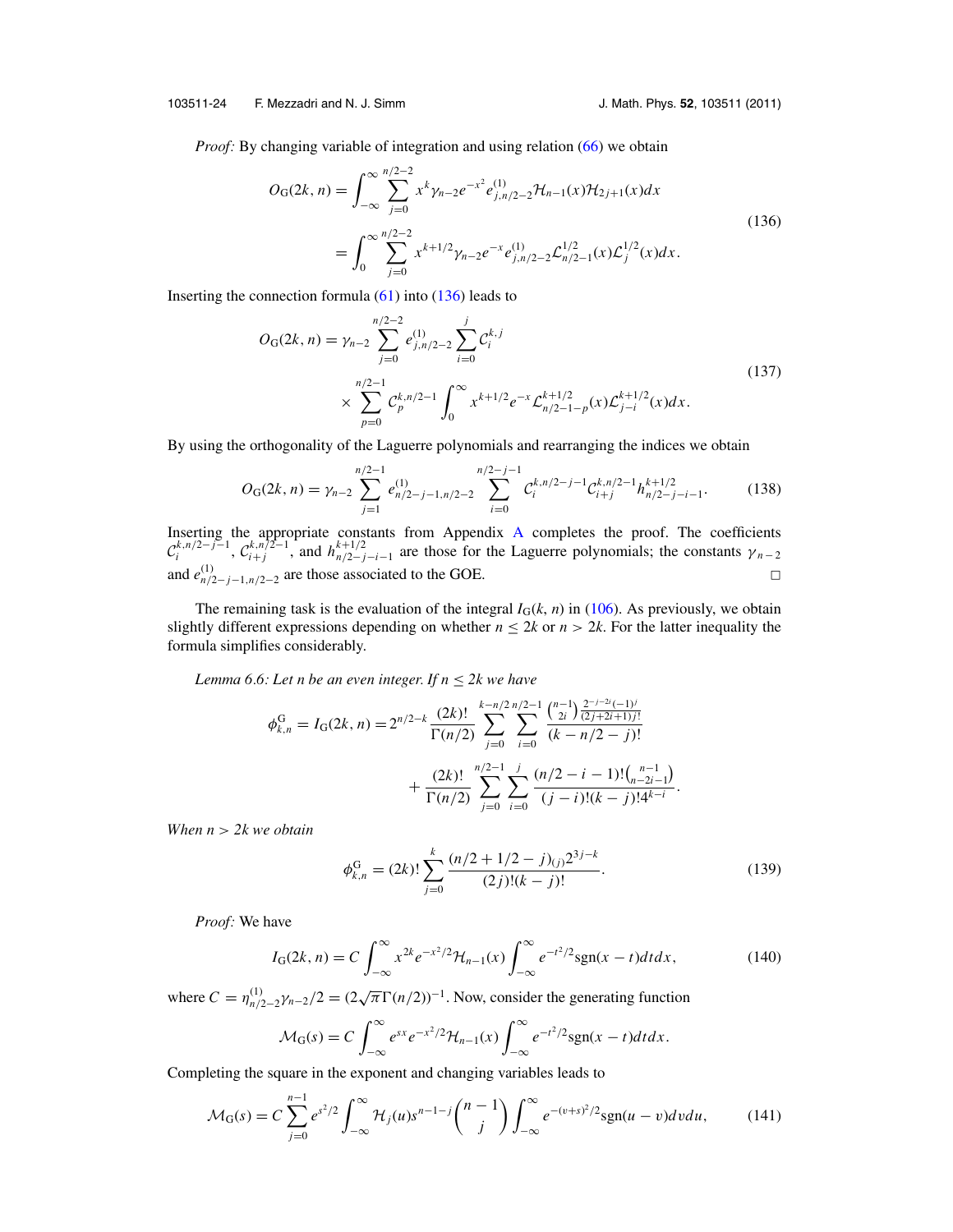#### 103511-25 Moments of the transmission eigenvalues J. Math. Phys. **52**, 103511 (2011)

where we have applied the connection formula<sup>28</sup>

$$
\mathcal{H}_{n-1}(u+s) = \sum_{j=0}^{n-1} {n-1 \choose j} \mathcal{H}_j(u) s^{n-1-j}.
$$

Equation [\(141\)](#page-25-0) motivates us to study the function

$$
f_j(s) = \int_{-\infty}^{\infty} e^{-u^2/2} \mathcal{H}_j(u) \int_{-\infty}^{\infty} e^{-(v+s)^2/2} \text{sgn}(u-v) dv du.
$$
 (142)

In Appendix **[B](#page-28-0)** we compute  $f_i(s)$  in terms of the power series:

$$
f_{2j}(s) = \sum_{p=j}^{\infty} s^{2p+1} a_{p,j}^{+} \text{ and } f_{2j+1}(s) = 2j! \sqrt{\pi} + \sum_{p=j+1}^{\infty} s^{2p} a_{p,j}^{-}, \qquad (143)
$$

where

$$
a_{p,j}^{+} = \frac{2^{1-2p}\sqrt{\pi}(-1)^{j-p}}{(2p+1)\Gamma(p-j+1)} \quad \text{and} \quad a_{p,j}^{-} = \frac{2^{2-2p}\sqrt{\pi}(-1)^{j-p}}{(2p)\Gamma(p-j)}.
$$
 (144)

Thus, we can write the decomposition

$$
\mathcal{M}_{G}(s) = C\left(\mathcal{M}_{G}^{+}(s) + \mathcal{M}_{G}^{-}(s)\right),\tag{145}
$$

where

$$
\mathcal{M}_G^+(s) = \sum_{j=0}^{n/2-1} e^{s^2/2} \binom{n-1}{2j} s^{n-2j-1} f_{2j}(s),\tag{146}
$$

$$
\mathcal{M}_G^-(s) = \sum_{j=0}^{n/2-1} e^{s^2/2} \binom{n-1}{2j+1} s^{n-2j-2} f_{2j+1}(s).
$$
 (147)

Computing the Taylor expansions of these functions is a routine (though tedious) exercise. Eventually, we obtain

$$
C\frac{d^{2k}}{ds^{2k}}\mathcal{M}_G^+(s)\Big|_{s=0} = 2^{n/2-k}\frac{(2k)!}{\Gamma(n/2)}\sum_{j=0}^{k-n/2}\sum_{i=0}^{n/2-1}\frac{\binom{n-1}{2i}\frac{2^{-j-2i}(-1)^j}{(2j+2i+1)j!}}{(k-n/2-j)!},\tag{148}
$$

which vanishes if  $n > 2k$ . We also have

$$
C\frac{d^{2k}}{ds^{2k}}\mathcal{M}_{G}(s)\Big|_{s=0} = \frac{(2k)!}{\Gamma(n/2)} \sum_{j=0}^{\min(n/2-1,k)} \sum_{i=0}^{j} \frac{(n/2-i-1)!\binom{n-1}{n-2i-1}}{(j-i)!(k-j)!4^{k-i}},\tag{149}
$$

which combined with [\(135\)](#page-24-0) gives Eq. [\(34\)](#page-9-0). Under the assumption  $n > 2k$ , Eq. (149) can be simplified further, leading to

$$
I_{\mathcal{G}}(2k,n) = \frac{(2k)!}{\Gamma(n/2)} \sum_{i=0}^{k} \sum_{j=i}^{k} \frac{4^{i-k}(n/2-i-1)!(\binom{n-1}{n-2i-1})}{(k-j)!(j-i)!}
$$
  
=  $(2k)!\sum_{j=0}^{k} \frac{(n/2+1/2-j)_{(j)}2^{3j-k}}{(2j)!(k-j)!}$ ,

where in the first equality we interchanged the order of summation, while in the second one we have used the formula

$$
\sum_{j=p}^{k} \frac{1}{(k-j)!(j-p)!} = \frac{2^{k-p}}{(k-p)!}.
$$
\n(150)

 $\Box$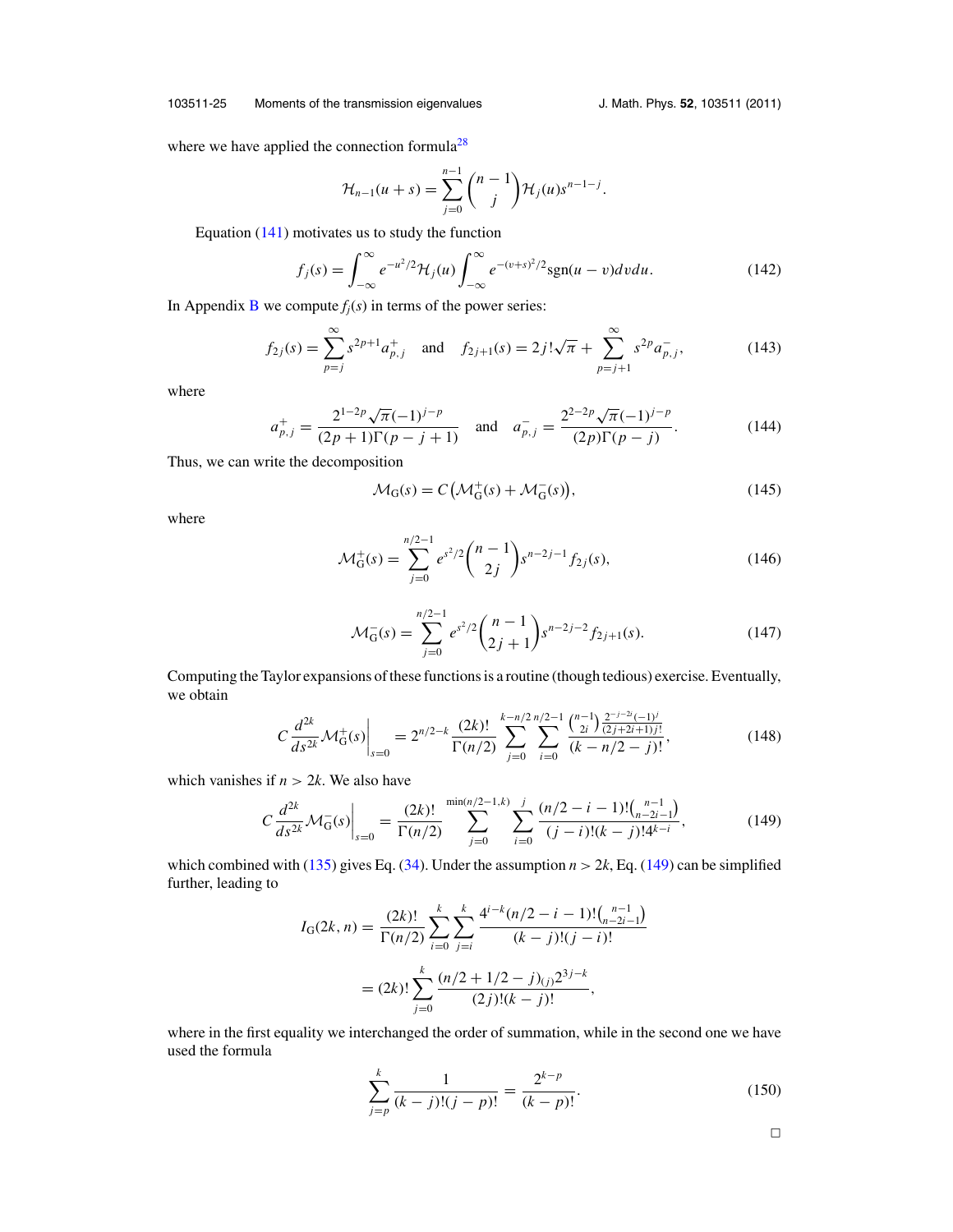#### <span id="page-27-0"></span>**ACKNOWLEDGMENTS**

We would like to express our gratitude to Peter Forrester, Yan Fyodorov, Jonathan Keating, Jack Kuipers, Marcel Novaes, and Dmitry Savin for stimulating and helpful discussions. The scientific research in this paper was partially supported by Engineering and Physical Sciences Research Consul (United Kingdom or U.K.) (EPSRC), Grant No. EP/G019843/1, and by the Leverhulme Trust, Research Fellowship No. RF/4/RFG/2009/0092.

### <code>APPENDIX A: THE COEFFICIENTS  $h_n$ ,  $e_n^{(1)}$ , and  $e_n^{(4)}$ </code>

The orthogonality normalizations  $h_i$  defined in  $(38)$  for the classical orthogonal polynomials are tabulated in any standard reference on special functions.<sup>[1,](#page-29-0)[53](#page-30-0)</sup> However, in this paper we work with *monic* polynomials. This is not the standard normalization found in the literature. Therefore, for the reader's convenience, we report the coefficients  $h_n$ ,  $e_n^{(1)}$ ,  $e_n^{(4)}$  that we use throughout this paper.

We have

$$
\begin{cases}\nh_j^{a,b} = \frac{\Gamma(a+j+1)\Gamma(b+j+1)\Gamma(j+1)\Gamma(a+b+j+1)}{\Gamma(a+b+2j+1)\Gamma(a+b+2j+2)}, & \text{Jacobi}, \\
h_j^b = \Gamma(j+1)\Gamma(b+j+1), & \text{Laguerre}, \\
h_j = j!2^{-j}\sqrt{\pi}, & \text{Hermite}.\n\end{cases} (A1)
$$

Given these normalizations, recall that

$$
c_n = h_{n+1}h_n \gamma_n,\tag{A2}
$$

where

$$
h_n \gamma_n = \begin{cases} 1, & \text{Hermite,} \\ \frac{1}{2}, & \text{Laguerre,} \\ \frac{1}{2}(2n + a + b + 2), & \text{Jacobi.} \end{cases}
$$
 (A3)

In Sec. [IV](#page-14-0) for the orthogonal and symplectic ensembles we introduced the quantities

$$
e_{j,n}^{(1)} = \frac{h_{2n+2}}{c_{2j+1}} \prod_{i=j+1}^{n} \frac{c_{2i}}{c_{2i+1}}, \quad e_{j,n}^{(4)} = \frac{h_{2n+1}}{c_{2n}} \prod_{i=j}^{n-1} \frac{c_{2i+1}}{c_{2i}}, \quad \eta_n^{(1)} = \prod_{j=0}^{n} \frac{c_{2j} h_{2j+2}}{c_{2j+1} h_{2j}}.
$$
 (A4)

We have the following explicit formulae:

JOE and JSE,

$$
e_{j,n}^{(1),a,b} = \frac{16^{n-j}2\Gamma(n+3/2)\Gamma(n+3/2+a/2)}{\Gamma(j+3/2)\Gamma(j+3/2+a/2)\Gamma(j+3/2+b/2)}
$$

$$
\times \frac{\Gamma(n+3/2+a/2+b/2)\Gamma(4j+4+a+b)}{\Gamma(j+3/2+a/2+b/2)\Gamma(4n+5+a+b)},
$$
(A5a)

$$
e_{j,n}^{(4),a,b} = \frac{16^{n-j}2\Gamma(n+1)\Gamma(n+a/2+1)}{\Gamma(j+1)\Gamma(j+1+a/2)}
$$
  
 
$$
\times \frac{\Gamma(n+b/2+1)\Gamma(n+a/2+b/2+1)\Gamma(4j+a+b+2)}{\Gamma(j+1+b/2)\Gamma(j+a/2+b/2+1)\Gamma(4n+a+b+3)},
$$
 (A5b)

$$
\eta_n^{(1)} = \frac{\Gamma(a/2 + b/2 + 3/2 + n)\Gamma(b/2 + 3/2 + n)\Gamma(a/2 + 3/2 + n)}{2^{-4n - 4 - a - b}\pi\Gamma(a + b + 4n + 5)}
$$
  
 
$$
\times \frac{\Gamma(a/2 + b/2 + 1)\Gamma(n + 3/2)}{\Gamma(b/2 + 1/2)\Gamma(a/2 + 1/2)};
$$
 (A5c)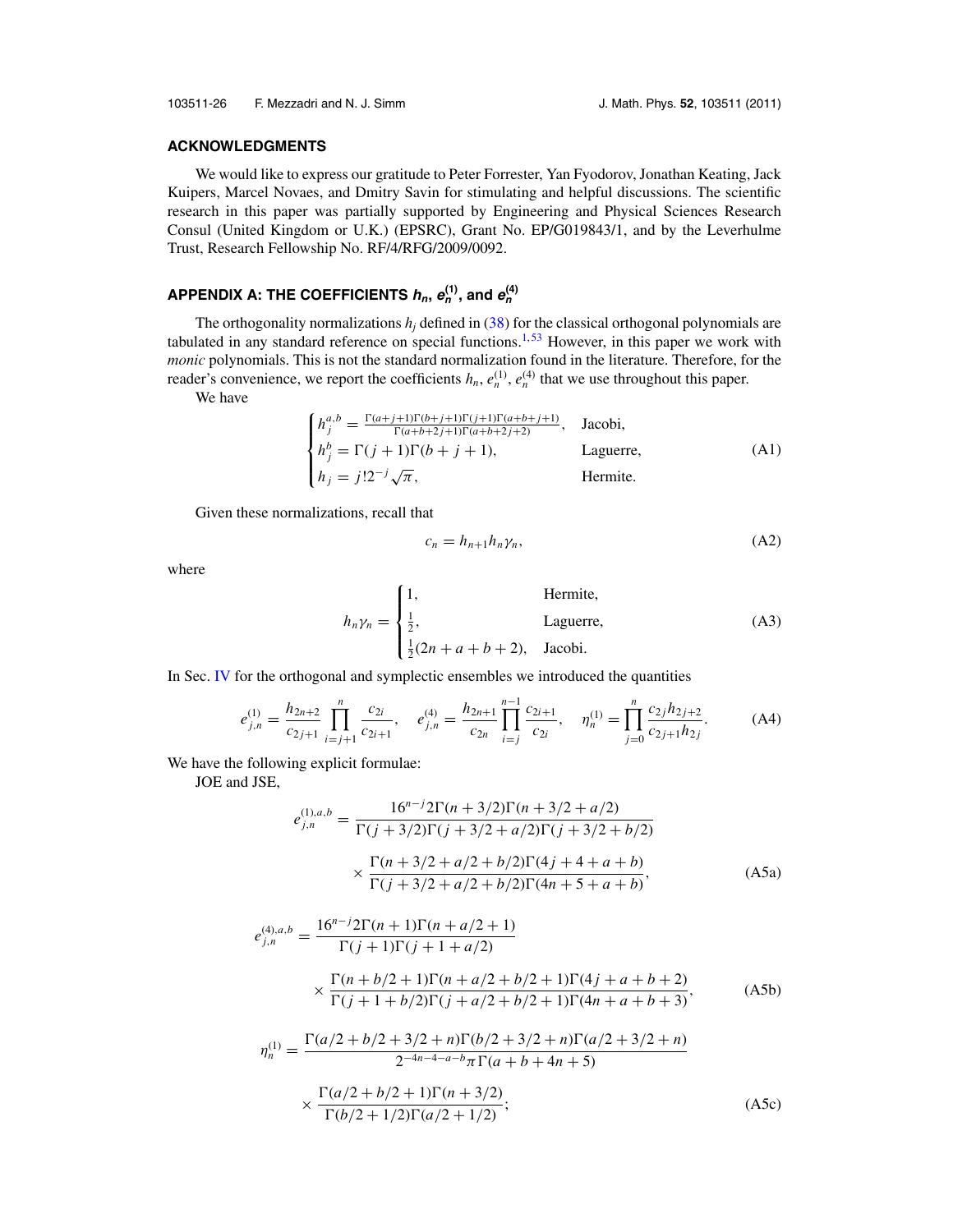<span id="page-28-0"></span>103511-27 Moments of the transmission eigenvalues J. Math. Phys. **52**, 103511 (2011)

LOE and LSE,

$$
e_{j,n}^{(1),b} = \frac{4^{n-j}2\Gamma(n+3/2)\Gamma(n+3/2+b/2)}{\Gamma(j+3/2)\Gamma(j+3/2+b/2)},
$$
\n(A6a)

$$
e_{j,n}^{(4),b} = \frac{4^{n-j}2\Gamma(n+1)\Gamma(n+b/2+1)}{\Gamma(j+1)\Gamma(j+1+b/2)},
$$
\n(A6b)

$$
\eta_n^{(1)} = 4^{n+1} \frac{\Gamma(n+3/2)\Gamma(n+b/2+3/2)}{\sqrt{\pi} \Gamma(b/2+1/2)};
$$
 (A6c)

GOE and GSE,

$$
e_{j,n}^{(1)} = \frac{\Gamma(n+3/2)}{\Gamma(j+3/2)}, \quad e_{j,n}^{(4)} = n!/j!, \quad \text{and} \quad \eta_n^{(1)} = \frac{\Gamma(n+3/2)}{\sqrt{\pi}}.
$$
 (A7)

#### **APPENDIX B: THE GENERATING FUNCTION <sup>f</sup>j(s)**

In the proof of Lemma 6.6 we needed to study the generating function

$$
f_j(s) = \int_{-\infty}^{\infty} e^{-u^2/2} \mathcal{H}_j(u) \int_{-\infty}^{\infty} e^{-(v+s)^2/2} sgn(u-v) dv du.
$$
 (B1)

The signed integral in Eq. (B1) is closely related to the error function, for which the *k*th derivative can be expressed in terms of the monic Hermite polynomial  $\mathcal{H}_{k-1}(u)$ . Differentiating under the integral, we find

$$
\frac{1}{(2k)!} \frac{d^{2k}}{ds^{2k}} f_{2j}(s) \Big|_{s=0} = \frac{-2^k}{(2k)!} \sqrt{2} \int_{-\infty}^{\infty} e^{-u^2} \mathcal{H}_{2j}(u) \mathcal{H}_{2k-1}(u/\sqrt{2}) du = 0,
$$
 (B2)

which follows from the oddness of the integrand.

For the odd derivatives we get

$$
\frac{1}{(2k+1)!} \frac{d^{2k+1}}{ds^{2k+1}} f_{2j}(s) \Big|_{s=0} = \frac{2^{k+1}}{(2k+1)!} \int_{-\infty}^{\infty} e^{-u^2} \mathcal{H}_{2j}(u) \mathcal{H}_{2k}(u/\sqrt{2}) du
$$

$$
= \frac{2^{k+1}}{(2k+1)!} \int_{0}^{\infty} e^{-u} u^{-1/2} \mathcal{L}_{j}^{-1/2}(u) \mathcal{L}_{k}^{-1/2}(u/2) du
$$
(B3a)

$$
= \sum_{i=0}^{k} {k-1/2 \choose k-i} \frac{k!}{i!} \frac{2}{(2k+1)!} \int_{0}^{\infty} e^{-u} u^{-1/2} \mathcal{L}_j^{-1/2}(u) \mathcal{L}_i^{-1/2}(u) du
$$
\n(B3b)

$$
=\frac{2(-1)^{k-j}\sqrt{\pi}4^{-k}}{(2k+1)(k-j)!}.
$$
 (B3c)

The expression in line (B3a) was obtained by means of relations [\(66\)](#page-13-0), while (B3b) follows from applying the connection formula

$$
\mathcal{L}_k^b(x/2) = 2^{-k} \sum_{i=0}^k {b+k \choose k-i} \frac{k!}{i!} (-1)^{i-k} \mathcal{L}_i^b(x).
$$
 (B4)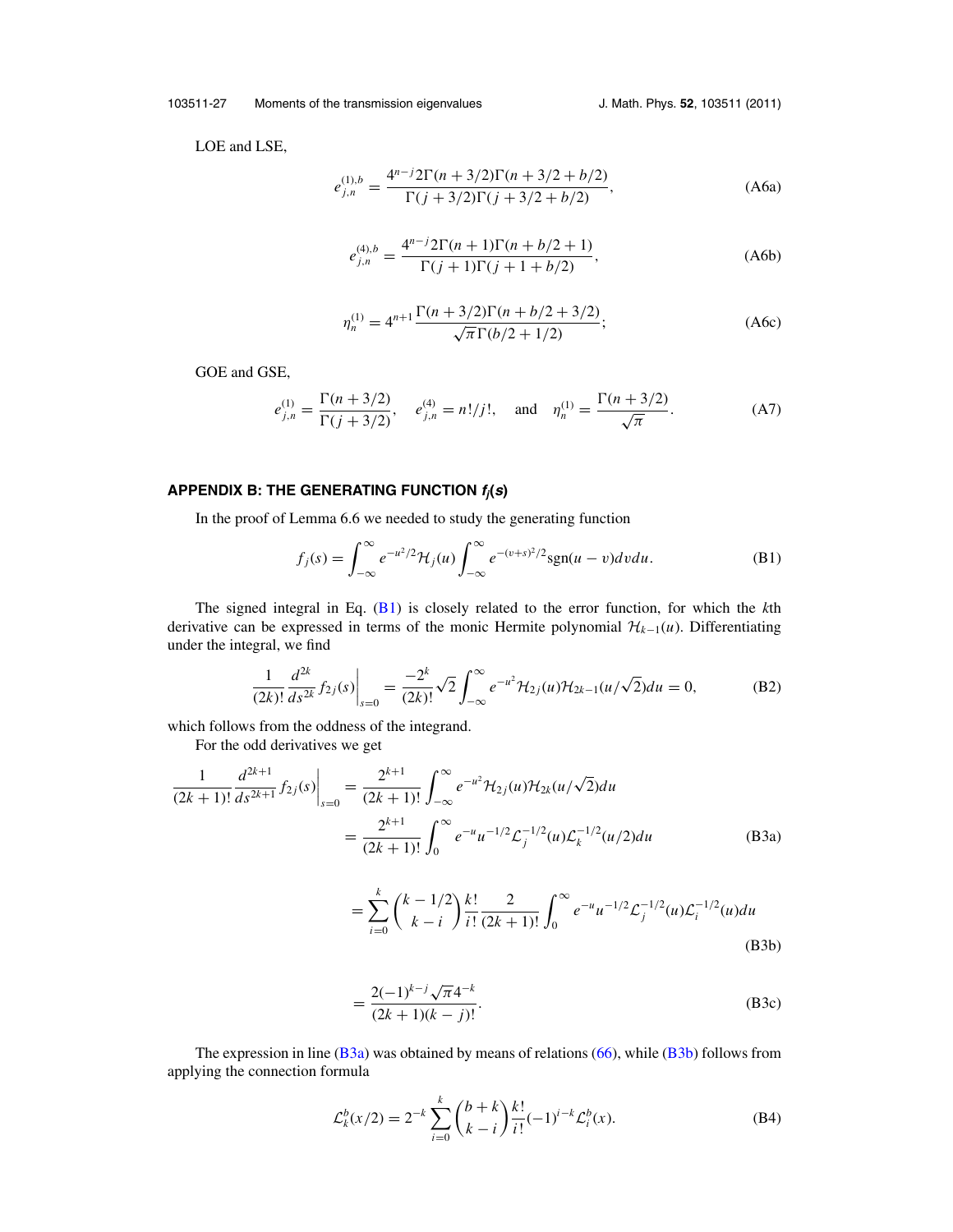#### <span id="page-29-0"></span>103511-28 F. Mezzadri and N. J. Simm J. Math. Phys. **52**, 103511 (2011)

The last line  $(B3c)$  then follows from orthogonality  $(38)$ . Thus, we have

$$
f_{2j}(s) = \sum_{p=j}^{\infty} s^{2p+1} \frac{2^{1-2p} \sqrt{\pi} (-1)^{j-p}}{(2p+1)\Gamma(p-j+1)}.
$$
 (B5)

In a similar fashion we find

$$
f_{2j+1}(s) = 2j!\sqrt{\pi} + \sum_{p=j+1}^{\infty} s^{2p} \frac{2^{2-2p}\sqrt{\pi}(-1)^{j-p}}{(2p)\Gamma(p-j)},
$$
 (B6)

which required the double integral

$$
\int_{-\infty}^{\infty} e^{-u^2/2} \mathcal{H}_{2j+1}(u) \int_{-\infty}^{\infty} e^{-v^2/2} \text{sgn}(u-v) dv du = 2j! \sqrt{\pi}.
$$
 (B7)

- <sup>1</sup> Abramowitz, M. and Stegun, I. A., *Handbook of Mathematical Functions* (Dover, New York, 1972).
- <sup>2</sup> Adler, M., Forrester, P. J., Nagao, T., and van Moerbeke, P., "Classical skew orthogonal polynomials and random matrices," [J. Stat. Phys.](http://dx.doi.org/10.1023/A:1018644606835) **99**, 141–170 (2000).
- <sup>3</sup> Adler, M. and van Moerbeke, P., "Toda versus pfaff lattice and related polynomials," [Duke Math. J.](http://dx.doi.org/10.1215/S0012-9074-02-11211-3) **112**, 1–58 (2002).
- <sup>4</sup> Altland, A. and Zirnbauer, M. R., "Random matrix theory of a chaotic Andreev quantum dot," [Phys. Rev. Lett.](http://dx.doi.org/10.1103/PhysRevLett.76.3420) **76**, 3420–3423 (1996); "Nonstandard symmetry classes in mesoscopic normal-superconducting hybrid structures," [Phys. Rev.](http://dx.doi.org/10.1103/PhysRevB.55.1142) [B](http://dx.doi.org/10.1103/PhysRevB.55.1142) **55**, 1142–1161 (1997).
- $<sup>5</sup>$ Bai, Z. D., Yin, Y. Q., and Krishnaiah, P. R., "On the limiting empirical distribution function of the eigenvalues of a</sup> multivariate *F* matrix," [Teor. Veroyatn. Ee Primen.](http://dx.doi.org/10.1137/1132067) **32**, 537–548 (1987), [Theory Probab. Appl. **32**(3), 490–500 (1987)].
- <sup>6</sup> Baranger, H. U. and Mello, P. A., "Mesoscopic transport through chaotic cavities: A random S-matrix theory approach," [Phys. Rev. Lett.](http://dx.doi.org/10.1103/PhysRevLett.73.142) **73**, 142–145 (1994).
- 7Beenakker, C. W. J., "Universality in the random-matrix theory of quantum transport," [Phys. Rev. Lett.](http://dx.doi.org/10.1103/PhysRevLett.70.1155) **70**, 1155–1158 (1993).
- 8Beenakker, C. W. J., "Random-matrix theory of quantum transport," [Rev. Mod. Phys.](http://dx.doi.org/10.1103/RevModPhys.69.731) **69**, 731–808 (1997).
- 9 Berkolaiko, G., Harrison, J., and Novaes, M., "Full counting statistics of chaotic cavities from classical action correlations," [J. Phys. A: Math. Theor.](http://dx.doi.org/10.1088/1751-8113/41/36/365102) **41**, 365102 (2008).
- <sup>10</sup> Berkolaiko, G. and Kuipers, J., "Moments of the Wigner delay times," [J. Phys. A: Math. Theor.](http://dx.doi.org/10.1088/1751-8113/43/3/035101) **43**, 035101 (2010).
- 11Berkolaiko, G. and Kuipers, J., "Transport moments beyond the leading order," [New J. Phys.](http://dx.doi.org/10.1088/1367-2630/13/6/063020) **13**, 063020 (2011).
- <sup>12</sup> Blanter, Y. M. and Büttiker, M., "Shot noise in mesoscopic conductors," [Phys. Rep.](http://dx.doi.org/10.1016/S0370-1573(99)00123-4)  $336$ , 1–166 (2000).
- <sup>13</sup> Blanter, Y. M., Schomerus, H., and Beenakker, C. W. J., "Effect of dephasing on charge-counting statistics in chaotic cavities," [Physica E](http://dx.doi.org/10.1016/S1386-9477(01)00160-6) **11**, 1–7 (2001).
- <sup>14</sup> Bomze, Y., Gershon, G., Shovkun, D., Levitov, L. S., and Reznikov, M., "Measurement of counting statistics of electron transport in a tunnel junction," [Phys. Rev. Lett.](http://dx.doi.org/10.1103/PhysRevLett.95.176601) **95**, 176601 (2005).
- <sup>15</sup> Brouwer, P. W. and Beenakker, C. W. J., "Diagrammatic method of integration over the unitary group, with applications to quantum transport in mesoscopic systems," [J. Math. Phys.](http://dx.doi.org/10.1063/1.531667) **37**, 4904–4934 (1996).
- <sup>16</sup> Brouwer, P. W., Frahm, K. M., and Beenakker, C. W. J., "Quantum mechanical time-delay matrix in chaotic scattering," [Phys. Rev. Lett.](http://dx.doi.org/10.1103/PhysRevLett.78.4737) **78**, 4737–4740 (1997).
- $17$ Carré, C., Deneufchatel, M., Luque, J.-G., and Vivo, P., "Asymptotics of Selberg-like integrals: The unitary case and Newton's interpolation formula," [J. Math. Phys.](http://dx.doi.org/10.1063/1.3514535) **51**, 123516 (2010).
- <sup>18</sup> Dahlhaus, J. P., Béri, B., and Beenakker, C. W. J., "Random-matrix theory of thermal conduction in superconducting quantum dots," [Phys. Rev. B](http://dx.doi.org/10.1103/PhysRevB.82.014536) **82**, 014536 (2010).
- <sup>19</sup> Desrosiers, P., "Duality in random matrix ensembles for all β," [Nucl. Phys. B](http://dx.doi.org/10.1016/j.nuclphysb.2009.02.019) **817**, 224–251 (2009).
- $^{20}$  Dueñez, E., "Random matrix ensembles associated to compact symmetric spaces," Ph.D. dissertation (Princeton University, 2001); "Random matrix ensembles associated to compact symmetric spaces," [Commun. Math. Phys.](http://dx.doi.org/10.1007/s00220-003-0994-2) **244**, 29–61 (2004).
- <sup>21</sup> Dyson, F., "The threefold way. Algebraic structure of symmetry groups and ensembles in quantum mechanics," [J. Math.](http://dx.doi.org/10.1063/1.1703863) [Phys.](http://dx.doi.org/10.1063/1.1703863) **3**, 1199–1215 (1962).
- <sup>22</sup> Dyson, F., "Correlations between the eigenvalues of a random matrix," [Commun. Math. Phys.](http://dx.doi.org/10.1007/BF01646824) **19**, 235–250 (1970).
- <sup>23</sup> Forrester, P. J., "Quantum conductance problems and the Jacobi ensemble," [J. Phys. A](http://dx.doi.org/10.1088/0305-4470/39/22/004) **39**, 6861–6870 (2006).
- <sup>24</sup> Forrester, P. J., "A random matrix decimation procedure relating  $\beta = 2/(r + 1)$  and  $\beta = 2(r + 1)$ ," [Commun. Math. Phys.](http://dx.doi.org/10.1007/s00220-008-0616-0) **285**, 653–672 (2009).
- <sup>25</sup> Forrester, P. J., *Log-Gases and Random Matrices* (Princeton University, Princeton, NJ, 2010).
- <sup>26</sup> Ghosh, S. and Pandey, A., "Skew-orthogonal polynomials and random-matrix ensembles," [Phys. Rev. E](http://dx.doi.org/10.1103/PhysRevE.65.046221) **65**, 046221 (2002).
- $^{27}$  Goulden, I. P. and Jackson, D. M., "Maps in locally orientable surfaces and integrals over real symmetric matrices," [Can.](http://dx.doi.org/10.4153/CJM-1997-045-9) [J. Math.](http://dx.doi.org/10.4153/CJM-1997-045-9) **49**, 865–882 (1997).
- <sup>28</sup> Haagerup, U. and Thorbjørnsen, S., "Random matrices with complex Gaussian entries," [Expo. Math.](http://dx.doi.org/10.1016/S0723-0869(03)80036-1) **21**, 293–337 (2003).